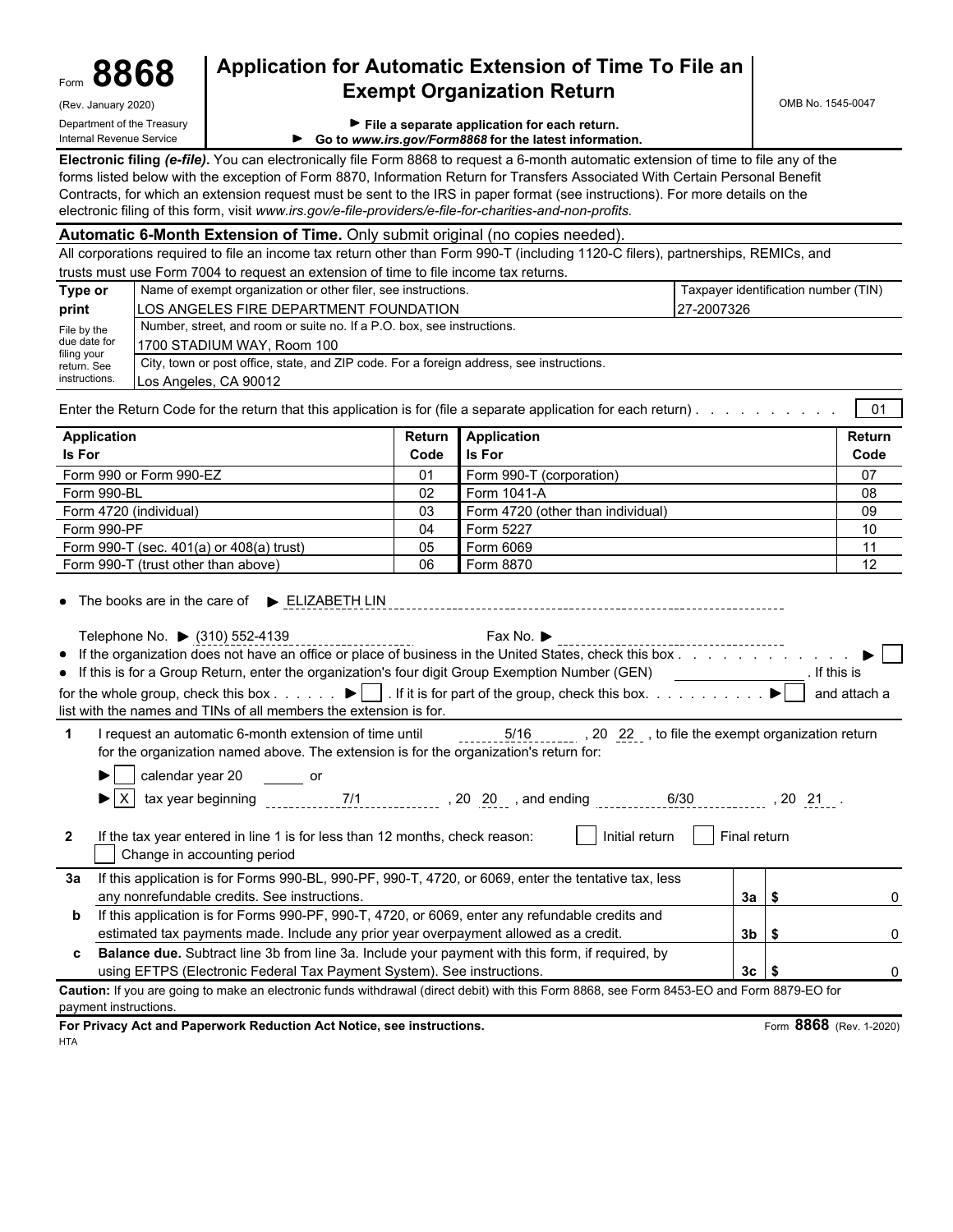# Form **990 Return of Organization Exempt From Income Tax** OMB No. 1545-0047

**Under section 501(c), 527, or 4947(a)(1) of the Internal Revenue Code (except private foundations) 2020** Do not enter social security numbers on this form as it may be made public. **Open to Public** 

|                                |                | Department of the Treasury | Do not enter social security numbers on this form as it may be made public.                                                                                  |                                        |                     |                                                     |                                          | <b>Open to Public</b>                     |
|--------------------------------|----------------|----------------------------|--------------------------------------------------------------------------------------------------------------------------------------------------------------|----------------------------------------|---------------------|-----------------------------------------------------|------------------------------------------|-------------------------------------------|
|                                |                | Internal Revenue Service   | Go to www.irs.gov/Form990 for instructions and the latest information.                                                                                       |                                        |                     |                                                     |                                          | <b>Inspection</b>                         |
|                                |                |                            | For the 2020 calendar year, or tax year beginning                                                                                                            | 7/1/2020                               | and ending          |                                                     | 6/30/2021                                |                                           |
| в                              |                | Check if applicable:       | C Name of organization                                                                                                                                       | LOS ANGELES FIRE DEPARTMENT FOUNDATION |                     | D Employer identification number                    |                                          |                                           |
|                                | Address change |                            | Doing business as                                                                                                                                            |                                        |                     |                                                     |                                          |                                           |
|                                | Name change    |                            | Number and street (or P.O. box if mail is not delivered to street address)                                                                                   |                                        | Room/suite          | 27-2007326                                          |                                          |                                           |
|                                |                |                            | 1700 STADIUM WAY                                                                                                                                             |                                        | 100                 | E Telephone number                                  |                                          |                                           |
|                                | Initial return |                            | City or town                                                                                                                                                 | State                                  | ZIP code            | (310) 552-4139                                      |                                          |                                           |
|                                |                | Final return/terminated    | _os Angeles                                                                                                                                                  | CA                                     | 90012               |                                                     |                                          |                                           |
|                                | Amended return |                            | Foreign country name                                                                                                                                         | Foreign province/state/county          | Foreign postal code | <b>G</b> Gross receipts \$                          |                                          | 5,045,006                                 |
|                                |                |                            |                                                                                                                                                              |                                        |                     |                                                     |                                          |                                           |
|                                |                | Application pending        | F Name and address of principal officer:                                                                                                                     |                                        |                     | H(a) Is this a group return for subordinates?       |                                          | $Yes \overline{X} No$                     |
|                                |                |                            | ELIZABETH LIN 1700 STADIUM WAY STE 100, LOS ANGELES, CA 90                                                                                                   |                                        |                     | H(b) Are all subordinates included?                 |                                          | Yes No                                    |
|                                |                | I Tax-exempt status:       | $X \mid 501(c)(3)$<br>501(c)                                                                                                                                 | 4947(a)(1) or<br>$\sum$ (insert no.)   | 527                 | If "No," attach a list. See instructions            |                                          |                                           |
|                                |                |                            | Website: ▶ WWW.SUPPORTLAFD.ORG                                                                                                                               |                                        |                     |                                                     |                                          |                                           |
|                                |                |                            |                                                                                                                                                              |                                        |                     | $H(c)$ Group exemption number $\blacktriangleright$ |                                          |                                           |
|                                |                | K Form of organization:    | X Corporation<br>Trust<br>Association                                                                                                                        | Other ▶                                |                     | L Year of formation:<br>2010                        |                                          | M State of legal domicile:<br>CA          |
|                                | Part I         |                            | <b>Summary</b>                                                                                                                                               |                                        |                     |                                                     |                                          |                                           |
|                                | $\mathbf 1$    |                            | Briefly describe the organization's mission or most significant activities:                                                                                  |                                        |                     |                                                     |                                          | PROVIDE ESSENTIAL EQUIPMENT, TRAINING AND |
| Activities & Governance        |                |                            | PUBLIC OUTREACH PROGRAMS FOR THE LOS ANGELES FIRE DEPARTMENT TO SUPPLEMENT CITY RESOURCES                                                                    |                                        |                     |                                                     |                                          |                                           |
|                                |                |                            |                                                                                                                                                              |                                        |                     |                                                     |                                          |                                           |
|                                | $\mathbf{2}$   |                            | Check this box $\blacktriangleright$   if the organization discontinued its operations or disposed of more than 25% of its net assets.                       |                                        |                     |                                                     |                                          |                                           |
|                                | -3             |                            | Number of voting members of the governing body (Part VI, line 1a).                                                                                           |                                        |                     | and the contract of the contract of the             | 3                                        | 26                                        |
|                                | 4              |                            | Number of independent voting members of the governing body (Part VI, line 1b)                                                                                |                                        |                     |                                                     | $\overline{\mathbf{4}}$                  | 26                                        |
|                                | 5              |                            | Total number of individuals employed in calendar year 2020 (Part V, line 2a).                                                                                |                                        |                     |                                                     | $5\phantom{a}$                           | $\overline{5}$                            |
|                                |                |                            |                                                                                                                                                              |                                        |                     |                                                     | 6                                        | 54                                        |
|                                | 6              |                            | Total number of volunteers (estimate if necessary). .                                                                                                        |                                        |                     |                                                     |                                          |                                           |
|                                | 7а             |                            | Total unrelated business revenue from Part VIII, column (C), line 12.                                                                                        |                                        |                     | and the state of the state of the state of          | 7a                                       | $\Omega$                                  |
|                                |                |                            | Net unrelated business taxable income from Form 990-T, Part I, line 11                                                                                       |                                        |                     |                                                     | 7 <sub>b</sub>                           | $\Omega$                                  |
|                                | b              |                            |                                                                                                                                                              |                                        |                     |                                                     |                                          |                                           |
|                                |                |                            |                                                                                                                                                              |                                        |                     | <b>Prior Year</b>                                   |                                          | <b>Current Year</b>                       |
|                                | 8              |                            |                                                                                                                                                              |                                        |                     | 7,738,496                                           |                                          | 4,979,777                                 |
|                                | 9              |                            | Program service revenue (Part VIII, line 2g)                                                                                                                 |                                        |                     |                                                     | $\Omega$                                 |                                           |
|                                | 10             |                            | Investment income (Part VIII, column (A), lines 3, 4, and 7d)                                                                                                |                                        |                     |                                                     | 96,305                                   | 36,288                                    |
| Revenue                        | 11             |                            | Other revenue (Part VIII, column (A), lines 5, 6d, 8c, 9c, 10c, and 11e)                                                                                     |                                        |                     |                                                     | $-30,000$                                | $-18,164$                                 |
|                                | 12             |                            | Total revenue—add lines 8 through 11 (must equal Part VIII, column (A), line 12). .                                                                          |                                        |                     | 7,804,801                                           |                                          | 4,997,901                                 |
|                                | 13             |                            | Grants and similar amounts paid (Part IX, column (A), lines 1-3).                                                                                            |                                        |                     | 4,304,220                                           |                                          | 3,336,046                                 |
|                                | 14             |                            | Benefits paid to or for members (Part IX, column (A), line 4)                                                                                                |                                        |                     |                                                     | 0                                        |                                           |
|                                | 15             |                            |                                                                                                                                                              |                                        |                     |                                                     | 522,742                                  | 559,593                                   |
|                                |                |                            | Salaries, other compensation, employee benefits (Part IX, column (A), lines 5-10).                                                                           |                                        |                     |                                                     |                                          |                                           |
|                                | 16a            |                            | Professional fundraising fees (Part IX, column (A), line 11e)                                                                                                |                                        |                     |                                                     |                                          |                                           |
| Expenses                       | b              |                            | Total fundraising expenses (Part IX, column (D), line 25) ▶ ____________                                                                                     |                                        | 316.810             |                                                     |                                          |                                           |
|                                | 17             |                            | Other expenses (Part IX, column (A), lines 11a-11d, 11f-24e)                                                                                                 |                                        |                     |                                                     | 160,594                                  | 226,649                                   |
|                                | 18             |                            | Total expenses. Add lines 13-17 (must equal Part IX, column (A), line 25). .                                                                                 |                                        |                     | 4,987,556                                           |                                          | 4,122,288                                 |
|                                | 19             |                            | Revenue less expenses. Subtract line 18 from line 12.                                                                                                        |                                        |                     | 2,817,245                                           |                                          | 875,613                                   |
|                                |                |                            |                                                                                                                                                              |                                        |                     | Beginning of Current Year                           |                                          | <b>End of Year</b>                        |
|                                | 20             |                            |                                                                                                                                                              |                                        |                     | 10,082,997                                          |                                          | 10,558,357                                |
|                                | 21             |                            |                                                                                                                                                              |                                        |                     | 2,570,541                                           |                                          | 1,973,152                                 |
| Net Assets or<br>Fund Balances | 22             |                            | Net assets or fund balances. Subtract line 21 from line 20                                                                                                   |                                        |                     | 7,512,456                                           |                                          | 8,585,205                                 |
|                                | Part II        |                            | <b>Signature Block</b>                                                                                                                                       |                                        |                     |                                                     |                                          |                                           |
|                                |                |                            | Under penalties of perjury, I declare that I have examined this return, including accompanying schedules and statements, and to the best of my knowledge     |                                        |                     |                                                     |                                          |                                           |
|                                |                |                            | and belief, it is true, correct, and complete. Declaration of preparer (other than officer) is based on all information of which preparer has any knowledge. |                                        |                     |                                                     |                                          |                                           |
|                                |                |                            |                                                                                                                                                              |                                        |                     |                                                     |                                          |                                           |
| Sign                           |                |                            | Signature of officer                                                                                                                                         |                                        |                     | Date                                                |                                          |                                           |
| Here                           |                |                            | ELIZABETH LIN                                                                                                                                                |                                        |                     | <b>PRESIDENT</b>                                    |                                          |                                           |
|                                |                |                            | Type or print name and title                                                                                                                                 |                                        |                     |                                                     |                                          |                                           |
|                                |                |                            | Print/Type preparer's name                                                                                                                                   | Preparer's signature                   |                     | Date                                                |                                          | <b>PTIN</b>                               |
| Paid                           |                |                            | <b>LEWIS SHARPSTONE</b>                                                                                                                                      |                                        |                     | 5/9/2022                                            | Check $\overline{X}$ if<br>self-employed | P02256953                                 |

Firm's name LEWIS SHARPSTONE & CO. Firm's EIN 83-4701792

**Use Only**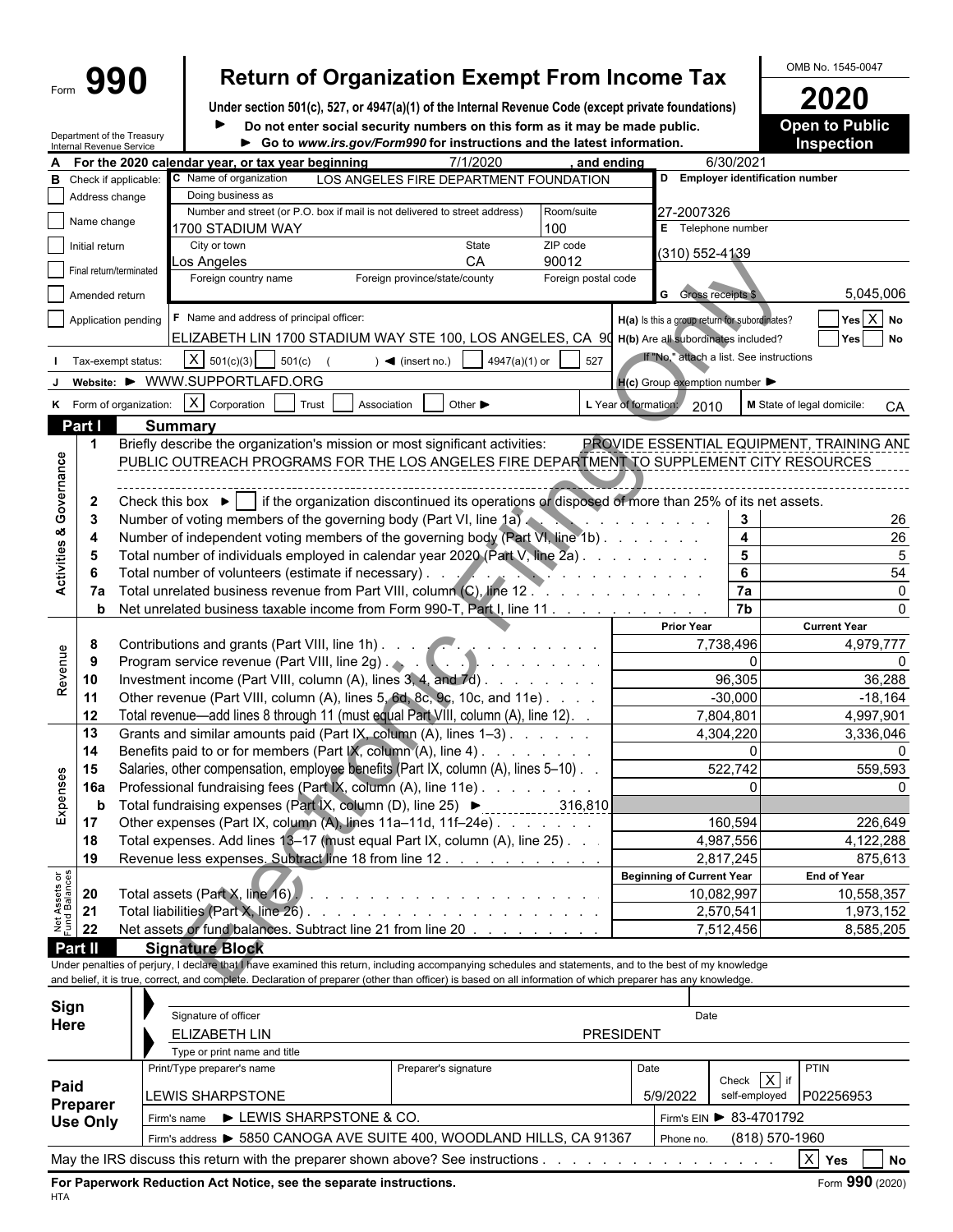|                         | Form 990 (2020) | LOS ANGELES FIRE DEPARTMENT FOUNDATION                                                                                         |                                                                                                                                                                                                                                                              | 27-2007326                                              | Page 2               |
|-------------------------|-----------------|--------------------------------------------------------------------------------------------------------------------------------|--------------------------------------------------------------------------------------------------------------------------------------------------------------------------------------------------------------------------------------------------------------|---------------------------------------------------------|----------------------|
|                         | Part III        | <b>Statement of Program Service Accomplishments</b>                                                                            |                                                                                                                                                                                                                                                              |                                                         |                      |
|                         |                 |                                                                                                                                | Check if Schedule O contains a response or note to any line in this Part III                                                                                                                                                                                 |                                                         |                      |
|                         |                 | Briefly describe the organization's mission:<br>DEPARTMENT TO SUPPLEMENT CITY RESOURCES                                        | PROVIDE ESSENTIAL EQUIPMENT, TRAINING AND PUBLIC OUTREACH PROGRAMS FOR THE LOS ANGELES FIRE                                                                                                                                                                  |                                                         |                      |
| $\overline{\mathbf{2}}$ |                 | If "Yes," describe these new services on Schedule O.                                                                           | Did the organization undertake any significant program services during the year which were not listed on                                                                                                                                                     | Yes                                                     | $X$ No               |
| 3                       |                 |                                                                                                                                | Did the organization cease conducting, or make significant changes in how it conducts, any program                                                                                                                                                           | Yes                                                     | $\vert$ X $\vert$ No |
| 4                       |                 | If "Yes," describe these changes on Schedule O.<br>the total expenses, and revenue, if any, for each program service reported. | Describe the organization's program service accomplishments for each of its three largest program services, as measured by<br>expenses. Section 501(c)(3) and 501(c)(4) organizations are required to report the amount of grants and allocations to others, |                                                         |                      |
|                         |                 | 4a (Code: ) (Expenses \$3,570,435 including grants of \$<br>LOS ANGELES FIRE DEPARTMENT.                                       | THE FOUNDATION HELPED TO INVEST IN EQUIPMENT, TRAINING PROGRAMS AND PUBLIC OUTREACH TO ASSIST THE                                                                                                                                                            | $3,336,046$ (Revenue \$<br>_ _ <del>_</del> ___________ |                      |
|                         |                 |                                                                                                                                | <b>Service</b>                                                                                                                                                                                                                                               |                                                         |                      |
|                         |                 |                                                                                                                                | --- <del>--</del> ---                                                                                                                                                                                                                                        |                                                         |                      |
| 4b                      | (Code:          | (Expenses \$                                                                                                                   | mcluding grants of \$ _________________ ) (Revenue \$ ___________                                                                                                                                                                                            |                                                         |                      |
|                         |                 |                                                                                                                                |                                                                                                                                                                                                                                                              |                                                         |                      |
|                         |                 |                                                                                                                                |                                                                                                                                                                                                                                                              |                                                         |                      |
|                         |                 |                                                                                                                                |                                                                                                                                                                                                                                                              |                                                         |                      |
| 4с                      | (Code:          | (Expenses \$                                                                                                                   | including grants of \$                                                                                                                                                                                                                                       | ) (Revenue \$                                           |                      |
|                         |                 |                                                                                                                                |                                                                                                                                                                                                                                                              |                                                         |                      |
|                         |                 |                                                                                                                                |                                                                                                                                                                                                                                                              |                                                         |                      |
|                         |                 |                                                                                                                                |                                                                                                                                                                                                                                                              |                                                         |                      |
|                         |                 |                                                                                                                                |                                                                                                                                                                                                                                                              |                                                         |                      |
|                         |                 | 4d Other program services (Describe on Schedule O.)                                                                            |                                                                                                                                                                                                                                                              |                                                         |                      |
|                         | (Expenses \$    | 0 including grants of \$                                                                                                       | $0$ ) (Revenue \$                                                                                                                                                                                                                                            | 0                                                       |                      |
| 4e                      |                 | Total program service expenses                                                                                                 | 3,570,435                                                                                                                                                                                                                                                    |                                                         |                      |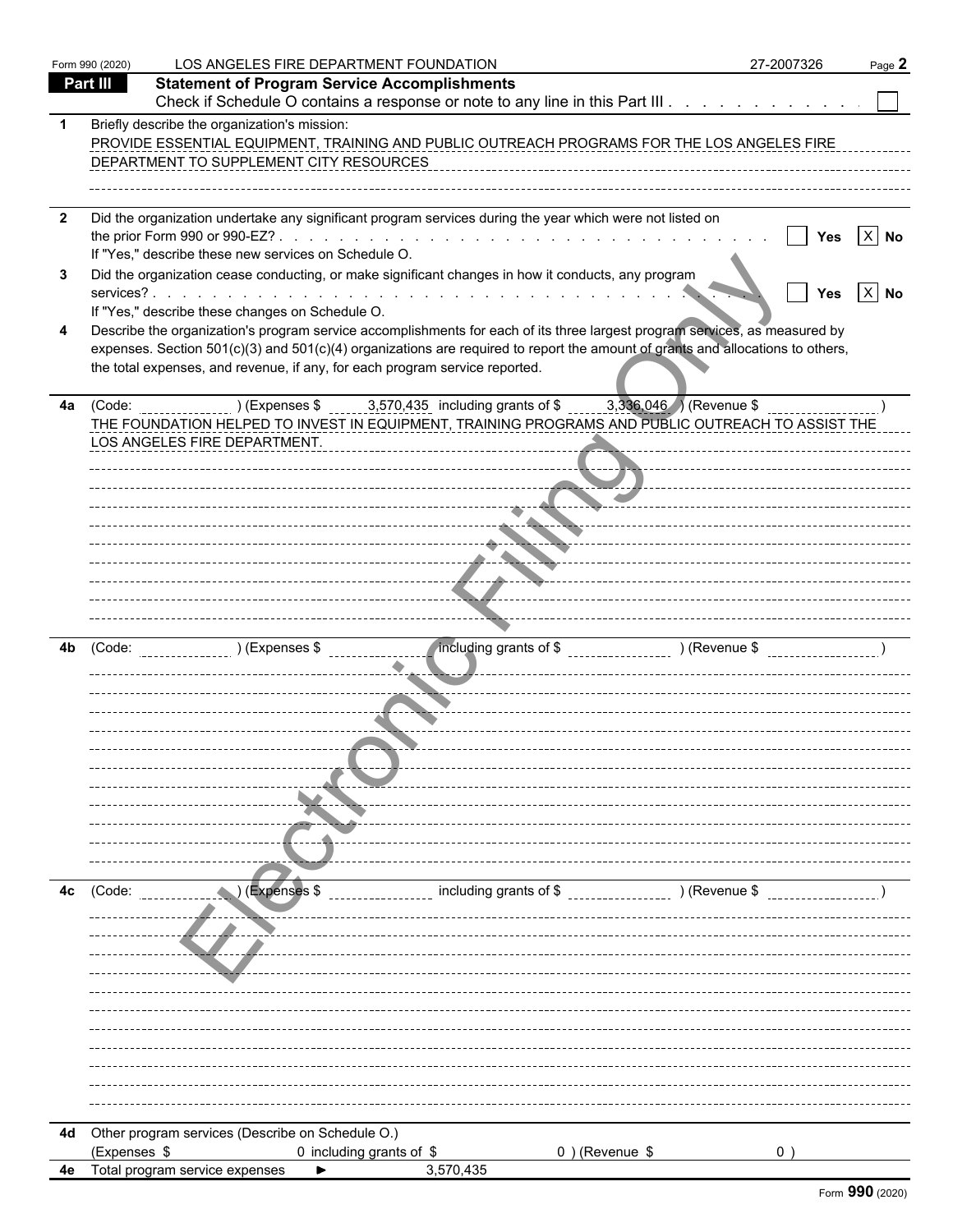Form 990 (2020) LOS ANGELES FIRE DEPARTMENT FOUNDATION 27-2007326 Page **3**

| Page . |  |
|--------|--|
|        |  |

| <b>Part IV</b> | <b>Checklist of Required Schedules</b>                                                                                                                                                                                                                                                                                                                                     |                 |                |                              |  |
|----------------|----------------------------------------------------------------------------------------------------------------------------------------------------------------------------------------------------------------------------------------------------------------------------------------------------------------------------------------------------------------------------|-----------------|----------------|------------------------------|--|
|                |                                                                                                                                                                                                                                                                                                                                                                            |                 | Yes            | No                           |  |
|                | Is the organization described in section $501(c)(3)$ or $4947(a)(1)$ (other than a private foundation)? If "Yes,"<br>complete Schedule A.<br>a construction of the construction of the construction of the construction of the construction of the construction of the construction of the construction of the construction of the construction of the construction of the |                 | X              |                              |  |
| $\mathbf{z}$   | Is the organization required to complete Schedule B, Schedule of Contributors See instructions?                                                                                                                                                                                                                                                                            | $\overline{2}$  | X              |                              |  |
| 3              | Did the organization engage in direct or indirect political campaign activities on behalf of or in opposition to<br>candidates for public office? If "Yes," complete Schedule C, Part I.<br>and a series of the contract of the contract of the                                                                                                                            | 3               |                | X                            |  |
| 4              | Section 501(c)(3) organizations. Did the organization engage in lobbying activities, or have a section 501(h)<br>election in effect during the tax year? If "Yes," complete Schedule C, Part II.                                                                                                                                                                           | $\overline{4}$  |                | X                            |  |
| 5.             | Is the organization a section $501(c)(4)$ , $501(c)(5)$ , or $501(c)(6)$ organization that receives membership dues.                                                                                                                                                                                                                                                       |                 |                |                              |  |
|                | assessments, or similar amounts as defined in Revenue Procedure 98-19? If "Yes," complete Schedule C, Part III                                                                                                                                                                                                                                                             | 5               |                | X                            |  |
| 6.             | Did the organization maintain any donor advised funds or any similar funds or accounts for which donors<br>have the right to provide advice on the distribution or investment of amounts in such funds or accounts? If                                                                                                                                                     | 6               |                | X                            |  |
|                | Did the organization receive or hold a conservation easement, including easements to preserve open space,                                                                                                                                                                                                                                                                  |                 |                |                              |  |
|                | the environment, historic land areas, or historic structures? If "Yes," complete Schedule D, Part II                                                                                                                                                                                                                                                                       |                 |                |                              |  |
| 8              | Did the organization maintain collections of works of art, historical treasures, or other similar assets? If "Yes,"                                                                                                                                                                                                                                                        | 8               |                | X                            |  |
| 9              | Did the organization report an amount in Part X, line 21, for escrow or custodial account liability, serve as a<br>custodian for amounts not listed in Part X; or provide credit counseling, debt management, credit repair, or debt                                                                                                                                       |                 |                |                              |  |
|                | 10 Did the organization, directly or through a related organization, hold assets in donor-restricted endowments                                                                                                                                                                                                                                                            | 9               | X              |                              |  |
|                |                                                                                                                                                                                                                                                                                                                                                                            | 10              |                |                              |  |
|                | 11 If the organization's answer to any of the following questions is "Yes," then complete Schedule D, Parts VI,<br>VII, VIII, IX, or X as applicable.                                                                                                                                                                                                                      |                 |                |                              |  |
|                | a Did the organization report an amount for land, buildings, and equipment in Part X, line 10? If "Yes," complete                                                                                                                                                                                                                                                          |                 |                |                              |  |
|                | Schedule D, Part VI.                                                                                                                                                                                                                                                                                                                                                       | 11a   $\times$  |                |                              |  |
|                | <b>b</b> Did the organization report an amount for investments—other securities in Part X, line 12, that is 5% or more<br>of its total assets reported in Part X, line 16? If "Yes," complete Schedule D, Part VII.                                                                                                                                                        | 11 <sub>b</sub> |                |                              |  |
|                | c Did the organization report an amount for investments—program related in Part X, line 13, that is 5% or more                                                                                                                                                                                                                                                             |                 |                |                              |  |
|                | of its total assets reported in Part X, line 16? If "Yes," complete Schedule D, Part VIII.                                                                                                                                                                                                                                                                                 | 11c             |                | X                            |  |
|                | <b>d</b> Did the organization report an amount for other assets in Part $\chi$ , line 15, that is 5% or more of its total assets<br>reported in Part X, line 16? If "Yes," complete Schedule D, Part IX<br>and a company of the company of the company                                                                                                                     | 11d             |                | X                            |  |
|                | e Did the organization report an amount for other liabilities in Part X, line 25? If "Yes," complete Schedule D, Part X.                                                                                                                                                                                                                                                   | 11e             | $\times$       |                              |  |
|                | f Did the organization's separate or consolidated financial statements for the tax year include a footnote that addresses                                                                                                                                                                                                                                                  |                 |                |                              |  |
|                | the organization's liability for uncertain tax positions under FIN 48 (ASC 740)? If "Yes," complete Schedule D, Part X.                                                                                                                                                                                                                                                    | 11f $\times$    |                |                              |  |
|                | 12a Did the organization obtain separate, independent audited financial statements for the tax year? If "Yes," complete                                                                                                                                                                                                                                                    |                 | $12a$ $\times$ |                              |  |
|                | b Was the organization included in consolidated, independent audited financial statements for the tax year? If "Yes,"                                                                                                                                                                                                                                                      |                 |                |                              |  |
|                | and if the organization answered "No" to line 12a, then completing Schedule D, Parts XI and XII is optional                                                                                                                                                                                                                                                                | 12 <sub>b</sub> |                | X                            |  |
| 13             |                                                                                                                                                                                                                                                                                                                                                                            | 13<br>14a       |                | $\mathsf{X}$<br>$\mathsf{X}$ |  |
|                | 14a Did the organization maintain an office, employees, or agents outside of the United States?<br><b>b</b> Did the organization have aggregate revenues or expenses of more than \$10,000 from grantmaking,                                                                                                                                                               |                 |                |                              |  |
|                | fundraising, business, investment, and program service activities outside the United States, or aggregate<br>foreign investments valued at \$100,000 or more? If "Yes," complete Schedule F, Parts I and IV.                                                                                                                                                               | 14 <sub>b</sub> |                | $\mathsf{X}$                 |  |
|                | 15 Did the organization report on Part IX, column (A), line 3, more than \$5,000 of grants or other assistance to or                                                                                                                                                                                                                                                       | 15              |                | $\mathsf{X}$                 |  |
|                | 16 Did the organization report on Part IX, column (A), line 3, more than \$5,000 of aggregate grants or other<br>assistance to or for foreign individuals? If "Yes," complete Schedule F, Parts III and IV.                                                                                                                                                                | 16              |                | $\mathsf{X}$                 |  |
|                | 17 Did the organization report a total of more than \$15,000 of expenses for professional fundraising services<br>on Part IX, column (A), lines 6 and 11e? If "Yes," complete Schedule G, Part I See instructions.                                                                                                                                                         | 17              |                | $\mathsf{X}$                 |  |
|                | 18 Did the organization report more than \$15,000 total of fundraising event gross income and contributions on                                                                                                                                                                                                                                                             | 18              | $\mathsf{X}$   |                              |  |
|                | 19 Did the organization report more than \$15,000 of gross income from gaming activities on Part VIII, line 9a?                                                                                                                                                                                                                                                            | 19              |                | X                            |  |
|                | 20a Did the organization operate one or more hospital facilities? If "Yes," complete Schedule H.                                                                                                                                                                                                                                                                           | 20a             |                | $\mathsf{X}$                 |  |
|                | <b>b</b> If "Yes" to line 20a, did the organization attach a copy of its audited financial statements to this return?                                                                                                                                                                                                                                                      | 20b             |                |                              |  |
| 21             | Did the organization report more than \$5,000 of grants or other assistance to any domestic organization or<br>domestic government on Part IX, column (A), line 1? If "Yes," complete Schedule I, Parts I and II.                                                                                                                                                          | 21              | $\mathsf{X}$   |                              |  |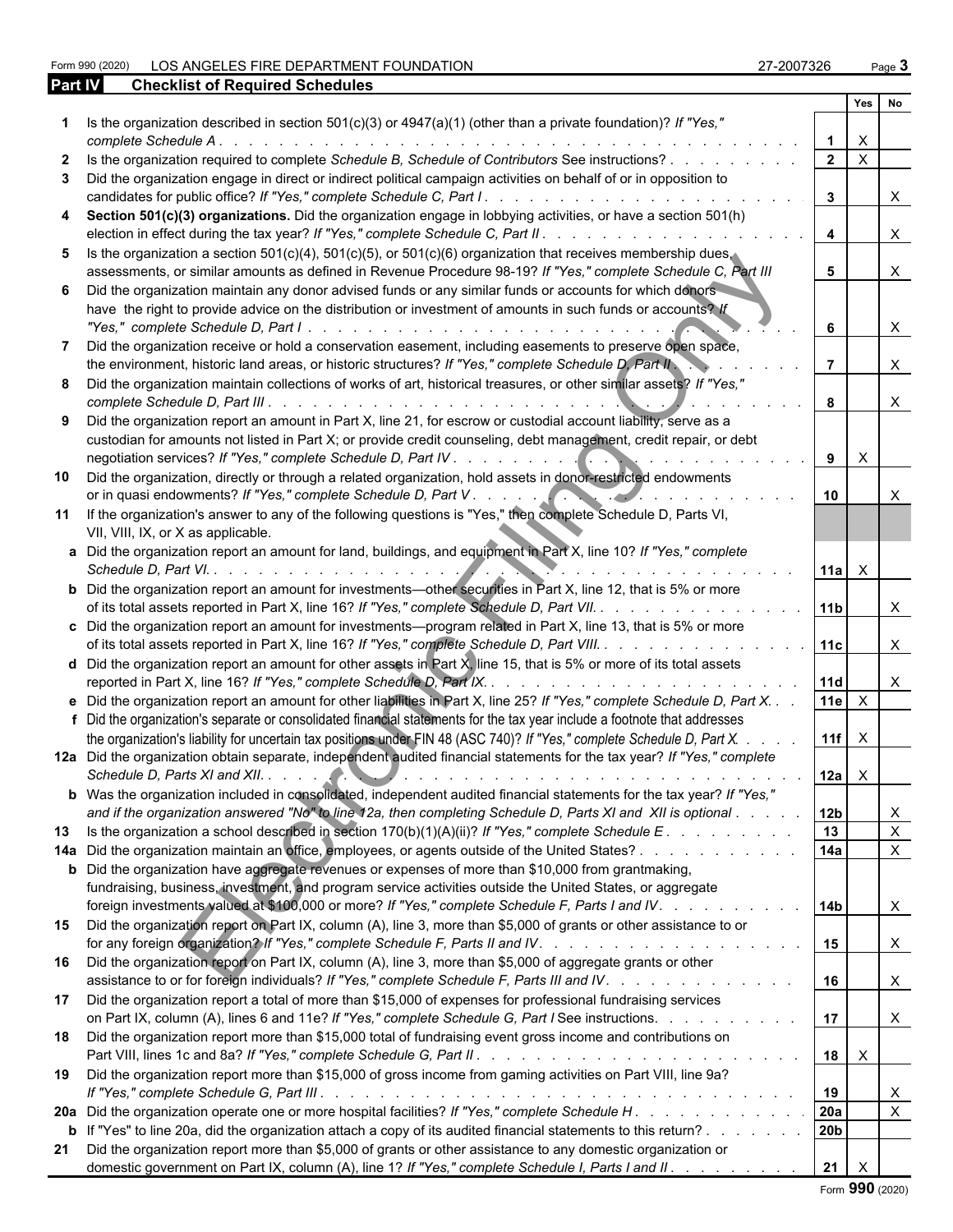|        |                                                                                                                                                                                                                                                                                                                                                                                   |                    | Yes No       |                           |
|--------|-----------------------------------------------------------------------------------------------------------------------------------------------------------------------------------------------------------------------------------------------------------------------------------------------------------------------------------------------------------------------------------|--------------------|--------------|---------------------------|
| 22     | Did the organization report more than \$5,000 of grants or other assistance to or for domestic individuals on<br>Part IX, column (A), line 2? If "Yes," complete Schedule I, Parts I and III.                                                                                                                                                                                     | 22                 |              | X                         |
| 23     | Did the organization answer "Yes" to Part VII, Section A, line 3, 4, or 5 about compensation of the                                                                                                                                                                                                                                                                               |                    |              |                           |
|        | organization's current and former officers, directors, trustees, key employees, and highest compensated<br>employees? If "Yes," complete Schedule J.                                                                                                                                                                                                                              | 23<br>$\mathsf{X}$ |              |                           |
|        | 24a Did the organization have a tax-exempt bond issue with an outstanding principal amount of more than                                                                                                                                                                                                                                                                           |                    |              |                           |
|        | \$100,000 as of the last day of the year, that was issued after December 31, 2002? If "Yes," answer lines                                                                                                                                                                                                                                                                         |                    |              |                           |
|        | 24b through 24d and complete Schedule K. If "No," go to line 25a<br>and the state of the state of the state of the state of the state of the state of the state of the state of the                                                                                                                                                                                               | 24a                |              | X                         |
|        | <b>b</b> Did the organization invest any proceeds of tax-exempt bonds beyond a temporary period exception?                                                                                                                                                                                                                                                                        | 24 <sub>b</sub>    |              | $\overline{X}$            |
|        | c Did the organization maintain an escrow account other than a refunding escrow at any time during the year<br>to defease any tax-exempt bonds?.<br>and a construction of the construction of the construction of the construction of the construction of the construction of the construction of the construction of the construction of the construction of the construction of | 24c                |              | X                         |
|        | d Did the organization act as an "on behalf of" issuer for bonds outstanding at any time during the year?                                                                                                                                                                                                                                                                         | <b>24d</b>         |              | $\mathsf{X}$              |
|        | 25a Section 501(c)(3), 501(c)(4), and 501(c)(29) organizations. Did the organization engage in an excess benefit                                                                                                                                                                                                                                                                  |                    |              |                           |
|        | transaction with a disqualified person during the year? If "Yes," complete Schedule L, Part I.                                                                                                                                                                                                                                                                                    | 25a                |              | $\boldsymbol{\mathsf{X}}$ |
|        | <b>b</b> Is the organization aware that it engaged in an excess benefit transaction with a disqualified person in a                                                                                                                                                                                                                                                               |                    |              |                           |
|        | prior year, and that the transaction has not been reported on any of the organization's prior Forms 990 or<br>990-EZ? If "Yes," complete Schedule L, Part I                                                                                                                                                                                                                       |                    |              |                           |
|        | . <del>.</del>                                                                                                                                                                                                                                                                                                                                                                    | <b>25b</b>         |              | $\mathsf{X}$              |
| -26    | Did the organization report any amount on Part X, line 5 or 22, for receivables from or payables to any current                                                                                                                                                                                                                                                                   |                    |              |                           |
|        | or former officer, director, trustee, key employee, creator or founder, substantial contributor, or 35%                                                                                                                                                                                                                                                                           |                    |              |                           |
|        | controlled entity or family member of any of these persons? If "Yes," complete Schedule L, Part II.                                                                                                                                                                                                                                                                               | 26                 |              | X                         |
| 27     | Did the organization provide a grant or other assistance to any current or former officer, director, trustee, key                                                                                                                                                                                                                                                                 |                    |              |                           |
|        | employee, creator or founder, substantial contributor or employee thereof, a grant selection committee                                                                                                                                                                                                                                                                            |                    |              |                           |
|        | member, or to a 35% controlled entity (including an employee thereof) or family member of any of these                                                                                                                                                                                                                                                                            |                    |              |                           |
|        | persons? If "Yes," complete Schedule L, Part III.                                                                                                                                                                                                                                                                                                                                 | 27                 |              | X                         |
|        | 28 Was the organization a party to a business transaction with one of the following parties (see Schedule L,                                                                                                                                                                                                                                                                      |                    |              |                           |
|        | Part IV instructions, for applicable filing thresholds, conditions, and exceptions):                                                                                                                                                                                                                                                                                              |                    |              |                           |
|        | a A current or former officer, director, trustee, key employee, creator or founder, or substantial contributor? If                                                                                                                                                                                                                                                                |                    |              |                           |
|        |                                                                                                                                                                                                                                                                                                                                                                                   | l 28a              |              | X                         |
|        | <b>b</b> A family member of any individual described in line 28a? If "Yes," complete Schedule L, Part IV                                                                                                                                                                                                                                                                          | 28b                |              | $\overline{X}$            |
|        | c A 35% controlled entity of one or more individuals and/or organizations described in lines 28a or 28b? If                                                                                                                                                                                                                                                                       | 28c                |              | X                         |
| 29     | Did the organization receive more than \$25,000 in non-cash contributions? If "Yes," complete Schedule M.                                                                                                                                                                                                                                                                         | 29                 | $\mathsf{x}$ |                           |
| 30     | Did the organization receive contributions of art, historical treasures, or other similar assets, or qualified                                                                                                                                                                                                                                                                    |                    |              |                           |
|        | conservation contributions? If "Yes," complete Schedule M.                                                                                                                                                                                                                                                                                                                        | 30                 |              | X                         |
| 31     | Did the organization liquidate, terminate, or dissolve and cease operations? If "Yes," complete Schedule N, Part I                                                                                                                                                                                                                                                                | 31                 |              | $\times$                  |
| 32     | Did the organization sell, exchange, dispose of, or transfer more than 25% of its net assets?                                                                                                                                                                                                                                                                                     |                    |              |                           |
|        | If "Yes," complete Schedule N, Part II                                                                                                                                                                                                                                                                                                                                            | 32                 |              |                           |
|        | 33 Did the organization own 100% of an entity disregarded as separate from the organization under Regulations                                                                                                                                                                                                                                                                     |                    |              |                           |
|        |                                                                                                                                                                                                                                                                                                                                                                                   | 33                 |              |                           |
|        | 34 Was the organization related to any tax-exempt or taxable entity? If "Yes," complete Schedule R, Part II,<br>III, or IV, and Part V, line 1.                                                                                                                                                                                                                                   | 34                 |              | X                         |
|        | 35a Did the organization have a controlled entity within the meaning of section 512(b)(13)?                                                                                                                                                                                                                                                                                       | 35a                |              |                           |
|        | b If "Yes" to line 35a, did the organization receive any payment from or engage in any transaction with a controlled                                                                                                                                                                                                                                                              |                    |              |                           |
|        | entity within the meaning of section 512(b)(13)? If "Yes," complete Schedule R, Part V, line 2                                                                                                                                                                                                                                                                                    | 35b                |              |                           |
|        | 36 Section 501(c)(3) organizations. Did the organization make any transfers to an exempt non-charitable related                                                                                                                                                                                                                                                                   | 36                 |              | X                         |
|        | 37 Did the organization conduct more than 5% of its activities through an entity that is not a related organization                                                                                                                                                                                                                                                               |                    |              |                           |
|        | and that is treated as a partnership for federal income tax purposes? If "Yes," complete Schedule R, Part VI.                                                                                                                                                                                                                                                                     | 37                 |              | X                         |
| 38     | Did the organization complete Schedule O and provide explanations in Schedule O for Part VI, lines 11b and                                                                                                                                                                                                                                                                        | 38                 |              | $\mathsf{X}$              |
| Part V | <b>Statements Regarding Other IRS Filings and Tax Compliance</b>                                                                                                                                                                                                                                                                                                                  |                    |              |                           |
|        | Check if Schedule O contains a response or note to any line in this Part V                                                                                                                                                                                                                                                                                                        |                    |              |                           |
|        |                                                                                                                                                                                                                                                                                                                                                                                   |                    |              |                           |
|        |                                                                                                                                                                                                                                                                                                                                                                                   |                    | Yes No       |                           |
| 1a     | Enter the number reported in Box 3 of Form 1096. Enter -0- if not applicable<br>  1a<br>6                                                                                                                                                                                                                                                                                         |                    |              |                           |
|        | Enter the number of Forms W-2G included in line 1a. Enter -0- if not applicable<br>1 <sub>b</sub><br>$\Omega$                                                                                                                                                                                                                                                                     |                    |              |                           |
|        | Did the organization comply with backup withholding rules for reportable payments to vendors and reportable                                                                                                                                                                                                                                                                       |                    |              |                           |
|        |                                                                                                                                                                                                                                                                                                                                                                                   | 1c                 |              |                           |

Form **990** (2020)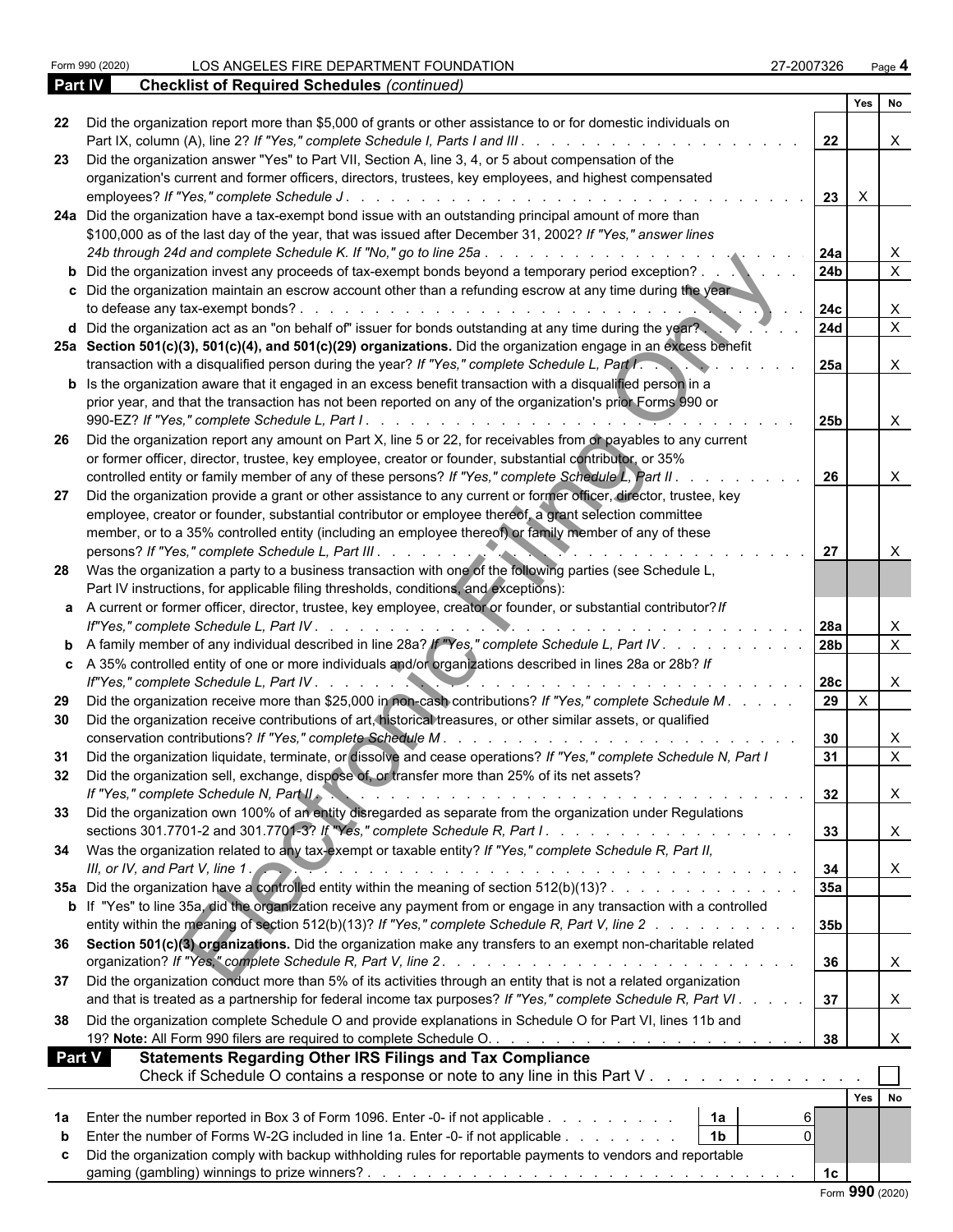|     | Form 990 (2020)                                                    | LOS ANGELES FIRE DEPARTMENT FOUNDATION                                                                                                                                                     | 27-2007326      |          | Page 5       |  |
|-----|--------------------------------------------------------------------|--------------------------------------------------------------------------------------------------------------------------------------------------------------------------------------------|-----------------|----------|--------------|--|
|     | Part V                                                             | Statements Regarding Other IRS Filings and Tax Compliance (continued)                                                                                                                      |                 |          |              |  |
|     |                                                                    |                                                                                                                                                                                            |                 | Yes      | No           |  |
|     |                                                                    | 2a Enter the number of employees reported on Form W-3, Transmittal of Wage and Tax<br>Statements, filed for the calendar year ending with or within the year covered by this return.<br>2a |                 |          |              |  |
| b   |                                                                    | If at least one is reported on line 2a, did the organization file all required federal employment tax returns?                                                                             | 2 <sub>b</sub>  | $\times$ |              |  |
|     |                                                                    | Note: If the sum of lines 1a and 2a is greater than 250, you may be required to e-file. (see instructions)                                                                                 |                 |          |              |  |
| За  |                                                                    | Did the organization have unrelated business gross income of \$1,000 or more during the year?.                                                                                             | За              |          |              |  |
| b   |                                                                    | If "Yes," has it filed a Form 990-T for this year? If "No" to line 3b, provide an explanation on Schedule O.                                                                               | 3 <sub>b</sub>  |          |              |  |
| 4a  |                                                                    | At any time during the calendar year, did the organization have an interest in, or a signature or other authority over,                                                                    |                 |          |              |  |
|     |                                                                    | a financial account in a foreign country (such as a bank account, securities account, or other financial account)?                                                                         | 4a              |          |              |  |
|     | <b>b</b> If "Yes," enter the name of the foreign country ▶         | See instructions for filing requirements for FinCEN Form 114, Report of Foreign Bank and Financial Accounts (FBAR).                                                                        |                 |          |              |  |
| 5а  |                                                                    | Was the organization a party to a prohibited tax shelter transaction at any time during the tax year?.                                                                                     | 5a              |          |              |  |
| b   |                                                                    | Did any taxable party notify the organization that it was or is a party to a prohibited tax shelter transaction?                                                                           | 5 <sub>b</sub>  |          |              |  |
| C.  |                                                                    |                                                                                                                                                                                            | 5 <sub>c</sub>  |          |              |  |
|     |                                                                    | 6a Does the organization have annual gross receipts that are normally greater than \$100,000, and did the                                                                                  |                 |          |              |  |
|     |                                                                    | organization solicit any contributions that were not tax deductible as charitable contributions?.                                                                                          | 6а              |          |              |  |
|     | gifts were not tax deductible?                                     | <b>b</b> If "Yes," did the organization include with every solicitation an express statement that such contributions or                                                                    | 6b              |          |              |  |
|     |                                                                    | Organizations that may receive deductible contributions under section 170(c).                                                                                                              |                 |          |              |  |
|     | and services provided to the payor?.                               | Did the organization receive a payment in excess of \$75 made partly as a contribution and partly for goods                                                                                | 7a              |          |              |  |
| b   |                                                                    | If "Yes," did the organization notify the donor of the value of the goods or services provided?                                                                                            | 7 <sub>b</sub>  |          |              |  |
|     | required to file Form 8282?.                                       | c Did the organization sell, exchange, or otherwise dispose of tangible personal property for which it was                                                                                 | 7с              |          |              |  |
| d   | If "Yes," indicate the number of Forms 8282 filed during the year. | 7d                                                                                                                                                                                         |                 |          |              |  |
| e   |                                                                    | Did the organization receive any funds, directly or indirectly, to pay premiums on a personal benefit contract?                                                                            | 7e              |          |              |  |
|     |                                                                    | Did the organization, during the year, pay premiums, directly or indirectly, on a personal benefit contract? .                                                                             | 7f              |          | $\times$     |  |
|     |                                                                    | If the organization received a contribution of qualified intellectual property, did the organization file Form 8899 as required?.                                                          | 7g              |          |              |  |
|     |                                                                    | If the organization received a contribution of cars, boats, airplanes, or other vehicles, did the organization file a Form 1098-C?.                                                        | 7h              |          |              |  |
|     |                                                                    | Sponsoring organizations maintaining donor advised funds. Did a donor advised fund maintained by the                                                                                       |                 |          |              |  |
|     |                                                                    | sponsoring organization have excess business holdings at any time during the year?.                                                                                                        | 8               |          |              |  |
| 9   | Sponsoring organizations maintaining donor advised funds.          |                                                                                                                                                                                            |                 |          |              |  |
|     |                                                                    | Did the sponsoring organization make any taxable distributions under section 4966?.                                                                                                        | 9а              |          |              |  |
|     |                                                                    | Did the sponsoring organization make a distribution to a donor, donor advisor, or related person?                                                                                          | 9 <sub>b</sub>  |          |              |  |
|     | Section 501(c)(7) organizations. Enter:                            |                                                                                                                                                                                            |                 |          |              |  |
|     |                                                                    | Initiation fees and capital contributions included on Part VIII, line 12<br>  10a                                                                                                          |                 |          |              |  |
|     |                                                                    | 10 <sub>b</sub><br>Gross receipts, included on Form 990, Part VIII, line 12, for public use of club facilities                                                                             |                 |          |              |  |
| 11  | Section 501(c)(12) organizations, Enter                            |                                                                                                                                                                                            |                 |          |              |  |
|     |                                                                    | 11a                                                                                                                                                                                        |                 |          |              |  |
| b   |                                                                    | Gross income from other sources (Do not net amounts due or paid to other sources                                                                                                           |                 |          |              |  |
|     |                                                                    | 11 <sub>b</sub>                                                                                                                                                                            |                 |          |              |  |
| 12a |                                                                    | Section 4947(a)(1) non-exempt charitable trusts. Is the organization filing Form 990 in lieu of Form 1041?                                                                                 | 12a             |          |              |  |
| b   |                                                                    | 12 <sub>b</sub><br>If "Yes," enter the amount of tax-exempt interest received or accrued during the year                                                                                   |                 |          |              |  |
| 13  | Section 501(c)(29) qualified nonprofit health insurance issuers.   |                                                                                                                                                                                            |                 |          |              |  |
| a   |                                                                    | Is the organization licensed to issue qualified health plans in more than one state?                                                                                                       | 13a             |          |              |  |
|     |                                                                    | Note: See the instructions for additional information the organization must report on Schedule O.                                                                                          |                 |          |              |  |
|     |                                                                    | <b>b</b> Enter the amount of reserves the organization is required to maintain by the states in which                                                                                      |                 |          |              |  |
|     |                                                                    |                                                                                                                                                                                            |                 |          |              |  |
|     |                                                                    | 13 <sub>c</sub>                                                                                                                                                                            |                 |          |              |  |
| 14a |                                                                    | Did the organization receive any payments for indoor tanning services during the tax year?                                                                                                 | 14a             |          | $\mathsf{X}$ |  |
| b   |                                                                    | If "Yes," has it filed a Form 720 to report these payments? If "No," provide an explanation on Schedule O                                                                                  | 14 <sub>b</sub> |          |              |  |
| 15  |                                                                    | Is the organization subject to the section 4960 tax on payment(s) of more than \$1,000,000 in remuneration or                                                                              |                 |          |              |  |
|     | excess parachute payment(s) during the year                        |                                                                                                                                                                                            | 15              |          | X            |  |
|     | If "Yes," see instructions and file Form 4720, Schedule N.         |                                                                                                                                                                                            |                 |          |              |  |
| 16  |                                                                    | Is the organization an educational institution subject to the section 4968 excise tax on net investment income?                                                                            | 16              |          | X            |  |
|     | If "Yes," complete Form 4720, Schedule O.                          |                                                                                                                                                                                            |                 |          |              |  |
|     |                                                                    |                                                                                                                                                                                            |                 |          |              |  |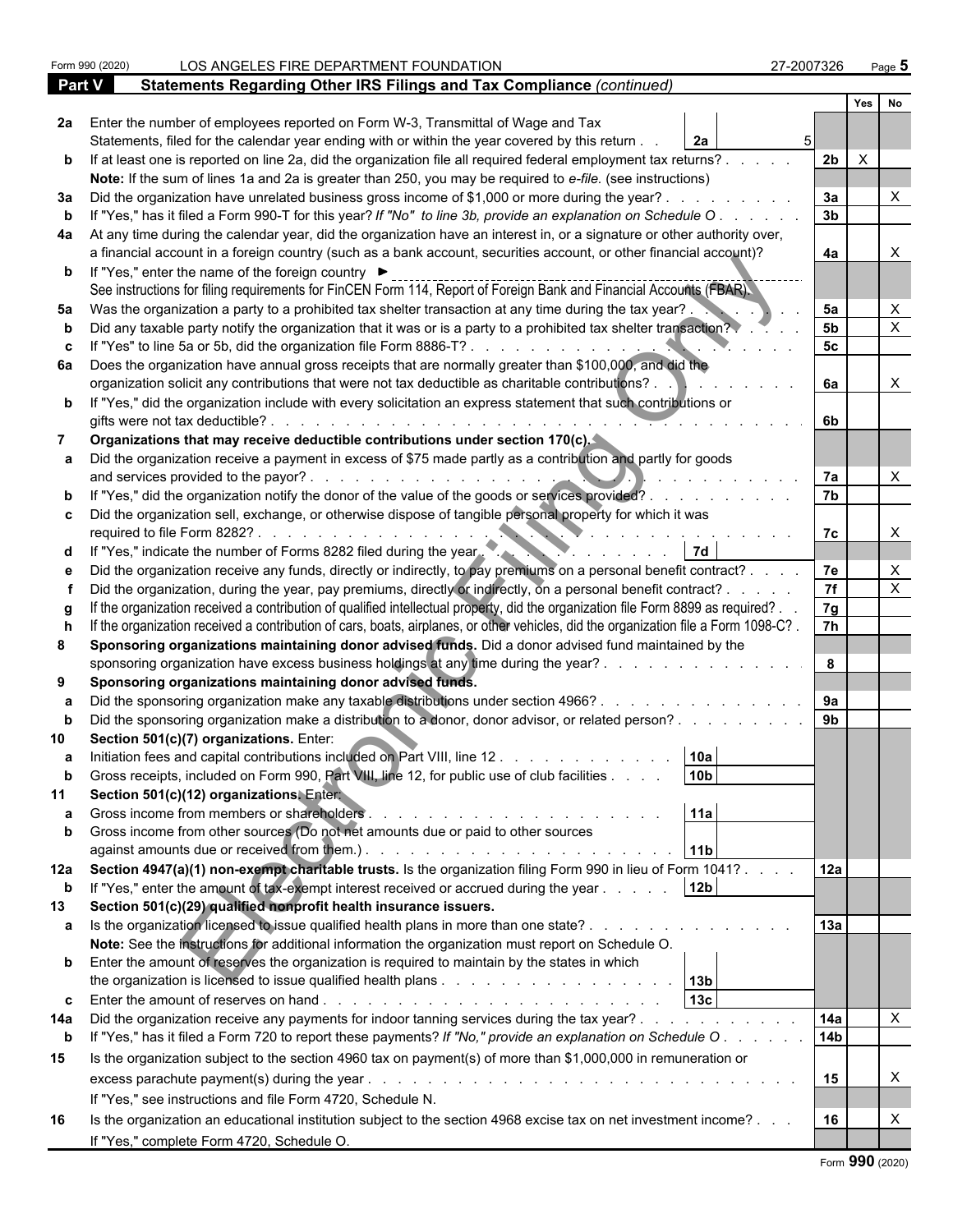| <b>Part VI</b> | LOS ANGELES FIRE DEPARTMENT FOUNDATION<br>Form 990 (2020)<br>Governance, Management, and Disclosure For each "Yes" response to lines 2 through 7b below, and for a "No"<br>response to line 8a, 8b, or 10b below, describe the circumstances, processes, or changes on Schedule O. See instructions.<br>Check if Schedule O contains a response or note to any line in this Part VI                                                                                                                                                                                                                                                                                                                                                                                                                                                                                                                                                                                                                                                                                                                                                                                                                                          | 27-2007326                                                                                  | Page 6                                                                                                               |  |
|----------------|------------------------------------------------------------------------------------------------------------------------------------------------------------------------------------------------------------------------------------------------------------------------------------------------------------------------------------------------------------------------------------------------------------------------------------------------------------------------------------------------------------------------------------------------------------------------------------------------------------------------------------------------------------------------------------------------------------------------------------------------------------------------------------------------------------------------------------------------------------------------------------------------------------------------------------------------------------------------------------------------------------------------------------------------------------------------------------------------------------------------------------------------------------------------------------------------------------------------------|---------------------------------------------------------------------------------------------|----------------------------------------------------------------------------------------------------------------------|--|
|                | <b>Section A. Governing Body and Management</b>                                                                                                                                                                                                                                                                                                                                                                                                                                                                                                                                                                                                                                                                                                                                                                                                                                                                                                                                                                                                                                                                                                                                                                              |                                                                                             |                                                                                                                      |  |
| 3              | 1a Enter the number of voting members of the governing body at the end of the tax year.<br>1a<br>If there are material differences in voting rights among members of the governing body, or<br>if the governing body delegated broad authority to an executive committee or similar<br>committee, explain on Schedule O.<br><b>b</b> Enter the number of voting members included on line 1a, above, who are independent.<br>Did any officer, director, trustee, or key employee have a family relationship or a business relationship with<br>Did the organization delegate control over management duties customarily performed by or under the direct<br>supervision of officers, directors, trustees, or key employees to a management company or other person?<br>Did the organization make any significant changes to its governing documents since the prior Form 990 was filed?<br>Did the organization become aware during the year of a significant diversion of the organization's assets? .<br>Did the organization have members or stockholders?.<br>and the company of the company of the company<br>7a Did the organization have members, stockholders, or other persons who had the power to elect or appoint | Yes<br>26<br>26 I<br>$\overline{2}$<br>$3^{\circ}$<br>$\overline{4}$<br>5 <sub>5</sub><br>6 | No<br>$\times$<br>$\boldsymbol{\mathsf{X}}$<br>$\mathsf X$<br>$\boldsymbol{\mathsf{X}}$<br>$\boldsymbol{\mathsf{X}}$ |  |
|                |                                                                                                                                                                                                                                                                                                                                                                                                                                                                                                                                                                                                                                                                                                                                                                                                                                                                                                                                                                                                                                                                                                                                                                                                                              | 7a                                                                                          | $\mathsf{X}$                                                                                                         |  |
|                | one or more members of the governing body?.<br>$\mathcal{L}$ , and a set of the set of the set of the set of $\mathcal{R}$<br><b>b</b> Are any governance decisions of the organization reserved to (or subject to approval by) members,<br>stockholders, or persons other than the governing body?.<br>. <b>.</b> .<br>Did the organization contemporaneously document the meetings held or written actions undertaken during<br>the year by the following:                                                                                                                                                                                                                                                                                                                                                                                                                                                                                                                                                                                                                                                                                                                                                                 | 7b                                                                                          |                                                                                                                      |  |
|                |                                                                                                                                                                                                                                                                                                                                                                                                                                                                                                                                                                                                                                                                                                                                                                                                                                                                                                                                                                                                                                                                                                                                                                                                                              | <b>8a</b><br>$\mathsf{X}$                                                                   |                                                                                                                      |  |
| 9              | Each committee with authority to act on behalf of the governing body?<br>Is there any officer, director, trustee, or key employee listed in Part VII, Section A, who cannot be reached<br>at the organization's mailing address? If "Yes," provide the names and addresses on Schedule O.                                                                                                                                                                                                                                                                                                                                                                                                                                                                                                                                                                                                                                                                                                                                                                                                                                                                                                                                    | 8 <sub>b</sub><br>$\mathsf{X}$<br>9                                                         | $\mathsf{X}$                                                                                                         |  |
|                | Section B. Policies (This Section B requests information about policies not required by the Internal Revenue Code.)                                                                                                                                                                                                                                                                                                                                                                                                                                                                                                                                                                                                                                                                                                                                                                                                                                                                                                                                                                                                                                                                                                          |                                                                                             |                                                                                                                      |  |
|                |                                                                                                                                                                                                                                                                                                                                                                                                                                                                                                                                                                                                                                                                                                                                                                                                                                                                                                                                                                                                                                                                                                                                                                                                                              | Yes                                                                                         | No                                                                                                                   |  |
|                |                                                                                                                                                                                                                                                                                                                                                                                                                                                                                                                                                                                                                                                                                                                                                                                                                                                                                                                                                                                                                                                                                                                                                                                                                              | 10a                                                                                         | $\times$                                                                                                             |  |
|                | <b>b</b> If "Yes," did the organization have written policies and procedures governing the activities of such chapters,                                                                                                                                                                                                                                                                                                                                                                                                                                                                                                                                                                                                                                                                                                                                                                                                                                                                                                                                                                                                                                                                                                      |                                                                                             |                                                                                                                      |  |
|                | affiliates, and branches to ensure their operations are consistent with the organization's exempt purposes? .                                                                                                                                                                                                                                                                                                                                                                                                                                                                                                                                                                                                                                                                                                                                                                                                                                                                                                                                                                                                                                                                                                                | 10 <sub>b</sub>                                                                             |                                                                                                                      |  |
|                | 11a Has the organization provided a complete copy of this Form 990 to all members of its governing body before filing the form?.                                                                                                                                                                                                                                                                                                                                                                                                                                                                                                                                                                                                                                                                                                                                                                                                                                                                                                                                                                                                                                                                                             | 11a                                                                                         |                                                                                                                      |  |
|                | <b>b</b> Describe in Schedule O the process, if any, used by the organization to review this Form 990.<br>12a Did the organization have a written conflict of interest policy? If "No," go to line 13.                                                                                                                                                                                                                                                                                                                                                                                                                                                                                                                                                                                                                                                                                                                                                                                                                                                                                                                                                                                                                       | 12a                                                                                         |                                                                                                                      |  |
|                | b Were officers, directors, or trustees, and key employees required to disclose annually interests that could give rise to conflicts?                                                                                                                                                                                                                                                                                                                                                                                                                                                                                                                                                                                                                                                                                                                                                                                                                                                                                                                                                                                                                                                                                        | 12 <sub>b</sub><br>$\mathsf{X}$                                                             |                                                                                                                      |  |
|                | c Did the organization regularly and consistently monitor and enforce compliance with the policy? If "Yes,"<br>describe in Schedule O how this was done.                                                                                                                                                                                                                                                                                                                                                                                                                                                                                                                                                                                                                                                                                                                                                                                                                                                                                                                                                                                                                                                                     | 12c<br>$\mathsf{X}$                                                                         |                                                                                                                      |  |
| 13             |                                                                                                                                                                                                                                                                                                                                                                                                                                                                                                                                                                                                                                                                                                                                                                                                                                                                                                                                                                                                                                                                                                                                                                                                                              | 13<br>$\mathsf{X}$                                                                          |                                                                                                                      |  |
|                |                                                                                                                                                                                                                                                                                                                                                                                                                                                                                                                                                                                                                                                                                                                                                                                                                                                                                                                                                                                                                                                                                                                                                                                                                              | $\overline{14}$<br>$\mathsf{X}$                                                             |                                                                                                                      |  |
| 15             | Did the process for determining compensation of the following persons include a review and approval by                                                                                                                                                                                                                                                                                                                                                                                                                                                                                                                                                                                                                                                                                                                                                                                                                                                                                                                                                                                                                                                                                                                       |                                                                                             |                                                                                                                      |  |
|                | independent persons, comparability data, and contemporaneous substantiation of the deliberation and decision?                                                                                                                                                                                                                                                                                                                                                                                                                                                                                                                                                                                                                                                                                                                                                                                                                                                                                                                                                                                                                                                                                                                |                                                                                             |                                                                                                                      |  |
|                |                                                                                                                                                                                                                                                                                                                                                                                                                                                                                                                                                                                                                                                                                                                                                                                                                                                                                                                                                                                                                                                                                                                                                                                                                              | 15a<br>$\mathsf{X}$                                                                         |                                                                                                                      |  |
|                | If "Yes" to line 15a or 15b, describe the process in Schedule O (see instructions).                                                                                                                                                                                                                                                                                                                                                                                                                                                                                                                                                                                                                                                                                                                                                                                                                                                                                                                                                                                                                                                                                                                                          | 15 <sub>b</sub>                                                                             | $\mathsf{X}$                                                                                                         |  |
|                | 16a Did the organization invest in, contribute assets to, or participate in a joint venture or similar arrangement                                                                                                                                                                                                                                                                                                                                                                                                                                                                                                                                                                                                                                                                                                                                                                                                                                                                                                                                                                                                                                                                                                           |                                                                                             |                                                                                                                      |  |
|                |                                                                                                                                                                                                                                                                                                                                                                                                                                                                                                                                                                                                                                                                                                                                                                                                                                                                                                                                                                                                                                                                                                                                                                                                                              | 16a                                                                                         |                                                                                                                      |  |
|                | <b>b</b> If "Yes," did the organization follow a written policy or procedure requiring the organization to evaluate its<br>participation in joint venture arrangements under applicable federal tax law, and take steps to safeguard                                                                                                                                                                                                                                                                                                                                                                                                                                                                                                                                                                                                                                                                                                                                                                                                                                                                                                                                                                                         |                                                                                             |                                                                                                                      |  |
|                |                                                                                                                                                                                                                                                                                                                                                                                                                                                                                                                                                                                                                                                                                                                                                                                                                                                                                                                                                                                                                                                                                                                                                                                                                              | 16 <sub>b</sub>                                                                             |                                                                                                                      |  |
|                | <b>Section C. Disclosure</b>                                                                                                                                                                                                                                                                                                                                                                                                                                                                                                                                                                                                                                                                                                                                                                                                                                                                                                                                                                                                                                                                                                                                                                                                 |                                                                                             |                                                                                                                      |  |
| 17             | List the states with which a copy of this Form 990 is required to be filed $\triangleright$ CA                                                                                                                                                                                                                                                                                                                                                                                                                                                                                                                                                                                                                                                                                                                                                                                                                                                                                                                                                                                                                                                                                                                               |                                                                                             |                                                                                                                      |  |
| 18             | Section 6104 requires an organization to make its Forms 1023 (1024 or 1024-A, if applicable), 990, and 990-T (Section 501(c)                                                                                                                                                                                                                                                                                                                                                                                                                                                                                                                                                                                                                                                                                                                                                                                                                                                                                                                                                                                                                                                                                                 |                                                                                             |                                                                                                                      |  |
|                | (3)s only) available for public inspection. Indicate how you made these available. Check all that apply.                                                                                                                                                                                                                                                                                                                                                                                                                                                                                                                                                                                                                                                                                                                                                                                                                                                                                                                                                                                                                                                                                                                     |                                                                                             |                                                                                                                      |  |
| 19             | $X$ Another's website<br>$X$ Upon request<br>Other (explain on Schedule O)<br>Own website<br>Describe on Schedule O whether (and if so, how) the organization made its governing documents, conflict of interest policy,                                                                                                                                                                                                                                                                                                                                                                                                                                                                                                                                                                                                                                                                                                                                                                                                                                                                                                                                                                                                     |                                                                                             |                                                                                                                      |  |
|                | and financial statements available to the public during the tax year.                                                                                                                                                                                                                                                                                                                                                                                                                                                                                                                                                                                                                                                                                                                                                                                                                                                                                                                                                                                                                                                                                                                                                        |                                                                                             |                                                                                                                      |  |
| 20             | State the name, address, and telephone number of the person who possesses the organization's books and records<br>ELIZABETH LIN<br>$(310) 552 - 4139$                                                                                                                                                                                                                                                                                                                                                                                                                                                                                                                                                                                                                                                                                                                                                                                                                                                                                                                                                                                                                                                                        |                                                                                             |                                                                                                                      |  |
|                | 1700 STADIUM WAY STE 100, LOS ANGELES, CA 90012                                                                                                                                                                                                                                                                                                                                                                                                                                                                                                                                                                                                                                                                                                                                                                                                                                                                                                                                                                                                                                                                                                                                                                              |                                                                                             |                                                                                                                      |  |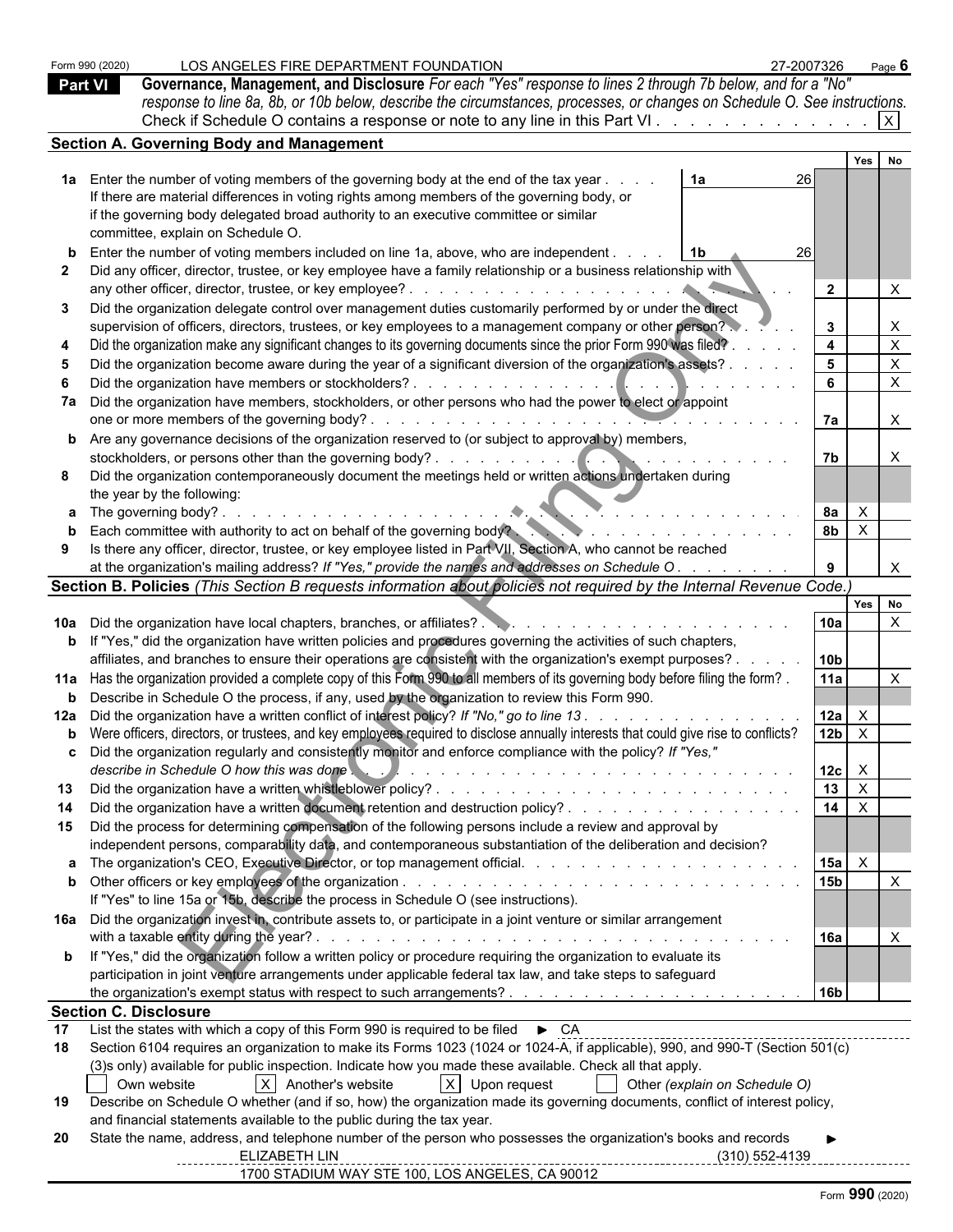| Form 990 (2020)          | LOS ANGELES FIRE DEPARTMENT FOUNDATION                                                                                            | 27-2007326 | Page 7 |
|--------------------------|-----------------------------------------------------------------------------------------------------------------------------------|------------|--------|
| Part VII                 | <b>Compensation of Officers, Directors, Trustees, Key Employees, Highest Compensated</b>                                          |            |        |
|                          | <b>Employees, and Independent Contractors</b><br>Check if Schedule O contains a response or note to any line in this Part VII.    |            |        |
| <b>Section A.</b>        | Officers, Directors, Trustees, Key Employees, and Highest Compensated Employees                                                   |            |        |
| organization's tax year. | 1a Complete this table for all persons required to be listed. Report compensation for the calendar year ending with or within the |            |        |

List all of the organization's **current** officers, directors, trustees (whether individuals or organizations), regardless of amount of compensation. Enter -0- in columns (D), (E), and (F) if no compensation was paid.

- List all of the organization's **current** key employees, if any. See instructions for definition of "key employee."
- List the organization's five **current** highest compensated employees (other than an officer, director, trustee, or key employee)

| $\bullet$ List the organization's five current highest compensated employees (other than an officer, director, trustee, or key employee)<br>who received reportable compensation (Box 5 of Form W-2 and/or Box 7 of Form 1099-MISC) of more than \$100,000 from the |                       |                                   |                       |         |              |                                 |                   |                          |                              |                                           |
|---------------------------------------------------------------------------------------------------------------------------------------------------------------------------------------------------------------------------------------------------------------------|-----------------------|-----------------------------------|-----------------------|---------|--------------|---------------------------------|-------------------|--------------------------|------------------------------|-------------------------------------------|
| organization and any related organizations.                                                                                                                                                                                                                         |                       |                                   |                       |         |              |                                 |                   |                          |                              |                                           |
| • List all of the organization's former officers, key employees, and highest compensated employees who received more than<br>\$100,000 of reportable compensation from the organization and any related organizations.                                              |                       |                                   |                       |         |              |                                 |                   |                          |                              |                                           |
| • List all of the organization's former directors or trustees that received, in the capacity as a former director or trustee of the                                                                                                                                 |                       |                                   |                       |         |              |                                 |                   |                          |                              |                                           |
| organization, more than \$10,000 of reportable compensation from the organization and any related organizations.                                                                                                                                                    |                       |                                   |                       |         |              |                                 |                   |                          |                              |                                           |
| See instructions for the order in which to list the persons above.                                                                                                                                                                                                  |                       |                                   |                       |         |              |                                 |                   |                          |                              |                                           |
| Check this box if neither the organization nor any related organization compensated any current officer, director, or trustee.                                                                                                                                      |                       |                                   |                       |         |              |                                 |                   |                          |                              |                                           |
|                                                                                                                                                                                                                                                                     |                       |                                   |                       |         |              |                                 |                   |                          |                              |                                           |
|                                                                                                                                                                                                                                                                     |                       |                                   |                       |         | (C)          |                                 |                   |                          |                              |                                           |
| (A)                                                                                                                                                                                                                                                                 | (B)                   |                                   |                       |         | Position     | (do not check more than one     |                   | (D)                      | (E)                          | (F)                                       |
| Name and title                                                                                                                                                                                                                                                      | Average               |                                   |                       |         |              | box, unless person is both an   |                   | Reportable               | Reportable                   | Estimated amount                          |
|                                                                                                                                                                                                                                                                     | hours<br>per week     |                                   |                       |         |              | officer and a director/trustee) |                   | compensation<br>from the | compensation<br>from related | of other<br>compensation                  |
|                                                                                                                                                                                                                                                                     | (list any             | or director<br>Individual trustee | Institutional trustee | Officer | Key employee |                                 | $F_{\text{oume}}$ | organization             | organizations                | from the                                  |
|                                                                                                                                                                                                                                                                     | hours for<br>related  |                                   |                       |         |              |                                 |                   | (W-2/1099-MISC)          | (W-2/1099-MISC)              | organization and<br>related organizations |
|                                                                                                                                                                                                                                                                     | organizations         |                                   |                       |         |              |                                 |                   |                          |                              |                                           |
|                                                                                                                                                                                                                                                                     | below<br>dotted line) |                                   |                       |         |              |                                 |                   |                          |                              |                                           |
|                                                                                                                                                                                                                                                                     |                       |                                   |                       |         |              | Highest compensated<br>employee |                   |                          |                              |                                           |
|                                                                                                                                                                                                                                                                     |                       |                                   |                       |         |              |                                 |                   |                          |                              |                                           |
| ELIZABETH LIN<br>(1)                                                                                                                                                                                                                                                | 40.00                 |                                   |                       |         |              |                                 |                   |                          |                              |                                           |
| <b>PRESIDENT</b>                                                                                                                                                                                                                                                    | 0.00                  |                                   |                       | X       |              |                                 |                   | 164,315                  | 0                            | 15,388                                    |
| <b>MARC ACKERMAN</b><br>(2)                                                                                                                                                                                                                                         | 2.00.                 |                                   |                       |         |              |                                 |                   |                          |                              |                                           |
| <b>VICE CHAIR</b>                                                                                                                                                                                                                                                   | 0.00                  | X)                                |                       | X       |              |                                 |                   | 0                        | 0                            | 0                                         |
| MIKE AHMAR<br>(3)                                                                                                                                                                                                                                                   | 2.00                  |                                   |                       |         |              |                                 |                   |                          |                              |                                           |
| <b>CHAIR</b>                                                                                                                                                                                                                                                        | 0.00                  | X                                 |                       | X       |              |                                 |                   | 0                        | 0                            | 0                                         |
| (4) JOSH HORNSTOCK                                                                                                                                                                                                                                                  | 1.00                  |                                   |                       |         |              |                                 |                   |                          |                              |                                           |
| <b>DIRECTOR</b>                                                                                                                                                                                                                                                     | 0.00                  | X                                 |                       |         |              |                                 |                   | 0                        | 0                            | 0                                         |
| (5) SHANNON MURPHY CASTELLANI                                                                                                                                                                                                                                       | 2.00                  |                                   |                       |         |              |                                 |                   |                          |                              |                                           |
| DEVELOPMENT CHAIR                                                                                                                                                                                                                                                   | 0.00                  | X                                 |                       | X       |              |                                 |                   | 0                        | 0                            | 0                                         |
| (6) SCOTT JONES (THROUGH APRIL 2021)                                                                                                                                                                                                                                | 1.00                  |                                   |                       |         |              |                                 |                   |                          |                              |                                           |
| <b>DIRECTOR</b>                                                                                                                                                                                                                                                     | 0.00                  | X                                 |                       |         |              |                                 |                   | 0                        | 0                            | $\pmb{0}$                                 |
| (7) SYLVIA CASTILLO                                                                                                                                                                                                                                                 | 1.00                  |                                   |                       |         |              |                                 |                   |                          |                              |                                           |
| <b>DIRECTOR</b>                                                                                                                                                                                                                                                     | 0.00                  | X                                 |                       |         |              |                                 |                   | 0                        | 0                            | 0                                         |
| (8) ANDREW KANE                                                                                                                                                                                                                                                     | 2.00                  |                                   |                       |         |              |                                 |                   |                          |                              |                                           |
| <b>IMMEDIATE PAST CHAIR</b>                                                                                                                                                                                                                                         | 0.00                  | X                                 |                       | X       |              |                                 |                   | 0                        | 0                            | 0                                         |
| (9) SCOTT COOPER                                                                                                                                                                                                                                                    | 1.00                  |                                   |                       |         |              |                                 |                   |                          |                              |                                           |
| <b>DIRECTOR</b>                                                                                                                                                                                                                                                     | 0.00                  | Χ                                 |                       |         |              |                                 |                   | 0                        | 0                            | $\pmb{0}$                                 |
| (10) LISA MARQUIS                                                                                                                                                                                                                                                   | 1.00                  |                                   |                       |         |              |                                 |                   |                          |                              |                                           |
| <b>DIRECTOR</b>                                                                                                                                                                                                                                                     | $0.00$ X              |                                   |                       |         |              |                                 |                   | 0                        | 0                            | $\pmb{0}$                                 |
| (11) MATT GAMMEL                                                                                                                                                                                                                                                    | 2.00                  |                                   |                       |         |              |                                 |                   |                          |                              |                                           |
| <b>SECRETARY</b>                                                                                                                                                                                                                                                    | 0.00                  | X                                 |                       | X       |              |                                 |                   | 0                        | 0                            | $\pmb{0}$                                 |
| (12) GARY MOZER                                                                                                                                                                                                                                                     | 1.00                  |                                   |                       |         |              |                                 |                   |                          |                              |                                           |
| <b>DIRECTOR</b>                                                                                                                                                                                                                                                     | 0.00                  | X                                 |                       |         |              |                                 |                   | 0                        | 0                            | 0                                         |
| (13) HUGH O'DONNELL (THROUGH MARCH 202                                                                                                                                                                                                                              | 2.00                  |                                   |                       |         |              |                                 |                   |                          |                              |                                           |
| PROGRAM COMMITTEE CHAIR                                                                                                                                                                                                                                             | 0.00                  | X                                 |                       | X       |              |                                 |                   | 0                        | 0                            | 0                                         |
| (14) NICOLAS RUMANES                                                                                                                                                                                                                                                | 1.00                  |                                   |                       |         |              |                                 |                   |                          |                              |                                           |
| <b>DIRECTOR</b>                                                                                                                                                                                                                                                     | 0.00                  | X                                 |                       |         |              |                                 |                   | 0                        | $\mathsf{O}\xspace$          | $\pmb{0}$                                 |

Form **990** (2020)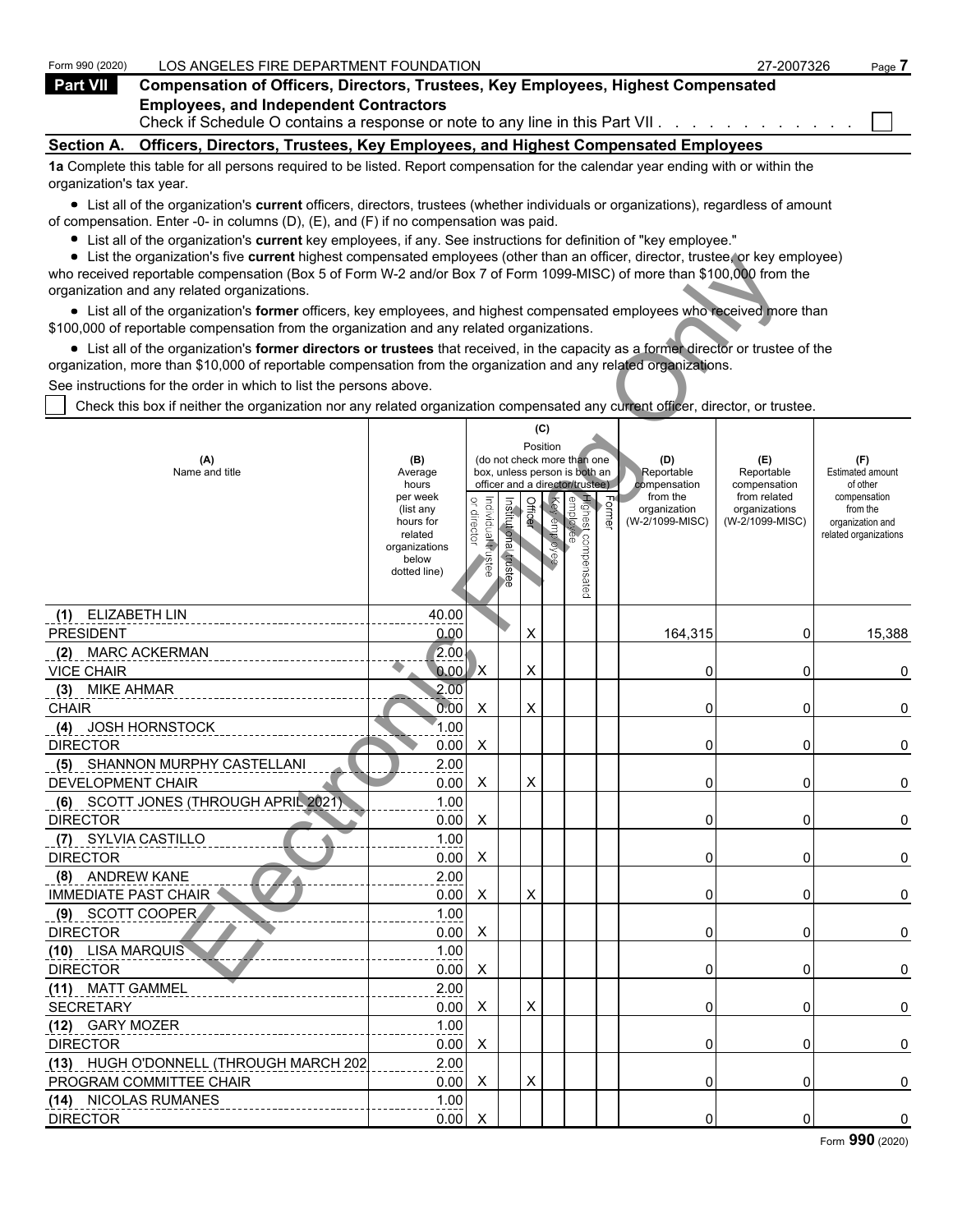| <b>Part VII</b><br>Section A. Officers, Directors, Trustees, Key Employees, and Highest Compensated Employees (continued)<br>(C)<br>Position<br>(A)<br>(do not check more than one<br>(B)<br>(D)<br>(E)<br>(F)<br>Name and title<br>box, unless person is both an<br>Reportable<br>Reportable<br>Average<br>Estimated amount<br>officer and a director/trustee)<br>compensation<br>hours<br>compensation<br>of other<br>from the<br>from related<br>per week<br>compensation<br>Highest compensated<br>employee<br>Institutional trustee<br>Former<br>Officer<br>Key employee<br>ndividual trustee<br>organization<br>organizations<br>from the<br>(list any<br>directo<br>(W-2/1099-MISC)<br>(W-2/1099-MISC)<br>hours for<br>organization and<br>related<br>related organizations<br>organizations<br>below<br>dotted line)<br>(15) MICHELLE OLENICK<br>1.00<br>0.00<br><b>DIRECTOR</b><br>$\boldsymbol{\mathsf{X}}$<br>0<br>(16) JAY SANDERS<br>1.00<br><b>DIRECTOR</b><br>0.00<br>X<br>0<br>(17) ARNOLD PORATH<br>2.00<br>X<br>0.00<br>X<br><b>TREASURER</b><br>0<br>1.00<br>$(18)$ ED SHIM<br><b>DIRECTOR</b><br>0.00<br>$\Omega$<br>X<br>0<br>1.00<br>(19) THOMAS RAFFETY<br>0.00<br><b>DIRECTOR</b><br>X<br>$\Omega$<br>0<br>(20) ZEKE TRIANA<br>2.00<br><b>VICE CHAIR</b><br>0.00<br>X<br>0<br>0<br>(21) WALLACE RAWLS<br>1.00<br><b>DIRECTOR</b><br>0.00<br>X<br>0<br>0<br>1.00<br>(22) DEAN ULRICH<br><b>DIRECTOR</b><br>0.00<br>$\Omega$<br>0<br>1.00<br>(23) MOLLY UNGER<br>0.00<br><b>DIRECTOR</b><br>0<br>0<br>(24) CHARLES WEISS (THROUGH FEB 2021)<br>1.00<br>0.00<br><b>DIRECTOR</b><br>X<br>0<br>0<br>0<br>(25) RYAN WUNDERLICH<br>(1.00)<br>0.00<br><b>DIRECTOR</b><br>Х<br>0<br>0<br>15,388<br>164,315<br>0<br>Subtotal<br>1b<br>Total from continuation sheets to Part VII, Section A.<br>$\Omega$<br>0<br>0<br>164,315<br>$\Omega$<br>15,388<br>Total (add lines 1b and 1c). And a control of the state of the state of the state of the state of the state of the state of the state of the state of the state of the state of the state of the state of the state of the sta<br>d<br><b><i>Charles Committee Committee Committee Committee Committee Committee Committee Committee Committee Committee Committee Committee Committee Committee Committee Committee Committee Committee Committee Committee Committee Co</i></b><br>Total number of individuals (including but not limited to those listed above) who received more than \$100,000 of<br>2<br>reportable compensation from the organization<br>Yes No<br>Did the organization list any former officer, director, trustee, key employee, or highest compensated<br>3<br>employee on line 1a? If "Yes," complete Schedule J for such individual<br>Χ<br>3<br>For any individual listed on line 1a, is the sum of reportable compensation and other compensation from<br>4<br>the organization and related organizations greater than \$150,000? If "Yes," complete Schedule J for such<br>X<br>4<br>Did any person listed on line 1a receive or accrue compensation from any unrelated organization or individual<br>5<br>for services rendered to the organization? If "Yes," complete Schedule J for such person<br>X<br>5<br><b>Section B. Independent Contractors</b><br>Complete this table for your five highest compensated independent contractors that received more than \$100,000 of<br>$\mathbf 1$<br>compensation from the organization. Report compensation for the calendar year ending with or within the organization's tax year.<br>(C)<br>(A)<br>(B)<br>Description of services<br>Compensation<br>Name and business address<br>0<br>$\Omega$<br>$\Omega$<br>Total number of independent contractors (including but not limited to those listed above) who received | Form 990 (2020) | LOS ANGELES FIRE DEPARTMENT FOUNDATION |  |  |  |  |  |  | 27-2007326 | Page 8 |
|----------------------------------------------------------------------------------------------------------------------------------------------------------------------------------------------------------------------------------------------------------------------------------------------------------------------------------------------------------------------------------------------------------------------------------------------------------------------------------------------------------------------------------------------------------------------------------------------------------------------------------------------------------------------------------------------------------------------------------------------------------------------------------------------------------------------------------------------------------------------------------------------------------------------------------------------------------------------------------------------------------------------------------------------------------------------------------------------------------------------------------------------------------------------------------------------------------------------------------------------------------------------------------------------------------------------------------------------------------------------------------------------------------------------------------------------------------------------------------------------------------------------------------------------------------------------------------------------------------------------------------------------------------------------------------------------------------------------------------------------------------------------------------------------------------------------------------------------------------------------------------------------------------------------------------------------------------------------------------------------------------------------------------------------------------------------------------------------------------------------------------------------------------------------------------------------------------------------------------------------------------------------------------------------------------------------------------------------------------------------------------------------------------------------------------------------------------------------------------------------------------------------------------------------------------------------------------------------------------------------------------------------------------------------------------------------------------------------------------------------------------------------------------------------------------------------------------------------------------------------------------------------------------------------------------------------------------------------------------------------------------------------------------------------------------------------------------------------------------------------------------------------------------------------------------------------------------------------------------------------------------------------------------------------------------------------------------------------------------------------------------------------------------------------------------------------------------------------------------------------------------------------------------------------------------------------------------------------------------------------------------------------------------------------------------------------------------------------------------------------------------------------------|-----------------|----------------------------------------|--|--|--|--|--|--|------------|--------|
|                                                                                                                                                                                                                                                                                                                                                                                                                                                                                                                                                                                                                                                                                                                                                                                                                                                                                                                                                                                                                                                                                                                                                                                                                                                                                                                                                                                                                                                                                                                                                                                                                                                                                                                                                                                                                                                                                                                                                                                                                                                                                                                                                                                                                                                                                                                                                                                                                                                                                                                                                                                                                                                                                                                                                                                                                                                                                                                                                                                                                                                                                                                                                                                                                                                                                                                                                                                                                                                                                                                                                                                                                                                                                                                                                                            |                 |                                        |  |  |  |  |  |  |            |        |
|                                                                                                                                                                                                                                                                                                                                                                                                                                                                                                                                                                                                                                                                                                                                                                                                                                                                                                                                                                                                                                                                                                                                                                                                                                                                                                                                                                                                                                                                                                                                                                                                                                                                                                                                                                                                                                                                                                                                                                                                                                                                                                                                                                                                                                                                                                                                                                                                                                                                                                                                                                                                                                                                                                                                                                                                                                                                                                                                                                                                                                                                                                                                                                                                                                                                                                                                                                                                                                                                                                                                                                                                                                                                                                                                                                            |                 |                                        |  |  |  |  |  |  |            |        |
|                                                                                                                                                                                                                                                                                                                                                                                                                                                                                                                                                                                                                                                                                                                                                                                                                                                                                                                                                                                                                                                                                                                                                                                                                                                                                                                                                                                                                                                                                                                                                                                                                                                                                                                                                                                                                                                                                                                                                                                                                                                                                                                                                                                                                                                                                                                                                                                                                                                                                                                                                                                                                                                                                                                                                                                                                                                                                                                                                                                                                                                                                                                                                                                                                                                                                                                                                                                                                                                                                                                                                                                                                                                                                                                                                                            |                 |                                        |  |  |  |  |  |  |            |        |
|                                                                                                                                                                                                                                                                                                                                                                                                                                                                                                                                                                                                                                                                                                                                                                                                                                                                                                                                                                                                                                                                                                                                                                                                                                                                                                                                                                                                                                                                                                                                                                                                                                                                                                                                                                                                                                                                                                                                                                                                                                                                                                                                                                                                                                                                                                                                                                                                                                                                                                                                                                                                                                                                                                                                                                                                                                                                                                                                                                                                                                                                                                                                                                                                                                                                                                                                                                                                                                                                                                                                                                                                                                                                                                                                                                            |                 |                                        |  |  |  |  |  |  |            |        |
|                                                                                                                                                                                                                                                                                                                                                                                                                                                                                                                                                                                                                                                                                                                                                                                                                                                                                                                                                                                                                                                                                                                                                                                                                                                                                                                                                                                                                                                                                                                                                                                                                                                                                                                                                                                                                                                                                                                                                                                                                                                                                                                                                                                                                                                                                                                                                                                                                                                                                                                                                                                                                                                                                                                                                                                                                                                                                                                                                                                                                                                                                                                                                                                                                                                                                                                                                                                                                                                                                                                                                                                                                                                                                                                                                                            |                 |                                        |  |  |  |  |  |  |            |        |
|                                                                                                                                                                                                                                                                                                                                                                                                                                                                                                                                                                                                                                                                                                                                                                                                                                                                                                                                                                                                                                                                                                                                                                                                                                                                                                                                                                                                                                                                                                                                                                                                                                                                                                                                                                                                                                                                                                                                                                                                                                                                                                                                                                                                                                                                                                                                                                                                                                                                                                                                                                                                                                                                                                                                                                                                                                                                                                                                                                                                                                                                                                                                                                                                                                                                                                                                                                                                                                                                                                                                                                                                                                                                                                                                                                            |                 |                                        |  |  |  |  |  |  |            |        |
|                                                                                                                                                                                                                                                                                                                                                                                                                                                                                                                                                                                                                                                                                                                                                                                                                                                                                                                                                                                                                                                                                                                                                                                                                                                                                                                                                                                                                                                                                                                                                                                                                                                                                                                                                                                                                                                                                                                                                                                                                                                                                                                                                                                                                                                                                                                                                                                                                                                                                                                                                                                                                                                                                                                                                                                                                                                                                                                                                                                                                                                                                                                                                                                                                                                                                                                                                                                                                                                                                                                                                                                                                                                                                                                                                                            |                 |                                        |  |  |  |  |  |  |            |        |
|                                                                                                                                                                                                                                                                                                                                                                                                                                                                                                                                                                                                                                                                                                                                                                                                                                                                                                                                                                                                                                                                                                                                                                                                                                                                                                                                                                                                                                                                                                                                                                                                                                                                                                                                                                                                                                                                                                                                                                                                                                                                                                                                                                                                                                                                                                                                                                                                                                                                                                                                                                                                                                                                                                                                                                                                                                                                                                                                                                                                                                                                                                                                                                                                                                                                                                                                                                                                                                                                                                                                                                                                                                                                                                                                                                            |                 |                                        |  |  |  |  |  |  |            |        |
|                                                                                                                                                                                                                                                                                                                                                                                                                                                                                                                                                                                                                                                                                                                                                                                                                                                                                                                                                                                                                                                                                                                                                                                                                                                                                                                                                                                                                                                                                                                                                                                                                                                                                                                                                                                                                                                                                                                                                                                                                                                                                                                                                                                                                                                                                                                                                                                                                                                                                                                                                                                                                                                                                                                                                                                                                                                                                                                                                                                                                                                                                                                                                                                                                                                                                                                                                                                                                                                                                                                                                                                                                                                                                                                                                                            |                 |                                        |  |  |  |  |  |  |            |        |
|                                                                                                                                                                                                                                                                                                                                                                                                                                                                                                                                                                                                                                                                                                                                                                                                                                                                                                                                                                                                                                                                                                                                                                                                                                                                                                                                                                                                                                                                                                                                                                                                                                                                                                                                                                                                                                                                                                                                                                                                                                                                                                                                                                                                                                                                                                                                                                                                                                                                                                                                                                                                                                                                                                                                                                                                                                                                                                                                                                                                                                                                                                                                                                                                                                                                                                                                                                                                                                                                                                                                                                                                                                                                                                                                                                            |                 |                                        |  |  |  |  |  |  |            |        |
|                                                                                                                                                                                                                                                                                                                                                                                                                                                                                                                                                                                                                                                                                                                                                                                                                                                                                                                                                                                                                                                                                                                                                                                                                                                                                                                                                                                                                                                                                                                                                                                                                                                                                                                                                                                                                                                                                                                                                                                                                                                                                                                                                                                                                                                                                                                                                                                                                                                                                                                                                                                                                                                                                                                                                                                                                                                                                                                                                                                                                                                                                                                                                                                                                                                                                                                                                                                                                                                                                                                                                                                                                                                                                                                                                                            |                 |                                        |  |  |  |  |  |  |            |        |
|                                                                                                                                                                                                                                                                                                                                                                                                                                                                                                                                                                                                                                                                                                                                                                                                                                                                                                                                                                                                                                                                                                                                                                                                                                                                                                                                                                                                                                                                                                                                                                                                                                                                                                                                                                                                                                                                                                                                                                                                                                                                                                                                                                                                                                                                                                                                                                                                                                                                                                                                                                                                                                                                                                                                                                                                                                                                                                                                                                                                                                                                                                                                                                                                                                                                                                                                                                                                                                                                                                                                                                                                                                                                                                                                                                            |                 |                                        |  |  |  |  |  |  |            |        |
|                                                                                                                                                                                                                                                                                                                                                                                                                                                                                                                                                                                                                                                                                                                                                                                                                                                                                                                                                                                                                                                                                                                                                                                                                                                                                                                                                                                                                                                                                                                                                                                                                                                                                                                                                                                                                                                                                                                                                                                                                                                                                                                                                                                                                                                                                                                                                                                                                                                                                                                                                                                                                                                                                                                                                                                                                                                                                                                                                                                                                                                                                                                                                                                                                                                                                                                                                                                                                                                                                                                                                                                                                                                                                                                                                                            |                 |                                        |  |  |  |  |  |  |            |        |
|                                                                                                                                                                                                                                                                                                                                                                                                                                                                                                                                                                                                                                                                                                                                                                                                                                                                                                                                                                                                                                                                                                                                                                                                                                                                                                                                                                                                                                                                                                                                                                                                                                                                                                                                                                                                                                                                                                                                                                                                                                                                                                                                                                                                                                                                                                                                                                                                                                                                                                                                                                                                                                                                                                                                                                                                                                                                                                                                                                                                                                                                                                                                                                                                                                                                                                                                                                                                                                                                                                                                                                                                                                                                                                                                                                            |                 |                                        |  |  |  |  |  |  |            |        |
|                                                                                                                                                                                                                                                                                                                                                                                                                                                                                                                                                                                                                                                                                                                                                                                                                                                                                                                                                                                                                                                                                                                                                                                                                                                                                                                                                                                                                                                                                                                                                                                                                                                                                                                                                                                                                                                                                                                                                                                                                                                                                                                                                                                                                                                                                                                                                                                                                                                                                                                                                                                                                                                                                                                                                                                                                                                                                                                                                                                                                                                                                                                                                                                                                                                                                                                                                                                                                                                                                                                                                                                                                                                                                                                                                                            |                 |                                        |  |  |  |  |  |  |            |        |
|                                                                                                                                                                                                                                                                                                                                                                                                                                                                                                                                                                                                                                                                                                                                                                                                                                                                                                                                                                                                                                                                                                                                                                                                                                                                                                                                                                                                                                                                                                                                                                                                                                                                                                                                                                                                                                                                                                                                                                                                                                                                                                                                                                                                                                                                                                                                                                                                                                                                                                                                                                                                                                                                                                                                                                                                                                                                                                                                                                                                                                                                                                                                                                                                                                                                                                                                                                                                                                                                                                                                                                                                                                                                                                                                                                            |                 |                                        |  |  |  |  |  |  |            |        |
|                                                                                                                                                                                                                                                                                                                                                                                                                                                                                                                                                                                                                                                                                                                                                                                                                                                                                                                                                                                                                                                                                                                                                                                                                                                                                                                                                                                                                                                                                                                                                                                                                                                                                                                                                                                                                                                                                                                                                                                                                                                                                                                                                                                                                                                                                                                                                                                                                                                                                                                                                                                                                                                                                                                                                                                                                                                                                                                                                                                                                                                                                                                                                                                                                                                                                                                                                                                                                                                                                                                                                                                                                                                                                                                                                                            |                 |                                        |  |  |  |  |  |  |            |        |
|                                                                                                                                                                                                                                                                                                                                                                                                                                                                                                                                                                                                                                                                                                                                                                                                                                                                                                                                                                                                                                                                                                                                                                                                                                                                                                                                                                                                                                                                                                                                                                                                                                                                                                                                                                                                                                                                                                                                                                                                                                                                                                                                                                                                                                                                                                                                                                                                                                                                                                                                                                                                                                                                                                                                                                                                                                                                                                                                                                                                                                                                                                                                                                                                                                                                                                                                                                                                                                                                                                                                                                                                                                                                                                                                                                            |                 |                                        |  |  |  |  |  |  |            |        |
|                                                                                                                                                                                                                                                                                                                                                                                                                                                                                                                                                                                                                                                                                                                                                                                                                                                                                                                                                                                                                                                                                                                                                                                                                                                                                                                                                                                                                                                                                                                                                                                                                                                                                                                                                                                                                                                                                                                                                                                                                                                                                                                                                                                                                                                                                                                                                                                                                                                                                                                                                                                                                                                                                                                                                                                                                                                                                                                                                                                                                                                                                                                                                                                                                                                                                                                                                                                                                                                                                                                                                                                                                                                                                                                                                                            |                 |                                        |  |  |  |  |  |  |            |        |
|                                                                                                                                                                                                                                                                                                                                                                                                                                                                                                                                                                                                                                                                                                                                                                                                                                                                                                                                                                                                                                                                                                                                                                                                                                                                                                                                                                                                                                                                                                                                                                                                                                                                                                                                                                                                                                                                                                                                                                                                                                                                                                                                                                                                                                                                                                                                                                                                                                                                                                                                                                                                                                                                                                                                                                                                                                                                                                                                                                                                                                                                                                                                                                                                                                                                                                                                                                                                                                                                                                                                                                                                                                                                                                                                                                            |                 |                                        |  |  |  |  |  |  |            |        |
|                                                                                                                                                                                                                                                                                                                                                                                                                                                                                                                                                                                                                                                                                                                                                                                                                                                                                                                                                                                                                                                                                                                                                                                                                                                                                                                                                                                                                                                                                                                                                                                                                                                                                                                                                                                                                                                                                                                                                                                                                                                                                                                                                                                                                                                                                                                                                                                                                                                                                                                                                                                                                                                                                                                                                                                                                                                                                                                                                                                                                                                                                                                                                                                                                                                                                                                                                                                                                                                                                                                                                                                                                                                                                                                                                                            |                 |                                        |  |  |  |  |  |  |            |        |
|                                                                                                                                                                                                                                                                                                                                                                                                                                                                                                                                                                                                                                                                                                                                                                                                                                                                                                                                                                                                                                                                                                                                                                                                                                                                                                                                                                                                                                                                                                                                                                                                                                                                                                                                                                                                                                                                                                                                                                                                                                                                                                                                                                                                                                                                                                                                                                                                                                                                                                                                                                                                                                                                                                                                                                                                                                                                                                                                                                                                                                                                                                                                                                                                                                                                                                                                                                                                                                                                                                                                                                                                                                                                                                                                                                            |                 |                                        |  |  |  |  |  |  |            |        |
|                                                                                                                                                                                                                                                                                                                                                                                                                                                                                                                                                                                                                                                                                                                                                                                                                                                                                                                                                                                                                                                                                                                                                                                                                                                                                                                                                                                                                                                                                                                                                                                                                                                                                                                                                                                                                                                                                                                                                                                                                                                                                                                                                                                                                                                                                                                                                                                                                                                                                                                                                                                                                                                                                                                                                                                                                                                                                                                                                                                                                                                                                                                                                                                                                                                                                                                                                                                                                                                                                                                                                                                                                                                                                                                                                                            |                 |                                        |  |  |  |  |  |  |            |        |
|                                                                                                                                                                                                                                                                                                                                                                                                                                                                                                                                                                                                                                                                                                                                                                                                                                                                                                                                                                                                                                                                                                                                                                                                                                                                                                                                                                                                                                                                                                                                                                                                                                                                                                                                                                                                                                                                                                                                                                                                                                                                                                                                                                                                                                                                                                                                                                                                                                                                                                                                                                                                                                                                                                                                                                                                                                                                                                                                                                                                                                                                                                                                                                                                                                                                                                                                                                                                                                                                                                                                                                                                                                                                                                                                                                            |                 |                                        |  |  |  |  |  |  |            |        |
|                                                                                                                                                                                                                                                                                                                                                                                                                                                                                                                                                                                                                                                                                                                                                                                                                                                                                                                                                                                                                                                                                                                                                                                                                                                                                                                                                                                                                                                                                                                                                                                                                                                                                                                                                                                                                                                                                                                                                                                                                                                                                                                                                                                                                                                                                                                                                                                                                                                                                                                                                                                                                                                                                                                                                                                                                                                                                                                                                                                                                                                                                                                                                                                                                                                                                                                                                                                                                                                                                                                                                                                                                                                                                                                                                                            |                 |                                        |  |  |  |  |  |  |            |        |
|                                                                                                                                                                                                                                                                                                                                                                                                                                                                                                                                                                                                                                                                                                                                                                                                                                                                                                                                                                                                                                                                                                                                                                                                                                                                                                                                                                                                                                                                                                                                                                                                                                                                                                                                                                                                                                                                                                                                                                                                                                                                                                                                                                                                                                                                                                                                                                                                                                                                                                                                                                                                                                                                                                                                                                                                                                                                                                                                                                                                                                                                                                                                                                                                                                                                                                                                                                                                                                                                                                                                                                                                                                                                                                                                                                            |                 |                                        |  |  |  |  |  |  |            |        |
|                                                                                                                                                                                                                                                                                                                                                                                                                                                                                                                                                                                                                                                                                                                                                                                                                                                                                                                                                                                                                                                                                                                                                                                                                                                                                                                                                                                                                                                                                                                                                                                                                                                                                                                                                                                                                                                                                                                                                                                                                                                                                                                                                                                                                                                                                                                                                                                                                                                                                                                                                                                                                                                                                                                                                                                                                                                                                                                                                                                                                                                                                                                                                                                                                                                                                                                                                                                                                                                                                                                                                                                                                                                                                                                                                                            |                 |                                        |  |  |  |  |  |  |            |        |
|                                                                                                                                                                                                                                                                                                                                                                                                                                                                                                                                                                                                                                                                                                                                                                                                                                                                                                                                                                                                                                                                                                                                                                                                                                                                                                                                                                                                                                                                                                                                                                                                                                                                                                                                                                                                                                                                                                                                                                                                                                                                                                                                                                                                                                                                                                                                                                                                                                                                                                                                                                                                                                                                                                                                                                                                                                                                                                                                                                                                                                                                                                                                                                                                                                                                                                                                                                                                                                                                                                                                                                                                                                                                                                                                                                            |                 |                                        |  |  |  |  |  |  |            |        |
|                                                                                                                                                                                                                                                                                                                                                                                                                                                                                                                                                                                                                                                                                                                                                                                                                                                                                                                                                                                                                                                                                                                                                                                                                                                                                                                                                                                                                                                                                                                                                                                                                                                                                                                                                                                                                                                                                                                                                                                                                                                                                                                                                                                                                                                                                                                                                                                                                                                                                                                                                                                                                                                                                                                                                                                                                                                                                                                                                                                                                                                                                                                                                                                                                                                                                                                                                                                                                                                                                                                                                                                                                                                                                                                                                                            |                 |                                        |  |  |  |  |  |  |            |        |
|                                                                                                                                                                                                                                                                                                                                                                                                                                                                                                                                                                                                                                                                                                                                                                                                                                                                                                                                                                                                                                                                                                                                                                                                                                                                                                                                                                                                                                                                                                                                                                                                                                                                                                                                                                                                                                                                                                                                                                                                                                                                                                                                                                                                                                                                                                                                                                                                                                                                                                                                                                                                                                                                                                                                                                                                                                                                                                                                                                                                                                                                                                                                                                                                                                                                                                                                                                                                                                                                                                                                                                                                                                                                                                                                                                            |                 |                                        |  |  |  |  |  |  |            |        |
|                                                                                                                                                                                                                                                                                                                                                                                                                                                                                                                                                                                                                                                                                                                                                                                                                                                                                                                                                                                                                                                                                                                                                                                                                                                                                                                                                                                                                                                                                                                                                                                                                                                                                                                                                                                                                                                                                                                                                                                                                                                                                                                                                                                                                                                                                                                                                                                                                                                                                                                                                                                                                                                                                                                                                                                                                                                                                                                                                                                                                                                                                                                                                                                                                                                                                                                                                                                                                                                                                                                                                                                                                                                                                                                                                                            |                 |                                        |  |  |  |  |  |  |            |        |
|                                                                                                                                                                                                                                                                                                                                                                                                                                                                                                                                                                                                                                                                                                                                                                                                                                                                                                                                                                                                                                                                                                                                                                                                                                                                                                                                                                                                                                                                                                                                                                                                                                                                                                                                                                                                                                                                                                                                                                                                                                                                                                                                                                                                                                                                                                                                                                                                                                                                                                                                                                                                                                                                                                                                                                                                                                                                                                                                                                                                                                                                                                                                                                                                                                                                                                                                                                                                                                                                                                                                                                                                                                                                                                                                                                            |                 |                                        |  |  |  |  |  |  |            |        |
|                                                                                                                                                                                                                                                                                                                                                                                                                                                                                                                                                                                                                                                                                                                                                                                                                                                                                                                                                                                                                                                                                                                                                                                                                                                                                                                                                                                                                                                                                                                                                                                                                                                                                                                                                                                                                                                                                                                                                                                                                                                                                                                                                                                                                                                                                                                                                                                                                                                                                                                                                                                                                                                                                                                                                                                                                                                                                                                                                                                                                                                                                                                                                                                                                                                                                                                                                                                                                                                                                                                                                                                                                                                                                                                                                                            |                 |                                        |  |  |  |  |  |  |            |        |
|                                                                                                                                                                                                                                                                                                                                                                                                                                                                                                                                                                                                                                                                                                                                                                                                                                                                                                                                                                                                                                                                                                                                                                                                                                                                                                                                                                                                                                                                                                                                                                                                                                                                                                                                                                                                                                                                                                                                                                                                                                                                                                                                                                                                                                                                                                                                                                                                                                                                                                                                                                                                                                                                                                                                                                                                                                                                                                                                                                                                                                                                                                                                                                                                                                                                                                                                                                                                                                                                                                                                                                                                                                                                                                                                                                            |                 |                                        |  |  |  |  |  |  |            |        |
|                                                                                                                                                                                                                                                                                                                                                                                                                                                                                                                                                                                                                                                                                                                                                                                                                                                                                                                                                                                                                                                                                                                                                                                                                                                                                                                                                                                                                                                                                                                                                                                                                                                                                                                                                                                                                                                                                                                                                                                                                                                                                                                                                                                                                                                                                                                                                                                                                                                                                                                                                                                                                                                                                                                                                                                                                                                                                                                                                                                                                                                                                                                                                                                                                                                                                                                                                                                                                                                                                                                                                                                                                                                                                                                                                                            |                 |                                        |  |  |  |  |  |  |            |        |
|                                                                                                                                                                                                                                                                                                                                                                                                                                                                                                                                                                                                                                                                                                                                                                                                                                                                                                                                                                                                                                                                                                                                                                                                                                                                                                                                                                                                                                                                                                                                                                                                                                                                                                                                                                                                                                                                                                                                                                                                                                                                                                                                                                                                                                                                                                                                                                                                                                                                                                                                                                                                                                                                                                                                                                                                                                                                                                                                                                                                                                                                                                                                                                                                                                                                                                                                                                                                                                                                                                                                                                                                                                                                                                                                                                            |                 |                                        |  |  |  |  |  |  |            |        |
|                                                                                                                                                                                                                                                                                                                                                                                                                                                                                                                                                                                                                                                                                                                                                                                                                                                                                                                                                                                                                                                                                                                                                                                                                                                                                                                                                                                                                                                                                                                                                                                                                                                                                                                                                                                                                                                                                                                                                                                                                                                                                                                                                                                                                                                                                                                                                                                                                                                                                                                                                                                                                                                                                                                                                                                                                                                                                                                                                                                                                                                                                                                                                                                                                                                                                                                                                                                                                                                                                                                                                                                                                                                                                                                                                                            |                 |                                        |  |  |  |  |  |  |            |        |
|                                                                                                                                                                                                                                                                                                                                                                                                                                                                                                                                                                                                                                                                                                                                                                                                                                                                                                                                                                                                                                                                                                                                                                                                                                                                                                                                                                                                                                                                                                                                                                                                                                                                                                                                                                                                                                                                                                                                                                                                                                                                                                                                                                                                                                                                                                                                                                                                                                                                                                                                                                                                                                                                                                                                                                                                                                                                                                                                                                                                                                                                                                                                                                                                                                                                                                                                                                                                                                                                                                                                                                                                                                                                                                                                                                            |                 |                                        |  |  |  |  |  |  |            |        |
|                                                                                                                                                                                                                                                                                                                                                                                                                                                                                                                                                                                                                                                                                                                                                                                                                                                                                                                                                                                                                                                                                                                                                                                                                                                                                                                                                                                                                                                                                                                                                                                                                                                                                                                                                                                                                                                                                                                                                                                                                                                                                                                                                                                                                                                                                                                                                                                                                                                                                                                                                                                                                                                                                                                                                                                                                                                                                                                                                                                                                                                                                                                                                                                                                                                                                                                                                                                                                                                                                                                                                                                                                                                                                                                                                                            |                 |                                        |  |  |  |  |  |  |            |        |
|                                                                                                                                                                                                                                                                                                                                                                                                                                                                                                                                                                                                                                                                                                                                                                                                                                                                                                                                                                                                                                                                                                                                                                                                                                                                                                                                                                                                                                                                                                                                                                                                                                                                                                                                                                                                                                                                                                                                                                                                                                                                                                                                                                                                                                                                                                                                                                                                                                                                                                                                                                                                                                                                                                                                                                                                                                                                                                                                                                                                                                                                                                                                                                                                                                                                                                                                                                                                                                                                                                                                                                                                                                                                                                                                                                            |                 |                                        |  |  |  |  |  |  |            |        |

more than \$100,000 of compensation from the organization 0

| Form 990 (2020) |  |  |
|-----------------|--|--|
|-----------------|--|--|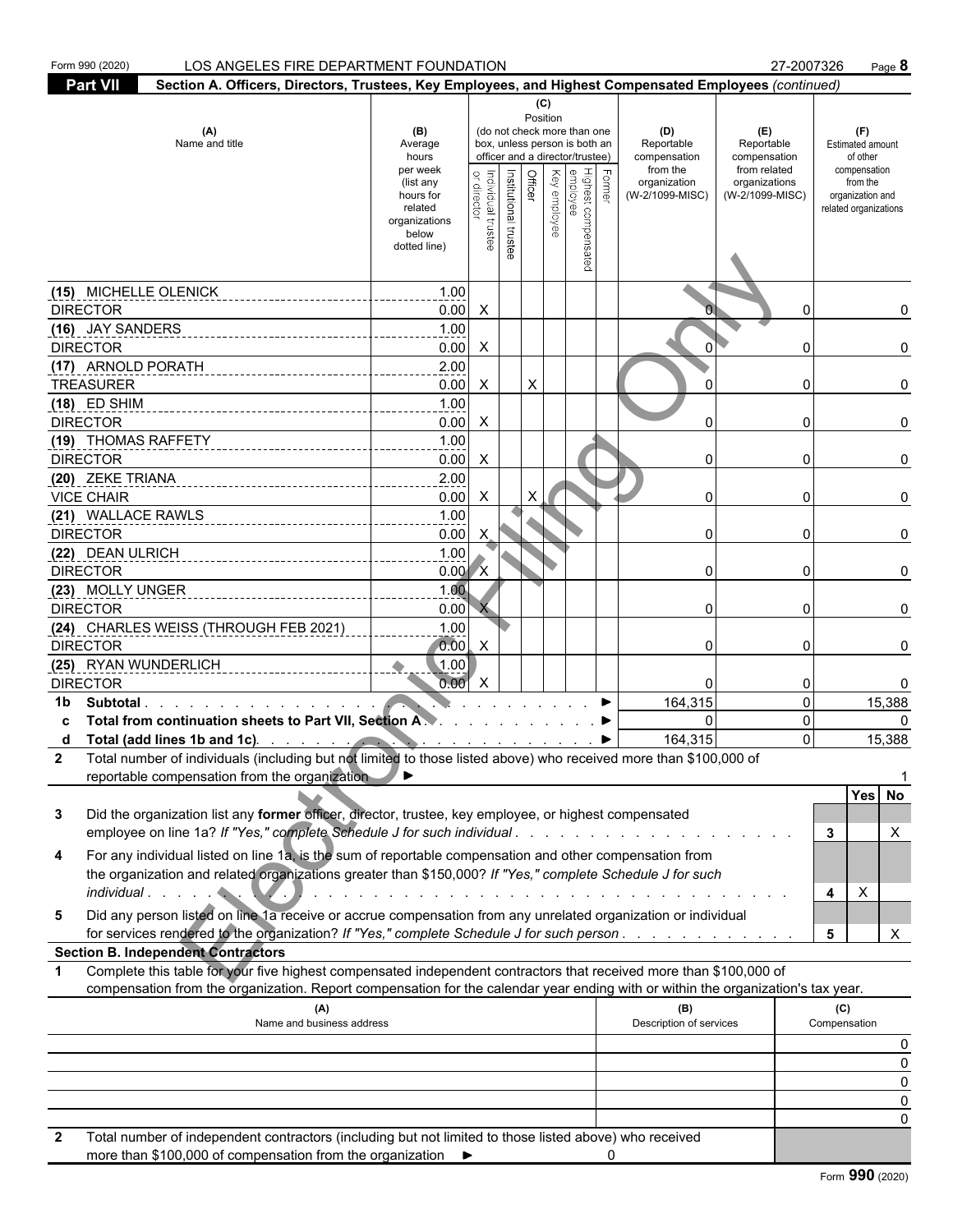Form 990 (2020) LOS ANGELES FIRE DEPARTMENT FOUNDATION 27-2007326 Page **9 Part VIII Statement of Revenue** Check if Schedule O contains a response or note to any line in this Part VIII. . . . . . . . . **(A) (B) (C) (D)** Total revenue Related or exempt Unrelated Revenue excluded function revenue business revenue from tax under sections 512–514 **1a** Federated campaigns . . . . . . . . **| 1a |** . . . . . 0 Contributions, Gifts, Grants and Other Similar Amounts **b** Membership dues . . . . . . . . . 1b **c** Fundraising events . . . . . . . . . 1c 302,195 **d** Related organizations . . . . . . . 1**d** | 0 **e** Government grants (contributions)  $\ldots$  . **1e**  $\vert$ ent prants (controlled above)<br>
The contributions included in the controlled above in the controlled above in the controlled above of the controlled above of the controlled above of the controlled above of the controlled ab **f** All other contributions, gifts, grants, and similar amounts not included above . .  $\vert$  **1f**  $\vert$  4,677,582 **g** Noncash contributions included in lines 1a–1f . . . . . . . . . . . . . . . . . . . . . . . . . . . . . . . . . . . . . . . . . . . . . . . . . . . . . . . . . . . **1g** \$ 244,391 **h Total.** Add lines 1a–1f . . . . . . . . . . . . . . . . . ▶ │ 4,979,777 Business Code Program Service **2a** 0 **b** 0 Revenue **c** 0 **d** 0 **e** 0 **f** All other program service revenue . . . . . . . . . . . . . . . . . . . . . . . . . . . . . . . . . . . . . . . . . . . . . . . . . . . . . 0 **g Total.** Add lines 2a–2f . . . . . . . . . . . . . . . . . . . . . . . . . . . . . . . . . . . . . . . . . . . . . . . . . . . . . . . . . . . . 0 **3** Investment income (including dividends, interest, and other similar amounts) . . . . . . . . . . . . . . . . . . . . . . . . . . . . . . . . . . . . . . . . . . . . . . . . . . . . . . . . 36,288 36,288 **4** Income from investment of tax-exempt bond proceeds . . . . . . . . . . . . . . . . . . . . . . . . . . . . . . . . . . . . . . . . . . . . . . . . . 0 **5** Royalties . . . . . . . . . . . . . . . . . . . . . . . . . . . . . . . . . . . . . . . . . . . . . . . . . . . . . . . . . . . 0 (i) Real (ii) Personal **6a** Gross rents . . . . . . **6a b** Less: rental expenses . . . . **6b c** Rental income or (loss) **6c** 0 0 0 0 0 **d** Net rental income or (loss) . . . . . . . . . . . . . . . . . . . . . . . . . . . . . . . . . . . . . . . . . . . . . . . . . . . . . . . 0 **7a** Gross amount from (i) Securities (ii) Other sales of assets other than inventory . .  $\begin{bmatrix} 7a \end{bmatrix}$  . . . . . . 0 Other Revenue **b** Less: cost or other basis and sales expenses . .  $\begin{bmatrix} 7b & 0 \end{bmatrix}$  0 **c** Gain or (loss) . . . . . **7c** 0 0 0 0 0 **d** Net gain or (loss) . . . . . . . . . . . . . . . . . . . . . . . . . . . . . . . . . . . . . . . . . . . . . . . . . . . . . . . . . 0 **8a** Gross income from fundraising events (not including \$ 302,195 of contributions reported on line 1c). See Part IV, line 18 . . . **. . . . . . . . . . . . . . 8a** 28,941 **b** Less: direct expenses **. .** . . . . . . . . . . . . . 47,105 **c** Net income or (loss) from fundraising events . . . . . . . . . . . . . . . . . . . . . . . . . . . . . . . . . . . . . . . . . . . . . . . . . . -18,164 **9a** Gross income from gaming activities. See Part IV, line 19. . . . . . . . . . . . . . . . . . . . . . . . . . . . . . . . . . . . . . . . . . . . . . . . . . . . . . . . . . **9a** 0 **b** Less: direct expenses . . . . . . . . . 9b **c** Net income or (loss) from gaming activities  $\ldots$  . . . . . . .  $\blacktriangleright$   $\vert$ **10a** Gross sales of inventory, less returns and allowances . . . . . . . **10a** 0 **b** Less: cost of goods sold . . . . . . . . 10b | 0 **c** Net income or (loss) from sales of inventory . . . . . . . .  $\blacktriangleright$  | 0 Business Code Miscellaneous **11a** 0 Revenue **b** 0 **c** 0 **d** All other revenue . . . . . . . . . . . . . . . . . . . . . . . . . . . . . . . . . . . . . . . . . . . . . . . . . . . . . . . . . 0 **e** Total. Add lines 11a–11d . . . . . . . . . . . . . . . . ▶ │ 0 **12 Total revenue.** See instructions. . . . . . . . . . . . ▶ │ 4,997,901│ 0│ 0│ 36,288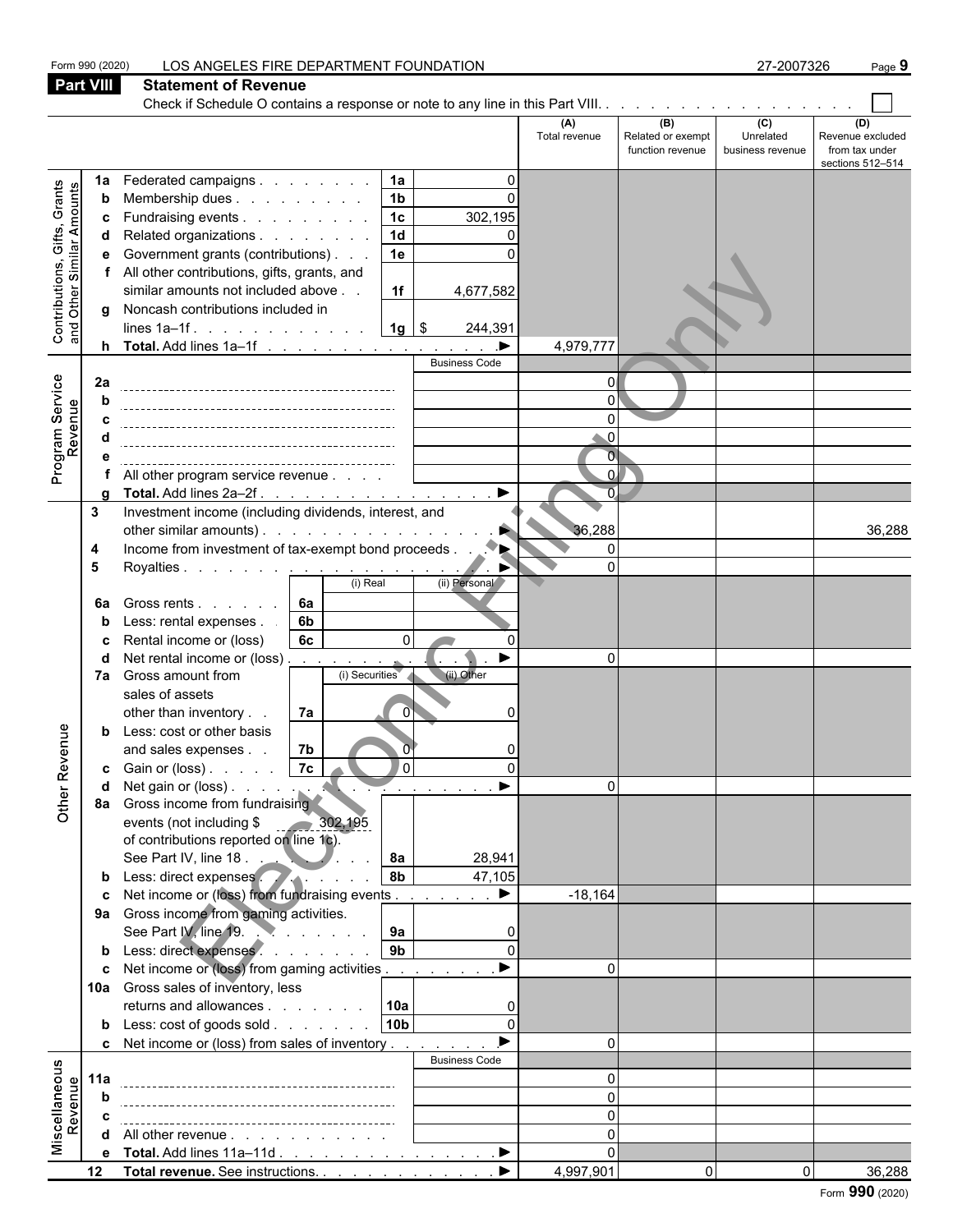**Part IX Statement of Functional Expenses**

|              | Section 501(c)(3) and 501(c)(4) organizations must complete all columns. All other organizations must complete column (A). |                       |                                    |                                           |                                |
|--------------|----------------------------------------------------------------------------------------------------------------------------|-----------------------|------------------------------------|-------------------------------------------|--------------------------------|
|              |                                                                                                                            |                       |                                    |                                           |                                |
|              | Do not include amounts reported on lines 6b, 7b,<br>8b, 9b, and 10b of Part VIII.                                          | (A)<br>Total expenses | (B)<br>Program service<br>expenses | (C)<br>Management and<br>general expenses | (D)<br>Fundraising<br>expenses |
| $\mathbf 1$  | Grants and other assistance to domestic organizations                                                                      |                       |                                    |                                           |                                |
|              | domestic governments. See Part IV, line 21                                                                                 | 3,336,046             | 3,336,046                          |                                           |                                |
| $\mathbf{2}$ | Grants and other assistance to domestic                                                                                    |                       |                                    |                                           |                                |
|              | individuals. See Part IV, line 22                                                                                          |                       |                                    |                                           |                                |
| 3            | Grants and other assistance to foreign                                                                                     |                       |                                    |                                           |                                |
|              | organizations, foreign governments, and foreign                                                                            |                       |                                    |                                           |                                |
|              | individuals. See Part IV, lines 15 and 16.                                                                                 |                       |                                    |                                           |                                |
| 4            | Benefits paid to or for members                                                                                            | $\Omega$              |                                    |                                           |                                |
| 5            | Compensation of current officers, directors,                                                                               |                       |                                    |                                           |                                |
|              | trustees, and key employees                                                                                                | 181,383               | 18,139                             | 54,415                                    | 108,829                        |
| 6            | Compensation not included above to disqualified                                                                            |                       |                                    |                                           |                                |
|              | persons (as defined under section 4958(f)(1)) and                                                                          |                       |                                    |                                           |                                |
|              | persons described in section 4958(c)(3)(B)<br>Other salaries and wages                                                     | 308,336               | 146,514                            | 79,699                                    | 82,123                         |
| 7<br>8       | Pension plan accruals and contributions (include                                                                           |                       |                                    |                                           |                                |
|              | section $401(k)$ and $403(b)$ employer contributions) $\ldots$                                                             | 32,874                | 12,319                             | 8,863                                     | 11,692                         |
| 9            | Other employee benefits                                                                                                    | 27,672                | 12,319                             | 7,245                                     | 8,108                          |
| 10           | Payroll taxes                                                                                                              | 9,328                 | 3,209                              | 2,546                                     | 3,573                          |
| 11           | Fees for services (nonemployees):                                                                                          |                       |                                    |                                           |                                |
| a            | Management.                                                                                                                | $\mathbf{0}$          |                                    |                                           |                                |
| b            |                                                                                                                            | $\overline{0}$        |                                    |                                           |                                |
| c            |                                                                                                                            | 68,225                |                                    | 68,225                                    |                                |
| d            |                                                                                                                            | $^{\circ}$ 0          |                                    |                                           |                                |
| е            | Professional fundraising services. See Part IV, line 17.                                                                   | $\Omega$              |                                    |                                           |                                |
|              | Investment management fees                                                                                                 | $\Omega$              |                                    |                                           |                                |
| q            | Other. (If line 11g amount exceeds 10% of line 25, column                                                                  |                       |                                    |                                           |                                |
|              | (A) amount, list line 11g expenses on Schedule O.)                                                                         | 8,363                 | 2,877                              | 2,283                                     | 3,203                          |
| 12           |                                                                                                                            | 43,482                | 21,741                             |                                           | 21,741                         |
| 13           | Office expenses                                                                                                            | 51,196                | 8,081                              | 5,102                                     | 38,013                         |
| 14           |                                                                                                                            | 1,581<br>0            | 791                                |                                           | 790                            |
| 15<br>16     | Occupancy                                                                                                                  | $\Omega$              |                                    |                                           |                                |
| 17           |                                                                                                                            | 776                   | 253                                | 202                                       | 321                            |
| 18           | Payments of travel or entertainment expenses                                                                               |                       |                                    |                                           |                                |
|              | for any federal, state, or local public officials                                                                          | 0                     |                                    |                                           |                                |
| 19           | Conferences, conventions, and meetings.                                                                                    | $\Omega$              |                                    |                                           |                                |
| 20           | Interest.                                                                                                                  | $\Omega$              |                                    |                                           |                                |
| 21           |                                                                                                                            | $\Omega$              |                                    |                                           |                                |
| 22           | Depreciation, depletion, and amortization                                                                                  | 11,914                | 4,098                              | 3,253                                     | 4,563                          |
| 23           |                                                                                                                            | 7,896                 | 2,717                              | 2,154                                     | 3,025                          |
| 24           | Other expenses. Itemize expenses not covered                                                                               |                       |                                    |                                           |                                |
|              | above (List miscellaneous expenses on line 24e. If                                                                         |                       |                                    |                                           |                                |
|              | line 24e amount exceeds 10% of line 25, column                                                                             |                       |                                    |                                           |                                |
|              | (A) amount, list line 24e expenses on Schedule O.)                                                                         |                       |                                    |                                           |                                |
| b            |                                                                                                                            | 33,216<br>0           | 1,331                              | 1,056                                     | 30,829                         |
| c            |                                                                                                                            | $\Omega$              |                                    |                                           |                                |
| d            |                                                                                                                            | $\mathbf 0$           |                                    |                                           |                                |
| е            | All other expenses                                                                                                         | $\Omega$              |                                    |                                           |                                |
| 25           | Total functional expenses. Add lines 1 through 24e                                                                         | 4,122,288             | 3,570,435                          | 235,043                                   | 316,810                        |
| 26           | Joint costs. Complete this line only if the                                                                                |                       |                                    |                                           |                                |
|              | organization reported in column (B) joint costs                                                                            |                       |                                    |                                           |                                |
|              | from a combined educational campaign and                                                                                   |                       |                                    |                                           |                                |
|              | fundraising solicitation. Check here $\blacktriangleright \Box$ if                                                         |                       |                                    |                                           |                                |
|              | following SOP 98-2 (ASC 958-720)                                                                                           |                       |                                    |                                           |                                |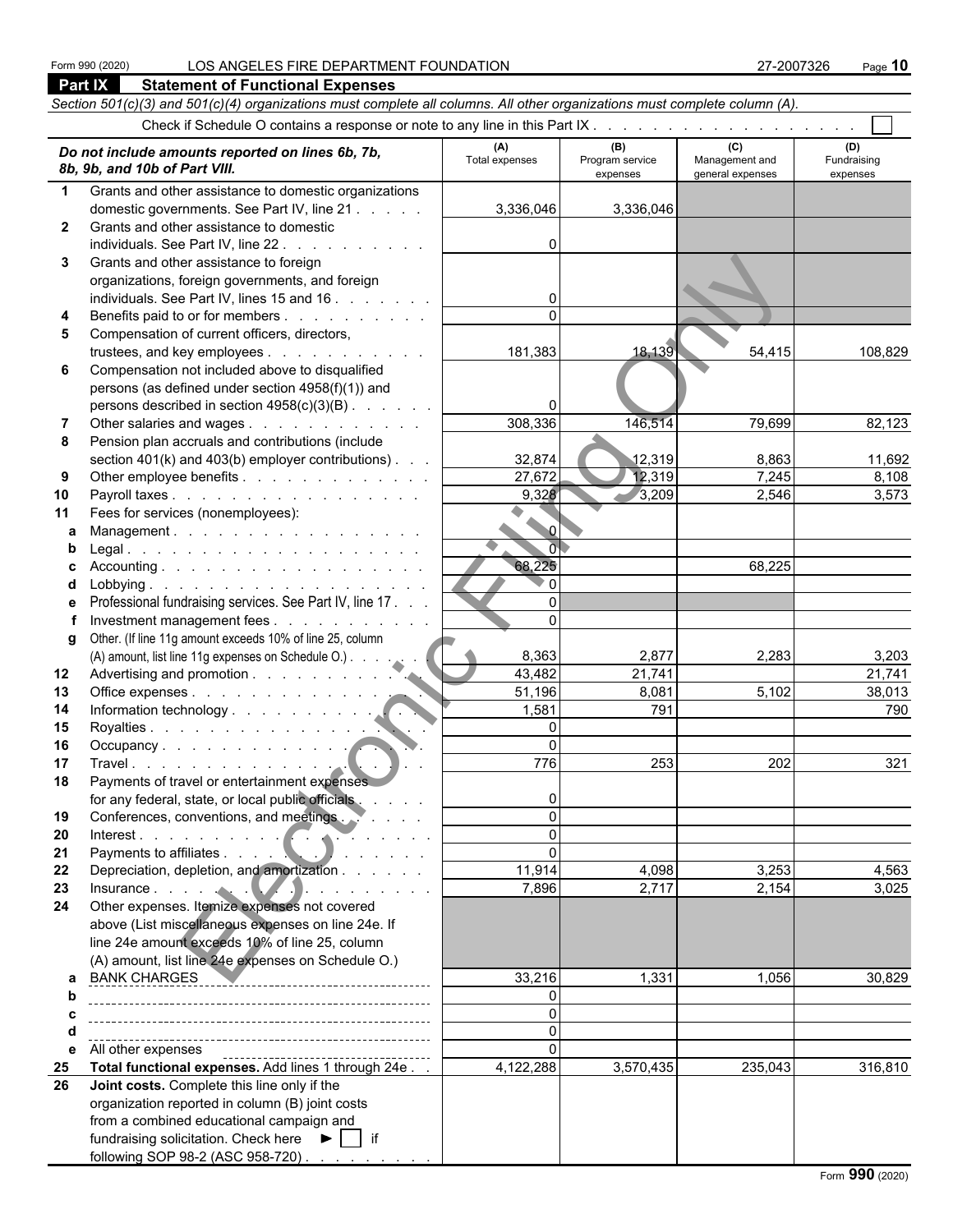| Form 990 (2020)               |                | LOS ANGELES FIRE DEPARTMENT FOUNDATION                                                                                                             |                               |                         | 27-2007326<br>Page 11   |
|-------------------------------|----------------|----------------------------------------------------------------------------------------------------------------------------------------------------|-------------------------------|-------------------------|-------------------------|
| Part X                        |                | <b>Balance Sheet</b>                                                                                                                               |                               |                         |                         |
|                               |                | Check if Schedule O contains a response or note to any line in this Part X                                                                         |                               |                         |                         |
|                               |                |                                                                                                                                                    | (A)<br>Beginning of year      |                         | (B)<br>End of year      |
|                               |                |                                                                                                                                                    | 2,167,609 1                   |                         | 1,000,609               |
|                               | $\mathbf{2}$   | Savings and temporary cash investments                                                                                                             | 7,407,557                     | $\overline{\mathbf{2}}$ | 9,230,358               |
|                               | -3             |                                                                                                                                                    | 445,864                       | $\mathbf{3}$            | 50,000                  |
|                               | 4              |                                                                                                                                                    |                               | $\overline{\mathbf{4}}$ |                         |
|                               | 5              | Loans and other receivables from any current or former officer, director,                                                                          |                               |                         |                         |
|                               |                | trustee, key employee, creator or founder, substantial contributor, or 35%                                                                         |                               |                         |                         |
|                               |                | controlled entity or family member of any of these persons                                                                                         | $\Omega$                      | $\overline{\mathbf{5}}$ |                         |
|                               | 6              | Loans and other receivables from other disqualified persons (as defined                                                                            |                               |                         |                         |
|                               |                | under section $4958(f)(1)$ , and persons described in section $4958(c)(3)(B)$                                                                      |                               | 6                       |                         |
|                               | $\overline{7}$ |                                                                                                                                                    |                               | 7⊤                      |                         |
| Assets                        | 8              |                                                                                                                                                    |                               | 8                       |                         |
|                               | 9              | Prepaid expenses and deferred charges                                                                                                              | 16,668                        | 9                       | 1,005                   |
|                               | 10a            | Land, buildings, and equipment: cost or                                                                                                            |                               |                         |                         |
|                               |                | other basis. Complete Part VI of Schedule D<br>10a<br>61,118                                                                                       |                               |                         |                         |
|                               | b              | 10b <br>27,733<br>Less: accumulated depreciation                                                                                                   | 45,299 10c                    |                         | 33,385                  |
| 11                            |                | Investments—publicly traded securities                                                                                                             |                               | 11                      |                         |
| 12                            |                | Investments—other securities. See Part IV, line 11                                                                                                 |                               | 12                      |                         |
| 13                            |                | Investments—program-related. See Part IV, line 11                                                                                                  |                               | 13                      |                         |
| 14                            |                |                                                                                                                                                    |                               | 14                      |                         |
| 15                            |                | Intangible assets<br>Other assets. See Part IV, line 11.                                                                                           |                               | 15                      | 243,000                 |
| 16                            |                | Accounts payable and accrued expenses.                                                                                                             | 10,082,997                    | 16                      | 10,558,357              |
| 17                            |                |                                                                                                                                                    | 224,786 17                    |                         | 440,758                 |
| 18                            |                |                                                                                                                                                    | 884,483                       | 18                      |                         |
| 19                            |                |                                                                                                                                                    | 97,500                        | 19                      | 15,000                  |
| 20                            |                |                                                                                                                                                    | 1,363,772                     | 20                      |                         |
| 21<br>22                      |                | Escrow or custodial account liability. Complete Part IV of Schedule D                                                                              |                               | 21                      | 1,517,394               |
| Liabilities                   |                | Loans and other payables to any current or former officer, director,<br>trustee, key employee, creator or founder, substantial contributor, or 35% |                               |                         |                         |
|                               |                | controlled entity or family member of any of these persons                                                                                         |                               | 22                      |                         |
| 23                            |                | Secured mortgages and notes payable to unrelated third parties                                                                                     |                               | 23                      |                         |
| 24                            |                | Unsecured notes and loans payable to unrelated third parties                                                                                       |                               | 24                      |                         |
| 25                            |                | Other liabilities (including federal income tax, payables to related third                                                                         |                               |                         |                         |
|                               |                | parties, and other liabilities not included on lines 17–24). Complete                                                                              |                               |                         |                         |
|                               |                |                                                                                                                                                    |                               | 25                      |                         |
| 26                            |                | Total liabilities. Add lines 17 through 25                                                                                                         | 2,570,541                     | 26                      | 1,973,152               |
|                               |                | Organizations that follow FASB ASC 958, check here $\blacktriangleright \lceil \times \rceil$                                                      |                               |                         |                         |
|                               |                |                                                                                                                                                    |                               |                         |                         |
|                               |                | and complete lines 27, 28, 32, and 33.                                                                                                             | 6,731,301 27                  |                         | 7,620,304               |
| or Fund Balances<br>27<br>28  |                |                                                                                                                                                    | 781,155 28                    |                         | 964,901                 |
|                               |                | Organizations that do not follow FASB ASC 958, check here ▶                                                                                        |                               |                         |                         |
|                               |                | and complete lines 29 through 33.                                                                                                                  |                               |                         |                         |
| 29                            |                | Capital stock or trust principal, or current funds                                                                                                 | $\Omega$                      | 29                      |                         |
|                               |                |                                                                                                                                                    |                               | 30                      |                         |
|                               |                |                                                                                                                                                    |                               |                         |                         |
|                               | 30             | Paid-in or capital surplus, or land, building, or equipment fund                                                                                   | $\Omega$                      |                         |                         |
| 31                            |                | Retained earnings, endowment, accumulated income, or other funds                                                                                   | $\Omega$                      | 31                      |                         |
| <b>Net Assets</b><br>32<br>33 |                | Total liabilities and net assets/fund balances                                                                                                     | 7,512,456 32<br>10,082,997 33 |                         | 8,585,205<br>10,558,357 |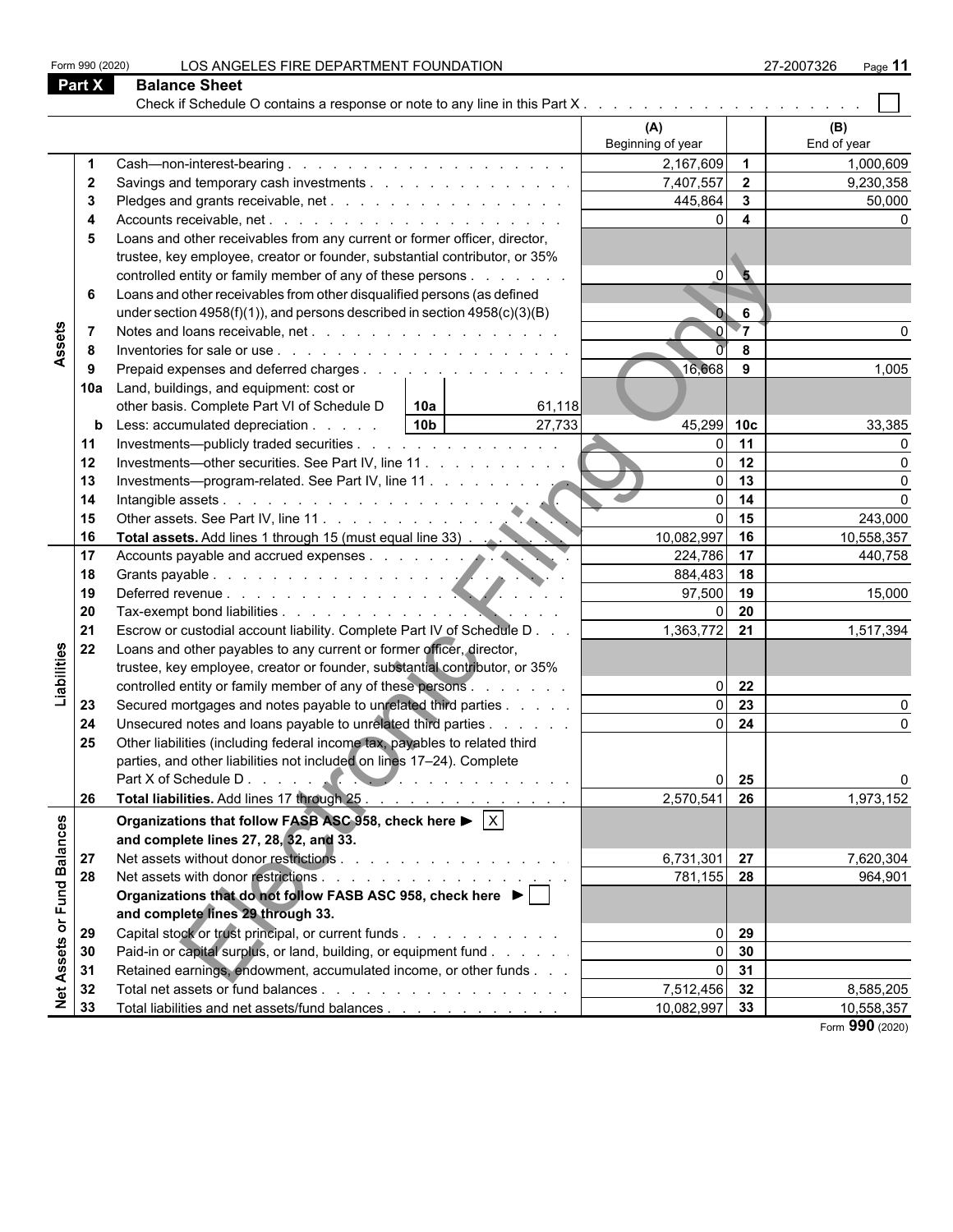|                | LOS ANGELES FIRE DEPARTMENT FOUNDATION<br>Form 990 (2020)                                                                                                                                                                                                                      |                |                | 27-2007326 Page 12 |
|----------------|--------------------------------------------------------------------------------------------------------------------------------------------------------------------------------------------------------------------------------------------------------------------------------|----------------|----------------|--------------------|
| <b>Part XI</b> | <b>Reconciliation of Net Assets</b>                                                                                                                                                                                                                                            |                |                |                    |
|                | Check if Schedule O contains a response or note to any line in this Part XI                                                                                                                                                                                                    |                |                |                    |
|                |                                                                                                                                                                                                                                                                                | $\mathbf 1$    |                | 4,997,901          |
| 2              |                                                                                                                                                                                                                                                                                | $\mathbf{2}$   |                | 4,122,288          |
| 3              |                                                                                                                                                                                                                                                                                | $\mathbf{3}$   |                | 875,613            |
|                | Net assets or fund balances at beginning of year (must equal Part X, line 32, column (A))                                                                                                                                                                                      | 4              |                | 7,512,456          |
| 5              |                                                                                                                                                                                                                                                                                | 5              |                |                    |
|                |                                                                                                                                                                                                                                                                                | 6              |                | 197,136            |
|                |                                                                                                                                                                                                                                                                                | $\overline{7}$ |                |                    |
| 8              |                                                                                                                                                                                                                                                                                | 8              |                |                    |
| 9              |                                                                                                                                                                                                                                                                                | 9              |                |                    |
| 10             | Net assets or fund balances at end of year. Combine lines 3 through 9 (must equal Part X, line 32,<br>column $(B)$ ).                                                                                                                                                          | 10             |                | 8,585,205          |
|                | <b>Part XII</b> Financial Statements and Reporting                                                                                                                                                                                                                             |                |                |                    |
|                | Check if Schedule O contains a response or note to any line in this Part XII.                                                                                                                                                                                                  |                |                |                    |
|                |                                                                                                                                                                                                                                                                                |                |                | Yes No             |
|                | X Accrual<br>Accounting method used to prepare the Form 990:<br>Cash<br>Other                                                                                                                                                                                                  |                |                |                    |
|                | If the organization changed its method of accounting from a prior year or checked "Other," explain in                                                                                                                                                                          |                |                |                    |
|                | Schedule O.                                                                                                                                                                                                                                                                    |                |                |                    |
| 2a             | Were the organization's financial statements compiled or reviewed by an independent accountant? .                                                                                                                                                                              |                | 2a             | $\times$           |
|                | If "Yes," check a box below to indicate whether the financial statements for the year were compiled or                                                                                                                                                                         |                |                |                    |
|                | reviewed on a separate basis, consolidated basis, or both:                                                                                                                                                                                                                     |                |                |                    |
|                | Consolidated basis<br>Both consolidated and separate basis<br>Separate basis                                                                                                                                                                                                   |                |                |                    |
|                | Were the organization's financial statements audited by an independent accountant?.                                                                                                                                                                                            |                | 2 <sub>b</sub> | $\times$           |
|                | If "Yes," check a box below to indicate whether the financial statements for the year were audited on a                                                                                                                                                                        |                |                |                    |
|                | separate basis, consolidated basis, or both:                                                                                                                                                                                                                                   |                |                |                    |
|                | $X$ Separate basis<br>Consolidated basis<br>Both consolidated and separate basis                                                                                                                                                                                               |                |                |                    |
|                | If "Yes" to line 2a or 2b, does the organization have a committee that assumes responsibility for oversight of                                                                                                                                                                 |                |                |                    |
|                | the audit, review, or compilation of its financial statements and selection of an independent accountant?                                                                                                                                                                      |                | 2c             | $\mathsf{X}$       |
|                | If the organization changed either its oversight process or selection process during the tax year, explain on                                                                                                                                                                  |                |                |                    |
|                | Schedule O.                                                                                                                                                                                                                                                                    |                |                |                    |
|                | 3a As a result of a federal award, was the organization required to undergo an audit or audits as set forth in                                                                                                                                                                 |                |                |                    |
|                | the Single Audit Act and OMB Circular A-133?<br>the contract of the contract of the contract of the contract of the contract of the contract of the contract of the contract of the contract of the contract of the contract of the contract of the contract of the contract o |                | За             | $\mathsf{X}$       |
|                | If "Yes," did the organization undergo the required audit or audits? If the organization did not undergo the                                                                                                                                                                   |                |                |                    |
|                | required audit or audits, explain why on Schedule O and describe any steps taken to undergo such audits                                                                                                                                                                        |                | 3 <sub>b</sub> |                    |
|                |                                                                                                                                                                                                                                                                                |                |                | Form 990 (2020)    |
|                |                                                                                                                                                                                                                                                                                |                |                |                    |
|                |                                                                                                                                                                                                                                                                                |                |                |                    |
|                |                                                                                                                                                                                                                                                                                |                |                |                    |
|                |                                                                                                                                                                                                                                                                                |                |                |                    |
|                |                                                                                                                                                                                                                                                                                |                |                |                    |
|                | 150.00                                                                                                                                                                                                                                                                         |                |                |                    |
|                |                                                                                                                                                                                                                                                                                |                |                |                    |
|                |                                                                                                                                                                                                                                                                                |                |                |                    |
|                |                                                                                                                                                                                                                                                                                |                |                |                    |
|                |                                                                                                                                                                                                                                                                                |                |                |                    |
|                |                                                                                                                                                                                                                                                                                |                |                |                    |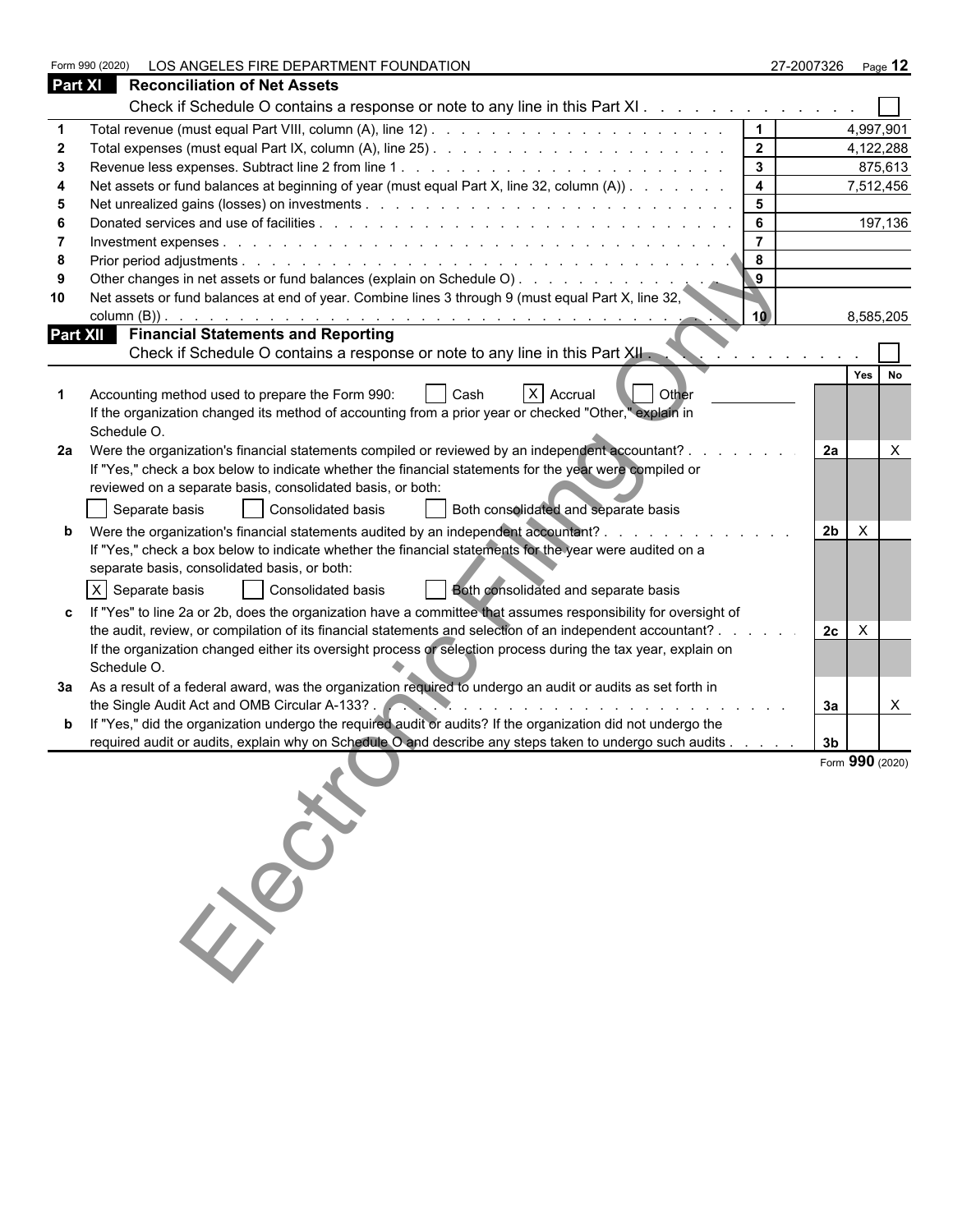## **Continuation Sheet for Form 990** Page 1 of 1

| Name of the Organization                                                                               |                       |                                   |                       |         |              |                                 |        | <b>Employer identification number</b> |                            |                          |
|--------------------------------------------------------------------------------------------------------|-----------------------|-----------------------------------|-----------------------|---------|--------------|---------------------------------|--------|---------------------------------------|----------------------------|--------------------------|
| LOS ANGELES FIRE DEPARTMENT FOUNDATION                                                                 |                       |                                   |                       |         |              |                                 |        | 27-2007326                            |                            |                          |
| Continuation of Officers, Directors, Trustees, Key Employees, and Highest<br><b>Part VII Section A</b> |                       |                                   |                       |         |              |                                 |        |                                       |                            |                          |
| <b>Compensated Employees</b>                                                                           |                       |                                   |                       |         |              |                                 |        |                                       |                            |                          |
| (A)                                                                                                    | (B)                   |                                   |                       |         | (C)          | Position (check all that apply) |        | (D)                                   | (E)                        | (F)                      |
| Name and title                                                                                         | Average<br>hours per  |                                   |                       |         |              |                                 |        | Reportable<br>compensation            | Reportable<br>compensation | Estimated<br>amount of   |
|                                                                                                        | week                  |                                   |                       | Officer |              |                                 | Former | from                                  | from related               | other                    |
|                                                                                                        | (list any             |                                   |                       |         |              |                                 |        | the                                   | organizations              | compensation             |
|                                                                                                        | hours for<br>related  |                                   |                       |         | Key employee |                                 |        | organization<br>(W-2/1099-MISC)       | (W-2/1099-MISC)            | from the<br>organization |
|                                                                                                        | organizations         | Individual trustee<br>or director | Institutional trustee |         |              |                                 |        |                                       |                            | and related              |
|                                                                                                        | below dotted<br>line) |                                   |                       |         |              | Highest compensated<br>employee |        |                                       |                            | organizations            |
|                                                                                                        |                       |                                   |                       |         |              |                                 |        |                                       |                            |                          |
| (26) CAROLINE CAY YOUNG (THROUGH JULY 20                                                               | 1.00                  |                                   |                       |         |              |                                 |        |                                       |                            |                          |
| <b>DIRECTOR</b>                                                                                        | 0.00                  | $\boldsymbol{\mathsf{X}}$         |                       |         |              |                                 |        |                                       | 0                          | 0                        |
| (27) JASON ZEDECK                                                                                      | 1.00                  |                                   |                       |         |              |                                 |        |                                       |                            |                          |
| <b>DIRECTOR</b>                                                                                        | 0.00                  | X                                 |                       |         |              |                                 |        | 0                                     | 0                          | $\pmb{0}$                |
| (28) DANNIELLE CAMPOS (FROM APRIL 2021)                                                                | 1.00                  |                                   |                       |         |              |                                 |        |                                       |                            |                          |
| <b>DIRECTOR</b>                                                                                        | 0.00                  | X                                 |                       |         |              |                                 |        | 0                                     | 0                          | $\pmb{0}$                |
| (29) JULIE LYTLE NESBIT (FROM JULY 2020)<br><b>DIRECTOR</b>                                            | 1.00                  |                                   |                       |         |              |                                 |        |                                       |                            |                          |
| (30) DUNCAN MILNER (FROM OCT 2020)                                                                     | 0.00<br>1.00          | X                                 |                       |         |              |                                 |        | 0                                     | 0                          | $\pmb{0}$                |
| <b>DIRECTOR</b>                                                                                        | 0.00                  | X                                 |                       |         |              |                                 |        | 0                                     | 0                          | $\pmb{0}$                |
| (31) JOSEPH WARNER (FROM APRIL 2021)                                                                   | 1.00                  |                                   |                       |         |              |                                 |        |                                       |                            |                          |
| <b>DIRECTOR</b>                                                                                        | 0.00                  | $\times$                          |                       |         |              |                                 |        | 0                                     | 0                          | 0                        |
| (32)                                                                                                   |                       |                                   |                       |         |              |                                 |        |                                       |                            |                          |
|                                                                                                        |                       |                                   |                       |         |              |                                 |        |                                       |                            |                          |
| (33)                                                                                                   |                       |                                   |                       |         |              |                                 |        |                                       |                            |                          |
|                                                                                                        |                       |                                   |                       |         |              |                                 |        |                                       |                            |                          |
| (34)                                                                                                   |                       |                                   |                       |         |              |                                 |        |                                       |                            |                          |
| (35)                                                                                                   |                       |                                   |                       |         |              |                                 |        |                                       |                            |                          |
|                                                                                                        |                       |                                   |                       |         |              |                                 |        |                                       |                            |                          |
| (36)                                                                                                   |                       |                                   |                       |         |              |                                 |        |                                       |                            |                          |
| (37)                                                                                                   |                       |                                   |                       |         |              |                                 |        |                                       |                            |                          |
|                                                                                                        |                       |                                   |                       |         |              |                                 |        |                                       |                            |                          |
| (38)<br>A.                                                                                             |                       |                                   |                       |         |              |                                 |        |                                       |                            |                          |
|                                                                                                        |                       |                                   |                       |         |              |                                 |        |                                       |                            |                          |
| (39)                                                                                                   |                       |                                   |                       |         |              |                                 |        |                                       |                            |                          |
| (40)                                                                                                   |                       |                                   |                       |         |              |                                 |        |                                       |                            |                          |
| (41)                                                                                                   |                       |                                   |                       |         |              |                                 |        |                                       |                            |                          |
|                                                                                                        |                       |                                   |                       |         |              |                                 |        |                                       |                            |                          |
| (42)                                                                                                   |                       |                                   |                       |         |              |                                 |        |                                       |                            |                          |
| (43)                                                                                                   |                       |                                   |                       |         |              |                                 |        |                                       |                            |                          |
| (44)                                                                                                   |                       |                                   |                       |         |              |                                 |        |                                       |                            |                          |
|                                                                                                        |                       |                                   |                       |         |              |                                 |        |                                       |                            |                          |
| (45)                                                                                                   |                       |                                   |                       |         |              |                                 |        |                                       |                            |                          |
| (46)                                                                                                   |                       |                                   |                       |         |              |                                 |        |                                       |                            |                          |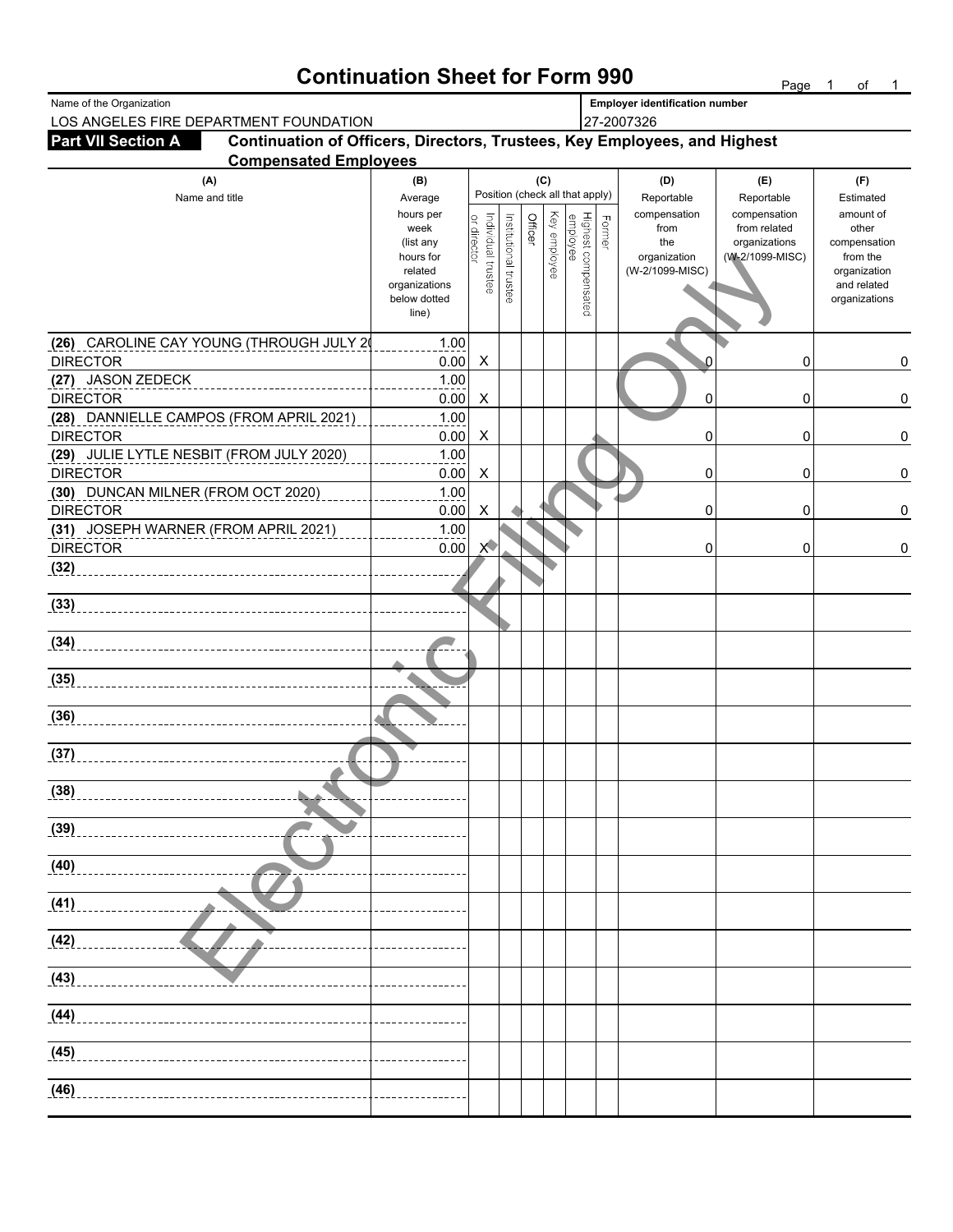| 562<br>$\boldsymbol{\Lambda}$<br>Form<br><b>. .</b> |  |
|-----------------------------------------------------|--|
|-----------------------------------------------------|--|

## **Depreciation and Amortization**<br> **Example 1545-0172** Cluding Information on Listed Property) 2020

#### **(Including Information on Listed Property) 2020**

**Department of the Treasury Contact Attach to your tax return.** Attachment of the Treasury Contact Attachment of the Treasury

| Denginieni of the Tiegsur<br>Internal Revenue Service<br>(99) |                                                                                                                                                                                                                                | Go to www.irs.gov/Form4562 for instructions and the latest information. |                              |                |                          |                         | Sequence No. 179           |
|---------------------------------------------------------------|--------------------------------------------------------------------------------------------------------------------------------------------------------------------------------------------------------------------------------|-------------------------------------------------------------------------|------------------------------|----------------|--------------------------|-------------------------|----------------------------|
| Name(s) shown on return                                       |                                                                                                                                                                                                                                | Business or activity to which this form relates                         |                              |                | Identifying number       |                         |                            |
| LOS ANGELES FIRE DEPARTMENT FOUNDA 990                        |                                                                                                                                                                                                                                |                                                                         |                              |                | 27-2007326               |                         |                            |
| Part I                                                        | Election To Expense Certain Property Under Section 179                                                                                                                                                                         |                                                                         |                              |                |                          |                         |                            |
|                                                               | Note: If you have any listed property, complete Part V before you complete Part I.                                                                                                                                             |                                                                         |                              |                |                          |                         |                            |
|                                                               | 1 Maximum amount (see instructions) enter the contract of the contract of the contract of the contract of the contract of the contract of the contract of the contract of the contract of the contract of the contract of the  |                                                                         |                              |                |                          | $\mathbf{1}$            |                            |
|                                                               |                                                                                                                                                                                                                                |                                                                         |                              |                |                          | $\overline{\mathbf{2}}$ |                            |
|                                                               | 3 Threshold cost of section 179 property before reduction in limitation (see instructions).                                                                                                                                    |                                                                         |                              |                |                          | $\mathbf{3}$            |                            |
|                                                               |                                                                                                                                                                                                                                |                                                                         |                              |                |                          | $\overline{4}$          |                            |
|                                                               | 5 Dollar limitation for tax year. Subtract line 4 from line 1. If zero or less, enter -0-. If married filing                                                                                                                   |                                                                         |                              |                |                          |                         |                            |
|                                                               | separately, see instructions enterprise to the set of the set of the set of the set of the set of the set of the set of the set of the set of the set of the set of the set of the set of the set of the set of the set of the |                                                                         |                              |                |                          | - 5                     |                            |
| 6                                                             | (a) Description of property                                                                                                                                                                                                    |                                                                         | (b) Cost (business use only) |                | (c) Elected cost         |                         |                            |
|                                                               |                                                                                                                                                                                                                                |                                                                         |                              |                |                          |                         |                            |
|                                                               |                                                                                                                                                                                                                                |                                                                         |                              |                |                          |                         |                            |
|                                                               | 7 Listed property. Enter the amount from line 29 (a) and a series and a series and a series of the 29 (a) and a series are all the series and the series of the series of the 20 (a) and a series of the series of the series  |                                                                         |                              | $\vert$ 7      |                          |                         |                            |
|                                                               | 8 Total elected cost of section 179 property. Add amounts in column (c), lines 6 and 7                                                                                                                                         |                                                                         |                              |                |                          | 8                       |                            |
|                                                               |                                                                                                                                                                                                                                |                                                                         |                              |                |                          | 9                       |                            |
|                                                               |                                                                                                                                                                                                                                |                                                                         |                              |                |                          | 10                      |                            |
|                                                               | 11 Business income limitation. Enter the smaller of business income (not less than zero) or line 5. See instructions                                                                                                           |                                                                         |                              |                |                          | 11                      |                            |
|                                                               | 12 Section 179 expense deduction. Add lines 9 and 10, but don't enter more than line 11                                                                                                                                        |                                                                         |                              |                |                          | $12 \,$                 |                            |
|                                                               | 13 Carryover of disallowed deduction to 2021. Add lines 9 and 10, less line 12 ▶ 13                                                                                                                                            |                                                                         |                              |                |                          |                         |                            |
|                                                               | Note: Don't use Part II or Part III below for listed property. Instead, use Part V.                                                                                                                                            |                                                                         |                              |                |                          |                         |                            |
| <b>Part II</b>                                                | Special Depreciation Allowance and Other Depreciation (Don't include listed property. See instructions.)                                                                                                                       |                                                                         |                              |                |                          |                         |                            |
|                                                               | 14 Special depreciation allowance for qualified property (other than listed property) placed in service                                                                                                                        |                                                                         |                              |                |                          |                         |                            |
|                                                               |                                                                                                                                                                                                                                |                                                                         |                              |                |                          |                         |                            |
|                                                               |                                                                                                                                                                                                                                |                                                                         |                              |                |                          | 15<br>16                |                            |
|                                                               |                                                                                                                                                                                                                                |                                                                         |                              |                |                          |                         |                            |
| Part III I                                                    | <b>MACRS Depreciation (Don't include listed property. See instructions.)</b>                                                                                                                                                   | <b>Section A</b>                                                        |                              |                |                          |                         |                            |
|                                                               | 17 MACRS deductions for assets placed in service in tax years beginning before 2020                                                                                                                                            |                                                                         |                              |                |                          | 17                      | 11,914                     |
|                                                               | 18 If you are electing to group any assets placed in service during the tax year into one or more general                                                                                                                      |                                                                         |                              |                |                          |                         |                            |
|                                                               |                                                                                                                                                                                                                                |                                                                         |                              |                |                          |                         |                            |
|                                                               |                                                                                                                                                                                                                                |                                                                         |                              |                |                          |                         |                            |
|                                                               | Section B - Assets Placed in Service During 2020 Tax Year Using the General Depreciation System                                                                                                                                |                                                                         |                              |                |                          |                         |                            |
| (a) Classification of property                                | (b) Month and                                                                                                                                                                                                                  | (c) Basis for depreciation                                              | (d) Recovery                 |                |                          |                         |                            |
|                                                               | year placed<br>in service                                                                                                                                                                                                      | (business/investment use<br>only-see instructions)                      | period                       | (e) Convention | (f) Method               |                         | (g) Depreciation deduction |
|                                                               |                                                                                                                                                                                                                                |                                                                         |                              |                |                          |                         |                            |
| 19 a 3-year property                                          |                                                                                                                                                                                                                                |                                                                         |                              |                |                          |                         |                            |
| <b>b</b> 5-year property                                      |                                                                                                                                                                                                                                |                                                                         |                              |                |                          |                         |                            |
| c 7-year property                                             |                                                                                                                                                                                                                                |                                                                         |                              |                |                          |                         |                            |
| d 10-year property<br>e 15-year property                      |                                                                                                                                                                                                                                |                                                                         |                              |                |                          |                         |                            |
|                                                               |                                                                                                                                                                                                                                |                                                                         |                              |                |                          |                         |                            |
| f 20-year property                                            |                                                                                                                                                                                                                                |                                                                         |                              |                | S/L                      |                         |                            |
| g 25-year property<br>h Residential rental                    |                                                                                                                                                                                                                                |                                                                         | 25 yrs.                      | МM             | S/L                      |                         |                            |
|                                                               |                                                                                                                                                                                                                                |                                                                         | 27.5 yrs.                    | MM             | S/L                      |                         |                            |
| property<br><i>i</i> Nonresidential real                      |                                                                                                                                                                                                                                |                                                                         | 27.5 yrs.                    | MM             | S/L                      |                         |                            |
|                                                               |                                                                                                                                                                                                                                |                                                                         | 39 yrs.                      | <b>MM</b>      | S/L                      |                         |                            |
| property                                                      | Section C - Assets Placed in Service During 2020 Tax Year Using the Alternative Depreciation System                                                                                                                            |                                                                         |                              |                |                          |                         |                            |
| 20 a Class life                                               |                                                                                                                                                                                                                                |                                                                         |                              |                | S/L                      |                         |                            |
|                                                               |                                                                                                                                                                                                                                |                                                                         |                              |                | S/L                      |                         |                            |
| $b$ 12-year                                                   |                                                                                                                                                                                                                                |                                                                         | 12 yrs.                      | <b>MM</b>      | S/L                      |                         |                            |
| c 30-year                                                     |                                                                                                                                                                                                                                |                                                                         | 30 yrs.                      |                |                          |                         |                            |
| $d$ 40-year                                                   |                                                                                                                                                                                                                                |                                                                         | 40 yrs.                      | МM             | S/L                      |                         |                            |
| <b>Part IV</b>                                                | <b>Summary</b> (See instructions.)                                                                                                                                                                                             |                                                                         |                              |                |                          |                         |                            |
| 21 Listed property. Enter amount from line 28                 |                                                                                                                                                                                                                                |                                                                         |                              |                |                          | 21                      |                            |
|                                                               | 22 Total. Add amounts from line 12, lines 14 through 17, lines 19 and 20 in column (g), and line 21. Enter                                                                                                                     |                                                                         |                              |                |                          |                         |                            |
|                                                               | here and on the appropriate lines of your return. Partnerships and S corporations-see instructions.                                                                                                                            |                                                                         |                              |                | and a state of the state | 22                      | 11,914                     |
|                                                               | 23 For assets shown above and placed in service during the current year, enter the                                                                                                                                             |                                                                         |                              |                |                          |                         |                            |
|                                                               |                                                                                                                                                                                                                                |                                                                         |                              | 23             |                          |                         |                            |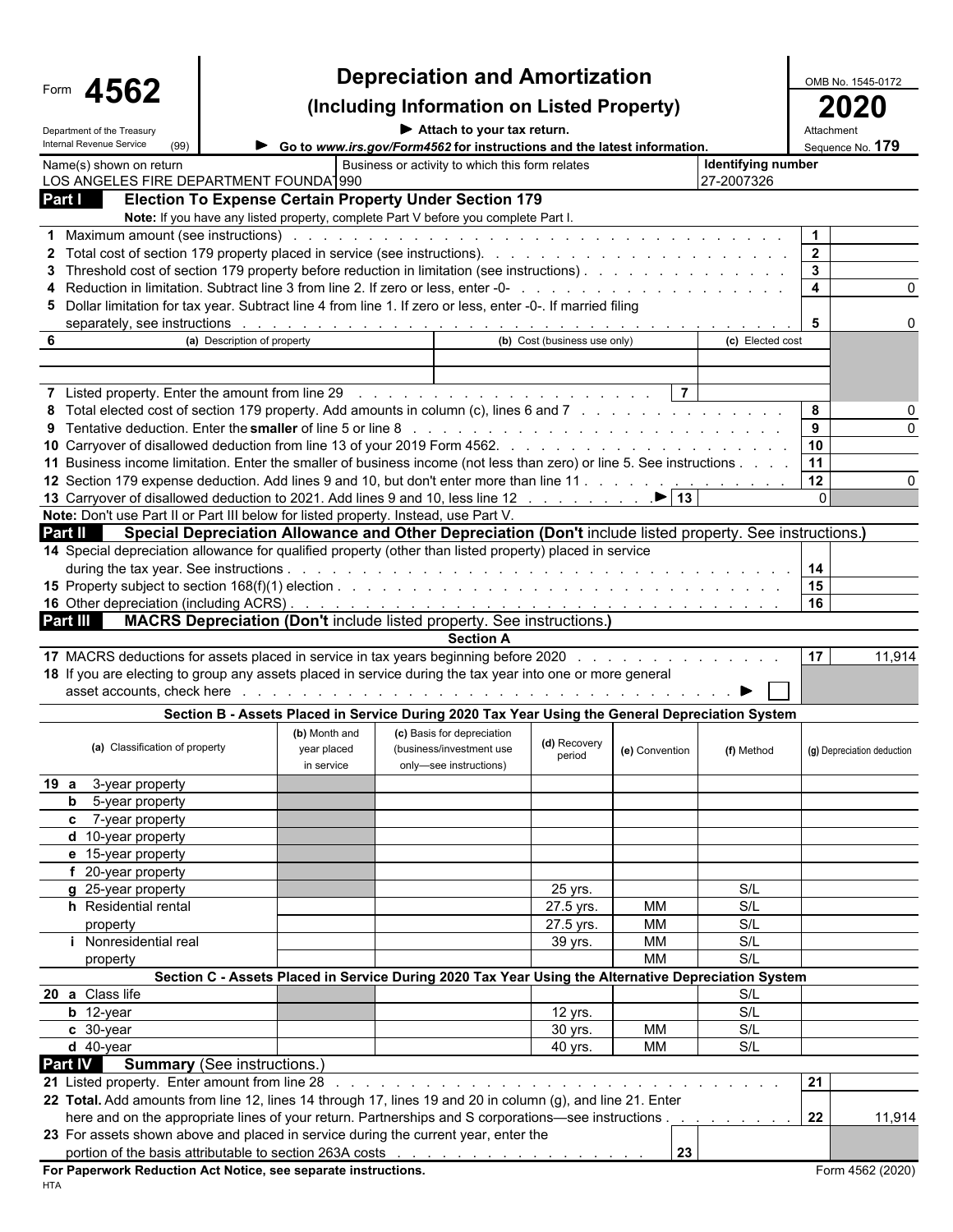| <b>SCHEDULE A</b> |  |                      |
|-------------------|--|----------------------|
|                   |  | (Form 990 or 990-EZ) |

## **SCHEDULE A Public Charity Status and Public Support** MAD NO. 1545-0047

|              | (Form 990 or 990-EZ)                   |                                               |                                                                        | r aplic Olidrity Oldtus and r aplic Oupport                                                                                                                                                                                                                     |                          |                                       |                                       |                                     |
|--------------|----------------------------------------|-----------------------------------------------|------------------------------------------------------------------------|-----------------------------------------------------------------------------------------------------------------------------------------------------------------------------------------------------------------------------------------------------------------|--------------------------|---------------------------------------|---------------------------------------|-------------------------------------|
|              |                                        |                                               |                                                                        | Complete if the organization is a section 501(c)(3) organization or a section 4947(a)(1) nonexempt charitable trust.                                                                                                                                            |                          |                                       |                                       | <b>2020</b>                         |
|              | Department of the Treasury             |                                               |                                                                        | Attach to Form 990 or Form 990-EZ.                                                                                                                                                                                                                              |                          |                                       |                                       | <b>Open to Public</b>               |
|              | Internal Revenue Service               |                                               |                                                                        | ► Go to www.irs.gov/Form990 for instructions and the latest information.                                                                                                                                                                                        |                          |                                       |                                       | Inspection                          |
|              | Name of the organization               |                                               |                                                                        |                                                                                                                                                                                                                                                                 |                          |                                       | <b>Employer identification number</b> |                                     |
| Part I       | LOS ANGELES FIRE DEPARTMENT FOUNDATION |                                               |                                                                        | Reason for Public Charity Status. (All organizations must complete this part.) See instructions.                                                                                                                                                                |                          |                                       |                                       | 27-2007326                          |
|              |                                        |                                               |                                                                        | The organization is not a private foundation because it is: (For lines 1 through 12, check only one box.)                                                                                                                                                       |                          |                                       |                                       |                                     |
| 1            |                                        |                                               |                                                                        | A church, convention of churches, or association of churches described in section 170(b)(1)(A)(i).                                                                                                                                                              |                          |                                       |                                       |                                     |
| $\mathbf{2}$ |                                        |                                               |                                                                        | A school described in section 170(b)(1)(A)(ii). (Attach Schedule E (Form 990 or 990-EZ).)                                                                                                                                                                       |                          |                                       |                                       |                                     |
| 3            |                                        |                                               |                                                                        | A hospital or a cooperative hospital service organization described in section 170(b)(1)(A)(iii).                                                                                                                                                               |                          |                                       |                                       |                                     |
| 4            |                                        |                                               |                                                                        | A medical research organization operated in conjunction with a hospital described in section 170(b)(1)(A)(iii). Enter the                                                                                                                                       |                          |                                       |                                       |                                     |
|              |                                        | hospital's name, city, and state:             |                                                                        |                                                                                                                                                                                                                                                                 |                          |                                       |                                       |                                     |
| 5            |                                        |                                               |                                                                        | An organization operated for the benefit of a college or university owned or operated by a governmental unit described in                                                                                                                                       |                          |                                       |                                       |                                     |
|              |                                        | section 170(b)(1)(A)(iv). (Complete Part II.) |                                                                        |                                                                                                                                                                                                                                                                 |                          |                                       |                                       |                                     |
| 6            |                                        |                                               |                                                                        | A federal, state, or local government or governmental unit described in section 170(b)(1)(A)(v).                                                                                                                                                                |                          |                                       |                                       |                                     |
| $7^{\circ}$  | $\mathsf{I}$                           |                                               |                                                                        | An organization that normally receives a substantial part of its support from a governmental unit or from the general public                                                                                                                                    |                          |                                       |                                       |                                     |
|              |                                        |                                               | described in section 170(b)(1)(A)(vi). (Complete Part II.)             |                                                                                                                                                                                                                                                                 |                          |                                       |                                       |                                     |
| 8            |                                        |                                               |                                                                        | A community trust described in section 170(b)(1)(A)(vi). (Complete Part II.)                                                                                                                                                                                    |                          |                                       |                                       |                                     |
| 9            |                                        |                                               |                                                                        | An agricultural research organization described in section 170(b)(1)(A)(ix) operated in conjunction with a land-grant college                                                                                                                                   |                          |                                       |                                       |                                     |
|              | university:                            |                                               |                                                                        | or university or a non-land-grant college of agriculture (see instructions). Enter the name, city, and state of the college or                                                                                                                                  |                          |                                       |                                       |                                     |
| 10           |                                        |                                               |                                                                        |                                                                                                                                                                                                                                                                 |                          |                                       |                                       |                                     |
|              |                                        |                                               |                                                                        | receipts from activities related to its exempt functions—subject to certain exceptions, and (2) no more than 33 1/3% of its                                                                                                                                     |                          |                                       |                                       |                                     |
|              |                                        |                                               |                                                                        | support from gross investment income and unrelated business taxable income (less section 511 tax) from businesses<br>acquired by the organization after June 30, 1975. See section 509(a)(2). (Complete Part III.)                                              |                          |                                       |                                       |                                     |
|              |                                        |                                               |                                                                        |                                                                                                                                                                                                                                                                 |                          |                                       |                                       |                                     |
| 11           |                                        |                                               |                                                                        | An organization organized and operated exclusively to test for public safety. See section 509(a)(4).                                                                                                                                                            |                          |                                       |                                       |                                     |
| $12 \,$      |                                        |                                               |                                                                        | An organization organized and operated exclusively for the benefit of, to perform the functions of, or to carry out the purposes<br>of one or more publicly supported organizations described in section 509(a)(1) or section 509(a)(2). See section 509(a)(3). |                          |                                       |                                       |                                     |
|              |                                        |                                               |                                                                        | Check the box in lines 12a through 12d that describes the type of supporting organization and complete lines 12e, 12f, and 12g.                                                                                                                                 |                          |                                       |                                       |                                     |
| a            |                                        |                                               |                                                                        | Type I. A supporting organization operated, supervised, or controlled by its supported organization(s), typically by giving                                                                                                                                     |                          |                                       |                                       |                                     |
|              |                                        |                                               |                                                                        | the supported organization(s) the power to regularly appoint or elect a majority of the directors or trustees of the supporting                                                                                                                                 |                          |                                       |                                       |                                     |
|              |                                        |                                               | organization. You must complete Part IV, Sections A and B.             | Type II. A supporting organization supervised or controlled in connection with its supported organization(s), by having                                                                                                                                         |                          |                                       |                                       |                                     |
| b            |                                        |                                               |                                                                        | control or management of the supporting organization vested in the same persons that control or manage the supported                                                                                                                                            |                          |                                       |                                       |                                     |
|              |                                        |                                               | organization(s). You must complete Part IV, Sections A and C.          |                                                                                                                                                                                                                                                                 |                          |                                       |                                       |                                     |
| c            |                                        |                                               |                                                                        | Type III functionally integrated. A supporting organization operated in connection with, and functionally integrated with,                                                                                                                                      |                          |                                       |                                       |                                     |
|              |                                        |                                               |                                                                        | its supported organization(s) (see instructions). You must complete Part IV, Sections A, D, and E.<br>Type III non-functionally integrated. A supporting organization operated in connection with its supported organization(s)                                 |                          |                                       |                                       |                                     |
| d            |                                        |                                               |                                                                        | that is not functionally integrated. The organization generally must satisfy a distribution requirement and an attentiveness                                                                                                                                    |                          |                                       |                                       |                                     |
|              |                                        |                                               |                                                                        | requirement (see instructions). You must complete Part IV, Sections A and D, and Part V.                                                                                                                                                                        |                          |                                       |                                       |                                     |
| е            |                                        |                                               |                                                                        | Check this box if the organization received a written determination from the IRS that it is a Type I, Type II, Type III                                                                                                                                         |                          |                                       |                                       |                                     |
| f            |                                        |                                               |                                                                        | functionally integrated, or Type III non-functionally integrated supporting organization.                                                                                                                                                                       |                          |                                       |                                       | $\overline{0}$                      |
|              |                                        |                                               | Provide the following information about the supported organization(s). |                                                                                                                                                                                                                                                                 |                          |                                       |                                       |                                     |
|              | (i) Name of supported organization     |                                               | $(ii)$ EIN                                                             | (iii) Type of organization                                                                                                                                                                                                                                      | (iv) Is the organization |                                       | (v) Amount of monetary                | (vi) Amount of                      |
|              |                                        |                                               |                                                                        | (described on lines 1-10<br>above (see instructions))                                                                                                                                                                                                           |                          | listed in your governing<br>document? | support (see<br>instructions)         | other support (see<br>instructions) |
|              |                                        |                                               |                                                                        |                                                                                                                                                                                                                                                                 |                          |                                       |                                       |                                     |
|              |                                        |                                               |                                                                        |                                                                                                                                                                                                                                                                 | <b>Yes</b>               | No                                    |                                       |                                     |
| (A)          |                                        |                                               |                                                                        |                                                                                                                                                                                                                                                                 |                          |                                       |                                       |                                     |
|              |                                        |                                               |                                                                        |                                                                                                                                                                                                                                                                 |                          |                                       |                                       |                                     |
| (B)          |                                        |                                               |                                                                        |                                                                                                                                                                                                                                                                 |                          |                                       |                                       |                                     |
| (C)          |                                        |                                               |                                                                        |                                                                                                                                                                                                                                                                 |                          |                                       |                                       |                                     |
|              |                                        |                                               |                                                                        |                                                                                                                                                                                                                                                                 |                          |                                       |                                       |                                     |
| (D)          |                                        |                                               |                                                                        |                                                                                                                                                                                                                                                                 |                          |                                       |                                       |                                     |
|              |                                        |                                               |                                                                        |                                                                                                                                                                                                                                                                 |                          |                                       |                                       |                                     |
| (E)          |                                        |                                               |                                                                        |                                                                                                                                                                                                                                                                 |                          |                                       |                                       |                                     |
|              |                                        |                                               |                                                                        |                                                                                                                                                                                                                                                                 |                          |                                       |                                       |                                     |

**Total** 0 0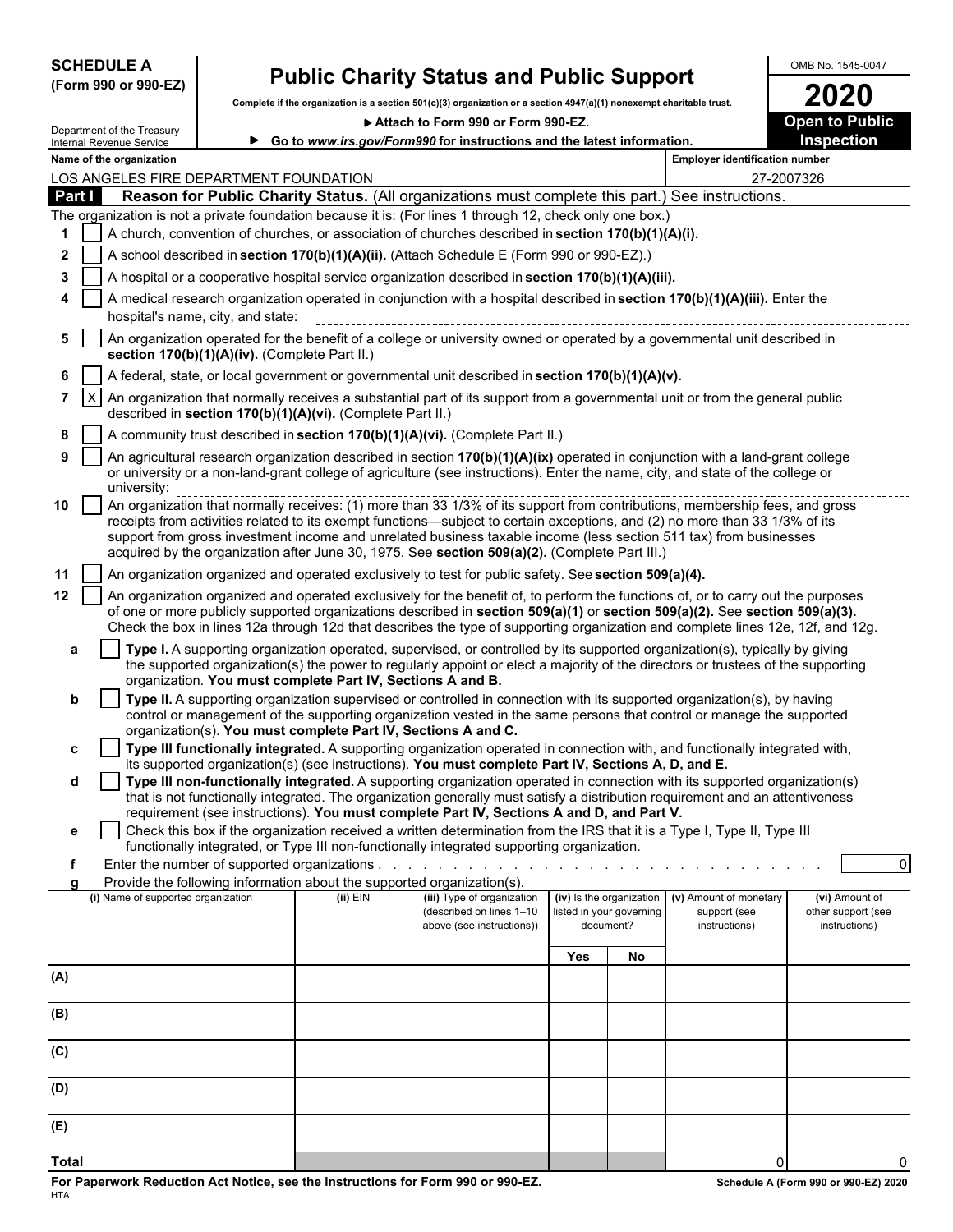#### Schedule A (Form 990 or 990-EZ) 2020 LOS ANGELES FIRE DEPARTMENT FOUNDATION 27-2007326 Page 2

**Part II Support Schedule for Organizations Described in Sections 170(b)(1)(A)(iv) and 170(b)(1)(A)(vi)** (Complete only if you checked the box on line 5, 7, or 8 of Part I or if the organization failed to qualify under Part III. If the organization fails to qualify under the tests listed below, please complete Part III.) **Section A. Public Support**

|              | Section A. Public Support                                                                                                                                                                                                                              |           |           |            |            |           |                                |
|--------------|--------------------------------------------------------------------------------------------------------------------------------------------------------------------------------------------------------------------------------------------------------|-----------|-----------|------------|------------|-----------|--------------------------------|
|              | Calendar year (or fiscal year beginning in)<br>▶                                                                                                                                                                                                       | (a) 2016  | (b) 2017  | $(c)$ 2018 | $(d)$ 2019 | (e) 2020  | (f) Total                      |
|              | 1 Gifts, grants, contributions, and                                                                                                                                                                                                                    |           |           |            |            |           |                                |
|              | membership fees received. (Do not                                                                                                                                                                                                                      |           |           |            |            |           |                                |
|              | include any "unusual grants.")                                                                                                                                                                                                                         | 1,614,453 | 6,548,124 | 729,752    | 7,708,496  | 4,961,613 | 21,562,438                     |
| $\mathbf{2}$ | Tax revenues levied for the                                                                                                                                                                                                                            |           |           |            |            |           |                                |
|              | organization's benefit and either paid                                                                                                                                                                                                                 |           |           |            |            |           |                                |
|              | to or expended on its behalf                                                                                                                                                                                                                           |           |           |            |            |           | 0                              |
| 3            | The value of services or facilities                                                                                                                                                                                                                    |           |           |            |            |           |                                |
|              | furnished by a governmental unit to the                                                                                                                                                                                                                |           |           |            |            |           |                                |
|              | organization without charge                                                                                                                                                                                                                            |           |           |            |            |           | 0                              |
| 4            | Total. Add lines 1 through 3                                                                                                                                                                                                                           | 1,614,453 | 6,548,124 | 729,752    | 7,708,496  | 4,961,613 | 21,562,438                     |
| 5            | The portion of total contributions by                                                                                                                                                                                                                  |           |           |            |            |           |                                |
|              | each person (other than a                                                                                                                                                                                                                              |           |           |            |            |           |                                |
|              | governmental unit or publicly                                                                                                                                                                                                                          |           |           |            |            |           |                                |
|              | supported organization) included on                                                                                                                                                                                                                    |           |           |            |            |           |                                |
|              | line 1 that exceeds 2% of the amount                                                                                                                                                                                                                   |           |           |            |            |           |                                |
|              | shown on line 11, column $(f)$ .                                                                                                                                                                                                                       |           |           |            |            |           |                                |
|              |                                                                                                                                                                                                                                                        |           |           |            |            |           | 1,491,999                      |
| 6            | Public support. Subtract line 5 from line 4                                                                                                                                                                                                            |           |           |            |            |           | 20,070,439                     |
|              | <b>Section B. Total Support</b>                                                                                                                                                                                                                        |           |           |            |            |           |                                |
|              | Calendar year (or fiscal year beginning in)                                                                                                                                                                                                            | (a) 2016  | (b) 2017  | (c) 2018   | $(d)$ 2019 | (e) 2020  | (f) Total                      |
| $\mathbf{7}$ | Amounts from line 4.                                                                                                                                                                                                                                   | 1,614,453 | 6,548,124 | 729.752    | 7.708.496  | 4,961,613 | 21,562,438                     |
| 8            | Gross income from interest, dividends,                                                                                                                                                                                                                 |           |           |            |            |           |                                |
|              | payments received on securities loans,                                                                                                                                                                                                                 |           |           |            |            |           |                                |
|              | rents, royalties, and income from                                                                                                                                                                                                                      |           |           |            |            |           |                                |
|              |                                                                                                                                                                                                                                                        | 85        | 559       | 35,450     | 75,691     | 36,288    | 148,073                        |
| 9            | Net income from unrelated business                                                                                                                                                                                                                     |           |           |            |            |           |                                |
|              | activities, whether or not the business is                                                                                                                                                                                                             |           |           |            |            |           |                                |
|              | regularly carried on                                                                                                                                                                                                                                   |           |           |            |            |           | 0                              |
| 10           | Other income. Do not include gain or                                                                                                                                                                                                                   |           |           |            |            |           |                                |
|              | loss from the sale of capital assets                                                                                                                                                                                                                   |           |           |            |            |           |                                |
|              | (Explain in Part VI.)                                                                                                                                                                                                                                  |           |           |            |            |           | 0                              |
|              | 11 Total support. Add lines 7 through 10                                                                                                                                                                                                               |           |           |            |            |           | 21,710,511                     |
| 12           |                                                                                                                                                                                                                                                        |           |           |            |            | 12        |                                |
|              | 13 First 5 years. If the Form 990 is for the organization's first, second, third, fourth, or fifth tax year as a section 501(c)(3)                                                                                                                     |           |           |            |            |           |                                |
|              |                                                                                                                                                                                                                                                        |           |           |            |            |           |                                |
|              | <b>Section C. Computation of Public Support Percentage</b>                                                                                                                                                                                             |           |           |            |            |           |                                |
|              | 14 Public support percentage for 2020 (line 6, column (f), divided by line 11, column (f)).                                                                                                                                                            |           |           |            |            | 14        | 92.45%                         |
| 15           | Public support percentage from 2019 Schedule A, Part II, line 14.                                                                                                                                                                                      |           |           |            |            | 15        | 94.25%                         |
|              | 16a 33 1/3% support test-2020. If the organization did not check the box on line 13, and line 14 is 33 1/3% or more, check this box                                                                                                                    |           |           |            |            |           |                                |
|              |                                                                                                                                                                                                                                                        |           |           |            |            |           | $\blacktriangleright$ $\mid$ X |
|              |                                                                                                                                                                                                                                                        |           |           |            |            |           |                                |
|              | <b>b</b> 33 1/3% support test—2019. If the organization did not check a box on line 13 or 16a, and line 15 is 33 1/3% or more, check this                                                                                                              |           |           |            |            |           |                                |
|              |                                                                                                                                                                                                                                                        |           |           |            |            |           |                                |
|              | 17a 10%-facts-and-circumstances test-2020. If the organization did not check a box on line 13, 16a, or 16b, and line 14                                                                                                                                |           |           |            |            |           |                                |
|              | 10% or more, and if the organization meets the facts-and-circumstances test, check this box and stop here. Explain in                                                                                                                                  |           |           |            |            |           |                                |
|              | Part VI how the organization meets the facts-and-circumstances test. The organization qualifies as a publicly supported                                                                                                                                |           |           |            |            |           |                                |
|              |                                                                                                                                                                                                                                                        |           |           |            |            |           |                                |
|              | <b>b</b> 10%-facts-and-circumstances test-2019. If the organization did not check a box on line 13, 16a, 16b, or 17a, and line                                                                                                                         |           |           |            |            |           |                                |
|              | 15 is 10% or more, and if the organization meets the facts-and-circumstances test, check this box and stop here. Explain<br>in Part VI how the organization meets the facts-and-circumstances test. The organization qualifies as a publicly supported |           |           |            |            |           |                                |
|              |                                                                                                                                                                                                                                                        |           |           |            |            |           |                                |
|              |                                                                                                                                                                                                                                                        |           |           |            |            |           |                                |
| 18           | Private foundation. If the organization did not check a box on line 13, 16a, 16b, 17a, or 17b, check this box and see                                                                                                                                  |           |           |            |            |           |                                |
|              |                                                                                                                                                                                                                                                        |           |           |            |            |           |                                |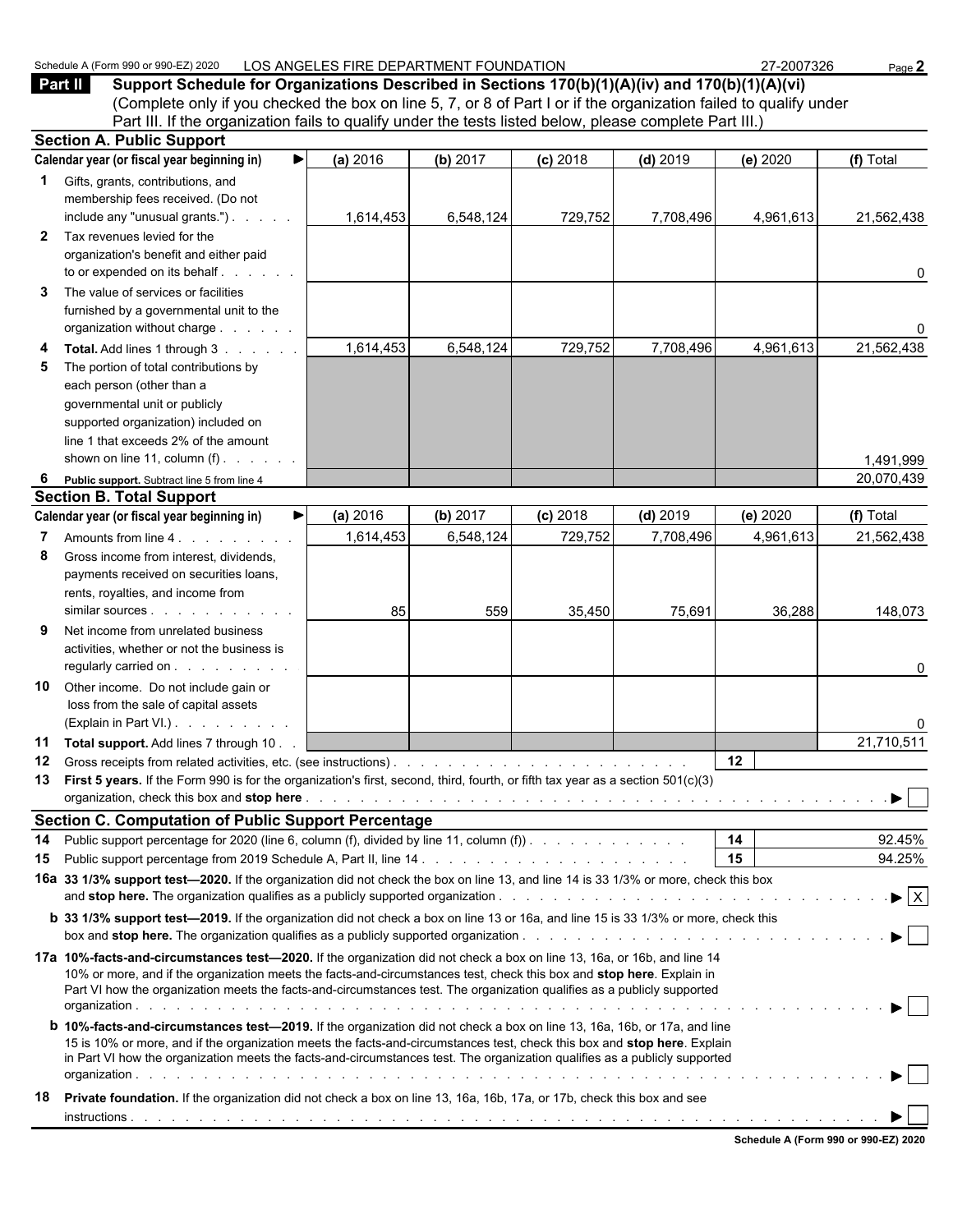| J 2020<br>Schedule<br>$.380$ or $900$<br>$\sqrt{\text{Form }99^\circ}$<br>$\cdots$ | FIRE DEPARTMENT FOUNDAT<br>$\cap$ c<br>NOIT^<br>, ANGF'<br>-0<br>י ⊂ب<br>-v., | -2007326 | oade √ |
|------------------------------------------------------------------------------------|-------------------------------------------------------------------------------|----------|--------|
|                                                                                    |                                                                               |          |        |

**Part III Support Schedule for Organizations Described in Section 509(a)(2)** (Complete only if you checked the box on line 10 of Part I or if the organization failed to qualify under Part II. If the organization fails to qualify under the tests listed below, please complete Part II.) **Section A. Public Support**

|    | OCUNUITA. FUNIIU JUPPUIT                                                                                                               |          |             |             |                |          |           |
|----|----------------------------------------------------------------------------------------------------------------------------------------|----------|-------------|-------------|----------------|----------|-----------|
|    | Calendar year (or fiscal year beginning in)<br>▶                                                                                       | (a) 2016 | (b) 2017    | $(c)$ 2018  | $(d)$ 2019     | (e) 2020 | (f) Total |
|    | Gifts, grants, contributions, and membership fees                                                                                      |          |             |             |                |          |           |
|    | received. (Do not include any "unusual grants.")                                                                                       |          |             |             |                |          | 0         |
| 2  | Gross receipts from admissions, merchandise                                                                                            |          |             |             |                |          |           |
|    | sold or services performed, or facilities<br>furnished in any activity that is related to the                                          |          |             |             |                |          |           |
|    | organization's tax-exempt purpose.<br>and a state                                                                                      |          |             |             |                |          | 0         |
| 3  | Gross receipts from activities that are not an                                                                                         |          |             |             |                |          |           |
|    | unrelated trade or business under section 513.                                                                                         |          |             |             |                |          | 0         |
| 4  | Tax revenues levied for the                                                                                                            |          |             |             |                |          |           |
|    | organization's benefit and either paid to                                                                                              |          |             |             |                |          |           |
|    | or expended on its behalf                                                                                                              |          |             |             |                |          | 0         |
| 5  | The value of services or facilities                                                                                                    |          |             |             |                |          |           |
|    | furnished by a governmental unit to the                                                                                                |          |             |             |                |          |           |
|    | organization without charge                                                                                                            |          |             |             |                |          |           |
| 6  | <b>Total.</b> Add lines 1 through 5.                                                                                                   | $\Omega$ | 0           | $\Omega$    | $\Omega$       | 0        | $\Omega$  |
|    | 7a Amounts included on lines 1, 2, and 3                                                                                               |          |             |             |                |          |           |
|    | received from disqualified persons                                                                                                     |          |             |             |                |          | 0         |
|    | <b>b</b> Amounts included on lines 2 and 3                                                                                             |          |             |             |                |          |           |
|    | received from other than disqualified                                                                                                  |          |             |             |                |          |           |
|    | persons that exceed the greater of \$5,000                                                                                             |          |             |             |                |          |           |
|    | or 1% of the amount on line 13 for the year                                                                                            |          |             |             |                |          |           |
|    | c Add lines 7a and 7b.                                                                                                                 | $\Omega$ | $\Omega$    | $\Omega$    | $\mathbf{0}$   | $\Omega$ | 0         |
| 8  | Public support (Subtract line 7c from                                                                                                  |          |             |             |                |          |           |
|    | line 6.). $\cdots$ $\cdots$ $\cdots$                                                                                                   |          |             |             |                |          | O         |
|    | <b>Section B. Total Support</b>                                                                                                        |          |             |             |                |          |           |
|    | ▶<br>Calendar year (or fiscal year beginning in)                                                                                       | (a) 2016 | (b) 2017    | $(c)$ 2018  | $(d)$ 2019     | (e) 2020 | (f) Total |
| 9  | Amounts from line 6. Amounts                                                                                                           | $\Omega$ | $\mathbf 0$ | $\mathbf 0$ | $\overline{0}$ | 0        | 0         |
|    | <b>10a</b> Gross income from interest, dividends,                                                                                      |          |             |             |                |          |           |
|    | payments received on securities loans, rents,                                                                                          |          |             |             |                |          |           |
|    | royalties, and income from similar sources.                                                                                            |          |             |             |                |          | 0         |
|    | <b>b</b> Unrelated business taxable income (less                                                                                       |          |             |             |                |          |           |
|    | section 511 taxes) from businesses                                                                                                     |          |             |             |                |          |           |
|    | acquired after June 30, 1975                                                                                                           |          |             |             |                |          |           |
|    | c Add lines 10a and 10b                                                                                                                | $\Omega$ | 0           | $\Omega$    | $\mathbf{0}$   | $\Omega$ | $\Omega$  |
| 11 | Net income from unrelated business                                                                                                     |          |             |             |                |          |           |
|    | activities not included in line 10b, whether                                                                                           |          |             |             |                |          |           |
|    | or not the business is regularly carried on.                                                                                           |          |             |             |                |          | 0         |
|    | 12 Other income. Do not include gain or                                                                                                |          |             |             |                |          |           |
|    | loss from the sale of capital assets                                                                                                   |          |             |             |                |          |           |
|    | (Explain in Part VI.)                                                                                                                  |          |             |             |                |          | 0         |
|    | 13 Total support. (Add lines 9, 10c, 11,                                                                                               |          |             |             |                |          |           |
|    | and $12.$ ). $\ldots$ $\ldots$ $\ldots$ $\ldots$ $\ldots$                                                                              | $\Omega$ | 0           |             | 0              | 0        | 0         |
|    | 14 First 5 years. If the Form 990 is for the organization's first, second, third, fourth, or fifth tax year as a section 501(c)(3)     |          |             |             |                |          |           |
|    |                                                                                                                                        |          |             |             |                |          |           |
|    | <b>Section C. Computation of Public Support Percentage</b>                                                                             |          |             |             |                |          |           |
|    |                                                                                                                                        |          |             |             |                | 15       | 0.00%     |
|    |                                                                                                                                        |          |             |             |                |          | 0.00%     |
| 15 | Public support percentage for 2020 (line 8, column (f), divided by line 13, column (f)).                                               |          |             |             |                | 16       |           |
| 16 |                                                                                                                                        |          |             |             |                |          |           |
|    | Section D. Computation of Investment Income Percentage                                                                                 |          |             |             |                | 17       |           |
| 17 | Investment income percentage for 2020 (line 10c, column (f), divided by line 13, column (f)). $\ldots$                                 |          |             |             |                | 18       | 0.00%     |
| 18 |                                                                                                                                        |          |             |             |                |          | 0.00%     |
|    | 19a 33 1/3% support tests—2020. If the organization did not check the box on line 14, and line 15 is more than 33 1/3%, and line 17 is |          |             |             |                |          |           |
|    | b 33 1/3% support tests-2019. If the organization did not check a box on line 14 or line 19a, and line 16 is more than 33 1/3%, and    |          |             |             |                |          |           |
|    | line 18 is not more than 33 1/3%, check this box and stop here. The organization qualifies as a publicly supported organization        |          |             |             |                |          |           |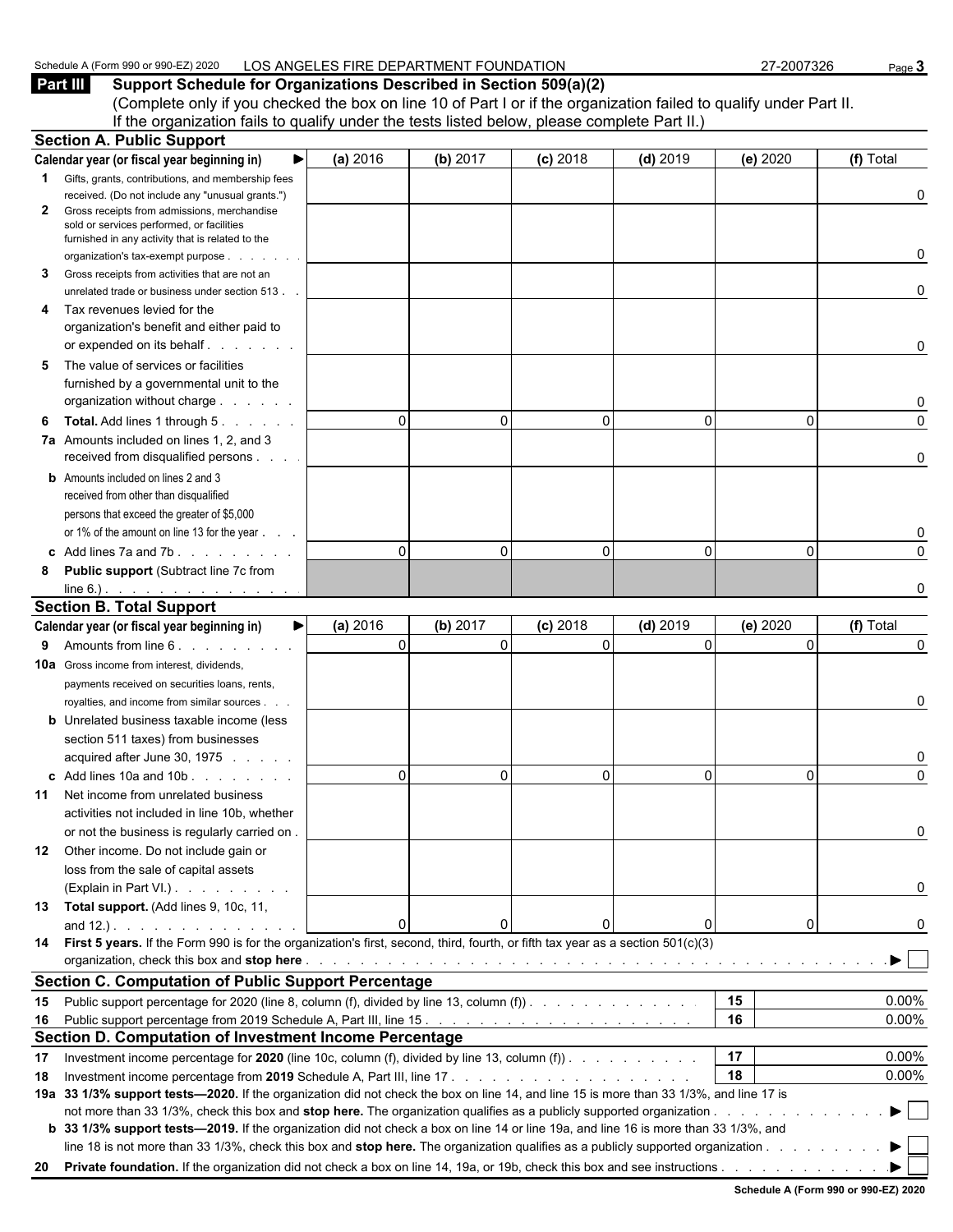#### **Part IV Supporting Organizations**

(Complete only if you checked a box in line 12 on Part I. If you checked box 12a, Part I, complete Sections A and B. If you checked box 12b, Part I, complete Sections A and C. If you checked box 12c, Part I, complete Sections A, D, and E. If you checked box 12d, Part I, complete Sections A and D, and complete Part V.)

#### **Section A. All Supporting Organizations**

- **1** Are all of the organization's supported organizations listed by name in the organization's governing documents? *If "No," describe in Part VI how the supported organizations are designated. If designated by class or purpose, describe the designation. If historic and continuing relationship, explain.* **1**
- **2** Did the organization have any supported organization that does not have an IRS determination of status under section 509(a)(1) or (2)? *If "Yes," explain in Part VI how the organization determined that the supported organization was described in section 509(a)(1) or (2).*
- **3a** Did the organization have a supported organization described in section 501(c)(4), (5), or (6)? *If "Yes," answer*  $lines$  3b and 3c below.
- **b** Did the organization confirm that each supported organization qualified under section 501(c)(4), (5), or (6) and satisfied the public support tests under section 509(a)(2)? *If "Yes," describe in Part VI when and how the organization made the determination.* **3b**
- **c** Did the organization ensure that all support to such organizations was used exclusively for section 170(c)(2) (B) purposes? *If* "*Yes,*" *explain in Part VI what controls the organization put in place to ensure such use.* **3c**
- **4a** Was any supported organization not organized in the United States ("foreign supported organization")? *If "Yes," and if you checked box 12a or 12b in Part I, answer lines 4b and 4c below.* **4a**
- **b** Did the organization have ultimate control and discretion in deciding whether to make grants to the foreign supported organization? *If* "*Yes,*" *describe in Part VI how the organization had such control and discretion despite being controlled or supervised by or in connection with its supported organizations.* **4b**
- **c** Did the organization support any foreign supported organization that does not have an IRS determination under sections 501(c)(3) and 509(a)(1) or (2)? *If* "*Yes,*" *explain in Part VI what controls the organization used to ensure that all support to the foreign supported organization was used exclusively for section 170(c)(2)(B) purposes.* **4c**
- **5a** Did the organization add, substitute, or remove any supported organizations during the tax year? *If* "*Yes,*" *answer lines 5b and 5c below (if applicable). Also, provide detail in Part VI, including (i) the names and EIN numbers of the supported organizations added, substituted, or removed; (ii) the reasons for each such action; (iii) the authority under the organization's organizing document authorizing such action; and (iv) how the action was accomplished (such as by amendment to the organizing document).* **5a**
- **b Type I or Type II only.** Was any added or substituted supported organization part of a class already designated in the organization's organizing document? **5b**
- **c Substitutions only.** Was the substitution the result of an event beyond the organization's control? **5c**
- **6** Did the organization provide support (whether in the form of grants or the provision of services or facilities) to anyone other than (i) its supported organizations, (ii) individuals that are part of the charitable class benefited by one or more of its supported organizations, or (iii) other supporting organizations that also support or benefit one or more of the filing organization's supported organizations? *If "Yes," provide detail in Part VI.* **6**
- **7** Did the organization provide a grant, loan, compensation, or other similar payment to a substantial contributor (as defined in section 4958(c)(3)(C)), a family member of a substantial contributor, or a 35% controlled entity with regard to a substantial contribut*or? If "Yes," complete Part I of Schedule L (Form 990 or 990-EZ).* **7**
- **8** Did the organization make a loan to a disqualified person (as defined in section 4958) not described in line 7? *If "Yes," complete Part I of Schedule L (Form 990 or 990-EZ).* **8**
- **9a** Was the organization controlled directly or indirectly at any time during the tax year by one or more disqualified persons, as defined in section 4946 (other than foundation managers and organizations described in section 509(a)(1) or (2))? If "Yes," provide detail in Part VI.
- **b** Did one or more disqualified persons (as defined in line 9a) hold a controlling interest in any entity in which the supporting organization had an interest? *If* "*Yes,*" *provide detail in Part VI.* **9b**
- **c** Did a disqualified person (as defined in line 9a) have an ownership interest in, or derive any personal benefit from, assets in which the supporting organization also had an interest? *If* "*Yes,*" *provide detail in Part VI.* **9c**
- **10a** Was the organization subject to the excess business holdings rules of section 4943 because of section 4943(f) (regarding certain Type II supporting organizations, and all Type III non-functionally integrated supporting organizations)? If "Yes," answer line 10b below.
	- **b** Did the organization have any excess business holdings in the tax year? *(Use Schedule C, Form 4720, to determine whether the organization had excess business holdings.)*

|                 | Yes | <u>No</u> |
|-----------------|-----|-----------|
|                 |     |           |
| 1               |     |           |
|                 |     |           |
| $\overline{2}$  |     |           |
|                 |     |           |
| <u>3a</u>       |     |           |
|                 |     |           |
| <u>3b</u>       |     |           |
| <u>3c</u>       |     |           |
|                 |     |           |
| <u>4a</u>       |     |           |
|                 |     |           |
| <u>4b</u>       |     |           |
|                 |     |           |
|                 |     |           |
| <u>4c</u>       |     |           |
|                 |     |           |
| <u>5a</u>       |     |           |
|                 |     |           |
| $\frac{5b}{5}$  |     |           |
| <u>5c</u>       |     |           |
|                 |     |           |
| 6               |     |           |
|                 |     |           |
| ľ<br>l          |     |           |
|                 |     |           |
| 8               |     |           |
|                 |     |           |
| 9а              |     |           |
| 9b              |     |           |
|                 |     |           |
| 9c              |     |           |
|                 |     |           |
|                 |     |           |
| 10a             |     |           |
|                 |     |           |
| 10 <sub>b</sub> |     |           |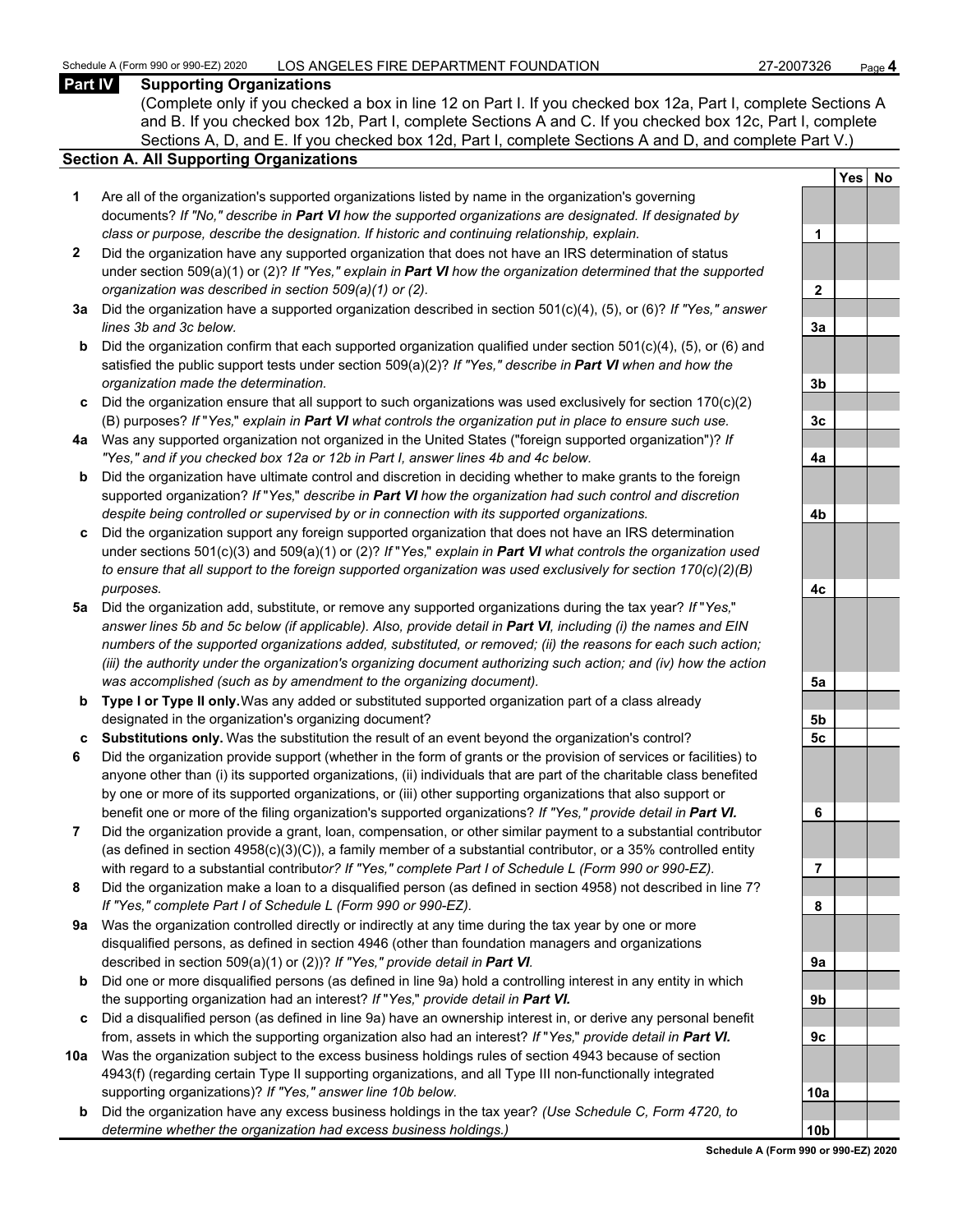#### Schedule A (Form 990 or 990-EZ) 2020 LOS ANGELES FIRE DEPARTMENT FOUNDATION 27-2007326 Page **5**

|                | <u> Odhoudio / 1111 ohni ooo of ooo EETE of</u><br>LOU ANULLLU I INL DLI ANTIVILIVI I UUNDATION                    | 21-2001 JZU     |      | raye <b>J</b> |
|----------------|--------------------------------------------------------------------------------------------------------------------|-----------------|------|---------------|
| <b>Part IV</b> | <b>Supporting Organizations (continued)</b>                                                                        |                 |      |               |
|                |                                                                                                                    |                 | Yesl | No            |
| 11             | Has the organization accepted a gift or contribution from any of the following persons?                            |                 |      |               |
| а              | A person who directly or indirectly controls, either alone or together with persons described in lines 11b and     |                 |      |               |
|                | 11c below, the governing body of a supported organization?                                                         | 11a             |      |               |
| b              | A family member of a person described in line 11a above?                                                           | 11 <sub>b</sub> |      |               |
| c              | A 35% controlled entity of a person described in line 11a or 11b above? If "Yes" to line 11a, 11b, or 11c, provide |                 |      |               |
|                | detail in <b>Part VI.</b>                                                                                          | 11c             |      |               |
|                | <b>Section B. Type I Supporting Organizations</b>                                                                  |                 |      |               |
|                |                                                                                                                    |                 | Yes. |               |
|                |                                                                                                                    |                 |      |               |

- **1** Did the governing body, members of the governing body, officers acting in their official capacity, or membership of one or more supported organizations have the power to regularly appoint or elect at least a majority of the organization's officers, directors, or trustees at all times during the tax year? *If "No," describe in Part VI how the supported organization(s) effectively operated, supervised, or controlled the organization's activities. If the organization had more than one supported organization, describe how the powers to appoint and/or remove officers, directors, or trustees were allocated among the supported organizations and what conditions or restrictions, if any, applied to such powers during the tax year.* **1**
- **2** Did the organization operate for the benefit of any supported organization other than the supported organization(s) that operated, supervised, or controlled the supporting organization? *If* "*Yes,*" *explain in Part VI how providing such benefit carried out the purposes of the supported organization(s) that operated, supervised, or controlled the supporting organization.* **2**

#### **Section C. Type II Supporting Organizations**

| Were a majority of the organization's directors or trustees during the tax year also a majority of the directors |  |
|------------------------------------------------------------------------------------------------------------------|--|
| or trustees of each of the organization's supported organization(s)? If "No," describe in Part VI how control    |  |
| or management of the supporting organization was vested in the same persons that controlled or managed           |  |
| the supported organization(s).                                                                                   |  |

#### **Section D. All Type III Supporting Organizations**

|                |                                                                                                                        |   | <b>Yes</b> | No |
|----------------|------------------------------------------------------------------------------------------------------------------------|---|------------|----|
| $\mathbf 1$    | Did the organization provide to each of its supported organizations, by the last day of the fifth month of the         |   |            |    |
|                | organization's tax year, (i) a written notice describing the type and amount of support provided during the prior tax  |   |            |    |
|                | year, (ii) a copy of the Form 990 that was most recently filed as of the date of notification, and (iii) copies of the |   |            |    |
|                | organization's governing documents in effect on the date of notification, to the extent not previously provided?       |   |            |    |
| $\overline{2}$ | Were any of the organization's officers, directors, or trustees either (i) appointed or elected by the supported       |   |            |    |
|                | organization(s) or (ii) serving on the governing body of a supported organization? If "No," explain in Part VI how     |   |            |    |
|                | the organization maintained a close and continuous working relationship with the supported organization(s).            |   |            |    |
| 3              | By reason of the relationship described in line 2, above, did the organization's supported organizations have          |   |            |    |
|                | a significant voice in the organization's investment policies and in directing the use of the organization's           |   |            |    |
|                | income or assets at all times during the tax year? If "Yes," describe in Part VI the role the organization's           |   |            |    |
|                | supported organizations played in this regard.                                                                         | 3 |            |    |

#### **Section E. Type III Functionally Integrated Supporting Organizations**

- **1** *Check the box next to the method that the organization used to satisfy the Integral Part Test during the year (see instructions).*
- **a** The organization satisfied the Activities Test. *Complete line 2 below.*
- **b** The organization is the parent of each of its supported organizations. *Complete line 3 below.*
- **c** The organization supported a governmental entity. *Describe in Part VI how you supported a governmental entity (see instructions).*
- **2** Activities Test. *Answer lines 2a and 2b below.* **Yes No**
- **a** Did substantially all of the organization's activities during the tax year directly further the exempt purposes of the supported organization(s) to which the organization was responsive? *If* "*Yes,*" *then in Part VI identify those supported organizations and explain how these activities directly furthered their exempt purposes, how the organization was responsive to those supported organizations, and how the organization determined that these activities constituted substantially all of its activities.* **2a**
- **b** Did the activities described in line 2a, above, constitute activities that, but for the organization's involvement, one or more of the organization's supported organization(s) would have been engaged in? *If "Yes," explain in Part VI the reasons for the organization's position that its supported organization(s) would have engaged in these activities but for the organization's involvement.* **2b**
- **3** Parent of Supported Organizations. *Answer lines 3a and 3b below.*
- **a** Did the organization have the power to regularly appoint or elect a majority of the officers, directors, or trustees of each of the supported organizations? *If "Yes" or "No," provide details in Part VI.* **3a**
- **b** Did the organization exercise a substantial degree of direction over the policies, programs, and activities of each of its supported organizations? *If* "*Yes,*" *describe in Part VI the role played by the organization in this regard.* **3b**

**Yes No**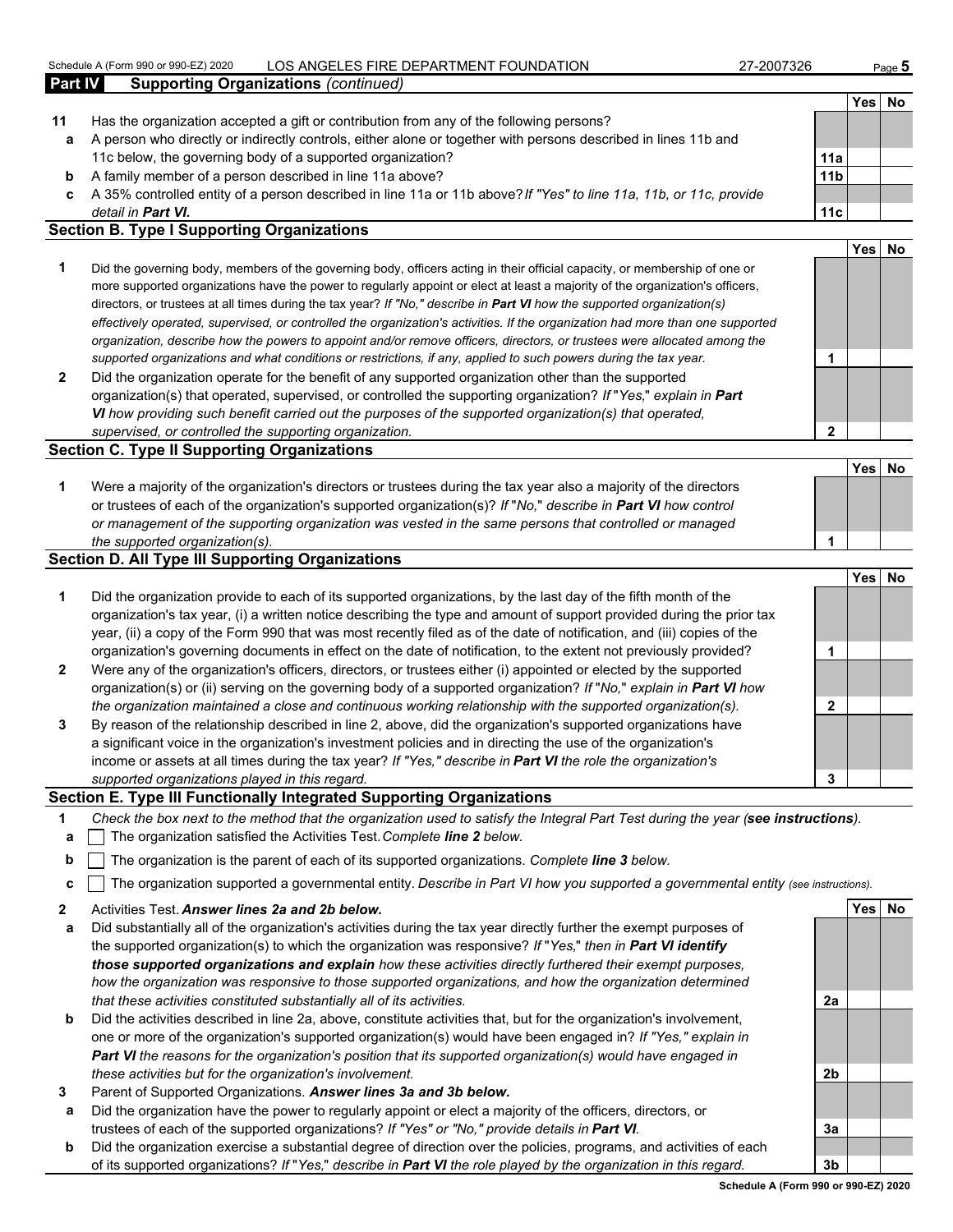**Part V Type III Non-Functionally Integrated 509(a)(3) Supporting Organizations 1** Check here if the organization satisfied the Integral Part Test as a qualifying trust on Nov. 20, 1970 *(explain in Part VI)*. **See instructions.** All other Type III non-functionally integrated supporting organizations must complete Sections A through E. **Section A - Adjusted Net Income** (B) Current Year (B) Current Year (B) Current Year (B) Current Year (B) Current Year (B) Current Year (B) Current Year (B) Current Year (B) Current Year (B) Current Year (B) Current Year ( (optional) **1** Net short-term capital gain **1 1 2** Recoveries of prior-year distributions **2 3** Other gross income (see instructions) **3 4** Add lines 1 through 3. **4** 0 0 **5** Depreciation and depletion **5 5 6** Portion of operating expenses paid or incurred for production or collection of gross income or for management, conservation, or maintenance of property held for production of income (see instructions) **6 7** Other expenses (see instructions) **7 8 Adjusted Net Income** (subtract lines 5, 6, and 7 from line 4). **8** 0 0 **Section B - Minimum Asset Amount Contract Amount** (A) Prior Year (B) Current Year (B) Current Year (B) Current Year (B) Current Year (B) Current Year (B) Current Year (B) Current Year (B) Current Year (B) Current Year ( (optional) **1** Aggregate fair market value of all non-exempt-use assets (see instructions for short tax year or assets held for part of year): **a** Average monthly value of securities **1a b** Average monthly cash balances **1b** Average monthly cash balances **c** Fair market value of other non-exempt-use assets **1c d Total** (add lines 1a, 1b, and 1c) **1d** 0 0 **e Discount** claimed for blockage or other factors *(explain in detail in Part VI):* **2** Acquisition indebtedness applicable to non-exempt-use assets **2 3** Subtract line 2 from line 1d. **3** 0 0 **4** Cash deemed held for exempt use. Enter 0.015 of line 3 (for greater amount, see instructions).  $\begin{vmatrix} 4 & 0 \\ 0 & 0 \end{vmatrix}$  0 0 **5** Net value of non-exempt-use assets (subtract line 4 from line 3) **5** 0 0 **6** Multiply line 5 by 0.035. **6** 0 0 **7** Recoveries of prior-year distributions **7** 0 0 **8 Minimum Asset Amount** (add line 7 to line 6) **8** 0 0 **Section C - Distributable Amount** Current Year Current Year Current Year Current Year Current Year **1** Adjusted net income for prior year (from Section A, line 8, column A) **1** 0 **2** Enter 0.85 of line 1. **2** 0 **3** Minimum asset amount for prior year (from Section B, line 8, column A) **3** 0 **4** Enter greater of line 2 or line 3. **4** 0 **5** Income tax imposed in prior year **5 6 Distributable Amount.** Subtract line 5 from line 4, unless subject to emergency temporary reduction (see instructions). **6** 0

Schedule A (Form 990 or 990-EZ) 2020 LOS ANGELES FIRE DEPARTMENT FOUNDATION 27-2007326 Page 6

**7** Check here if the current year is the organization's first as a non-functionally integrated Type III supporting organization (see instructions).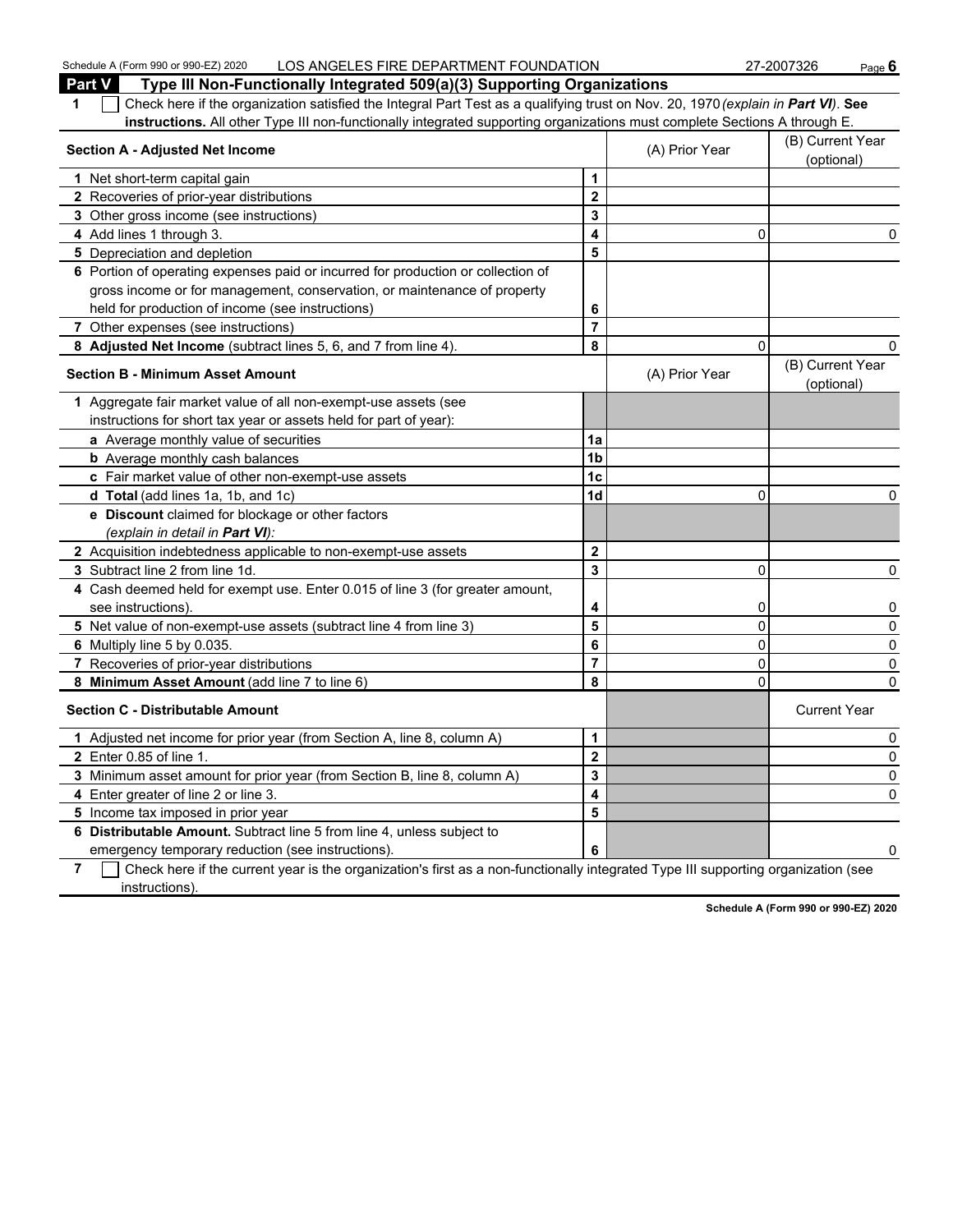| <b>Part V</b>  | Type III Non-Functionally Integrated 509(a)(3) Supporting Organizations (continued)          |    |                                             |                                               |                                                  |
|----------------|----------------------------------------------------------------------------------------------|----|---------------------------------------------|-----------------------------------------------|--------------------------------------------------|
|                | <b>Section D - Distributions</b>                                                             |    |                                             |                                               | <b>Current Year</b>                              |
| 1              | Amounts paid to supported organizations to accomplish exempt purposes                        |    |                                             |                                               |                                                  |
|                | 2 Amounts paid to perform activity that directly furthers exempt purposes of supported       |    |                                             |                                               |                                                  |
|                | organizations, in excess of income from activity                                             |    |                                             |                                               |                                                  |
|                | 3 Administrative expenses paid to accomplish exempt purposes of supported organizations      |    |                                             |                                               |                                                  |
|                | 4 Amounts paid to acquire exempt-use assets                                                  |    |                                             |                                               |                                                  |
|                | 5 Qualified set-aside amounts (prior IRS approval required—provide details in Part VI)       |    |                                             |                                               |                                                  |
| 6              | Other distributions (describe in Part VI). See instructions.                                 |    |                                             |                                               |                                                  |
|                | 7 Total annual distributions. Add lines 1 through 6.                                         |    |                                             |                                               |                                                  |
|                | 8 Distributions to attentive supported organizations to which the organization is responsive |    |                                             |                                               |                                                  |
|                | (provide details in Part VI). See instructions.                                              |    |                                             |                                               |                                                  |
| 9              | Distributable amount for 2020 from Section C, line 6                                         |    |                                             |                                               |                                                  |
| 10             | Line 8 amount divided by line 9 amount                                                       |    |                                             |                                               | 0.000                                            |
|                | <b>Section E - Distribution Allocations (see instructions)</b>                               |    | $\sf ^{(l)}$<br><b>Excess Distributions</b> | (ii)<br><b>Underdistributions</b><br>Pre-2020 | (iii)<br><b>Distributable</b><br>Amount for 2020 |
| $\mathbf 1$    | Distributable amount for 2020 from Section C, line 6                                         |    |                                             |                                               |                                                  |
| $\overline{2}$ | Underdistributions, if any, for years prior to 2020                                          |    |                                             |                                               |                                                  |
|                | (reasonable cause required-explain in Part VI). See                                          |    |                                             |                                               |                                                  |
|                | instructions.                                                                                |    |                                             |                                               |                                                  |
| 3.             | Excess distributions carryover, if any, to 2020                                              |    |                                             |                                               |                                                  |
| a              | From 2015. $\ldots$                                                                          | 0  |                                             |                                               |                                                  |
|                | <b>b</b> From 2016. $\frac{1}{1}$                                                            | 0  |                                             |                                               |                                                  |
|                | <b>c</b> From 2017.                                                                          | 0  |                                             |                                               |                                                  |
|                | d From 2018.                                                                                 | 0  |                                             |                                               |                                                  |
|                | <b>e</b> From 2019.                                                                          | ΩI |                                             |                                               |                                                  |
|                | f Total of lines 3a through 3e                                                               |    | 0                                           |                                               |                                                  |
|                | g Applied to underdistributions of prior years                                               |    |                                             | n                                             |                                                  |
|                | h Applied to 2020 distributable amount                                                       |    |                                             |                                               |                                                  |
| Ť.             | Carryover from 2015 not applied (see instructions)                                           |    |                                             |                                               |                                                  |
|                | Remainder. Subtract lines 3g, 3h, and 3i from line 3f.                                       |    | $\Omega$                                    |                                               |                                                  |
| 4              | Distributions for 2020 from                                                                  |    |                                             |                                               |                                                  |
|                | Section D, line 7:<br>\$                                                                     | 0  |                                             |                                               |                                                  |
|                | a Applied to underdistributions of prior years                                               |    |                                             | 0                                             |                                                  |
|                | <b>b</b> Applied to 2020 distributable amount                                                |    |                                             |                                               |                                                  |
|                | <b>c</b> Remainder. Subtract lines 4a and 4b from line 4.                                    |    | U.                                          |                                               |                                                  |
| 5              | Remaining underdistributions for years prior to 2020, if                                     |    |                                             |                                               |                                                  |
|                | any. Subtract lines 3g and 4a from line 2. For result                                        |    |                                             |                                               |                                                  |
|                | greater than zero, explain in Part VI. See instructions.                                     |    |                                             | 0                                             |                                                  |
| 6              | Remaining underdistributions for 2020. Subtract lines 3h                                     |    |                                             |                                               |                                                  |
|                | and 4b from line 1. For result greater than zero, explain                                    |    |                                             |                                               |                                                  |
|                | in Part VI. See instructions.                                                                |    |                                             |                                               |                                                  |
| $\overline{7}$ | Excess distributions carryover to 2021. Add lines 3j                                         |    |                                             |                                               |                                                  |
|                | and 4c.                                                                                      |    | 0                                           |                                               |                                                  |
| 8              | Breakdown of line 7:                                                                         |    |                                             |                                               |                                                  |
| a              | Excess from $2016. \ldots$ .                                                                 | 0  |                                             |                                               |                                                  |
| b              | Excess from $2017$ .                                                                         | 0  |                                             |                                               |                                                  |
|                | <b>c</b> Excess from $2018$ .                                                                | 0  |                                             |                                               |                                                  |
| d              | Excess from 2019.                                                                            | 0  |                                             |                                               |                                                  |
|                | e Excess from 2020                                                                           | 0  |                                             |                                               |                                                  |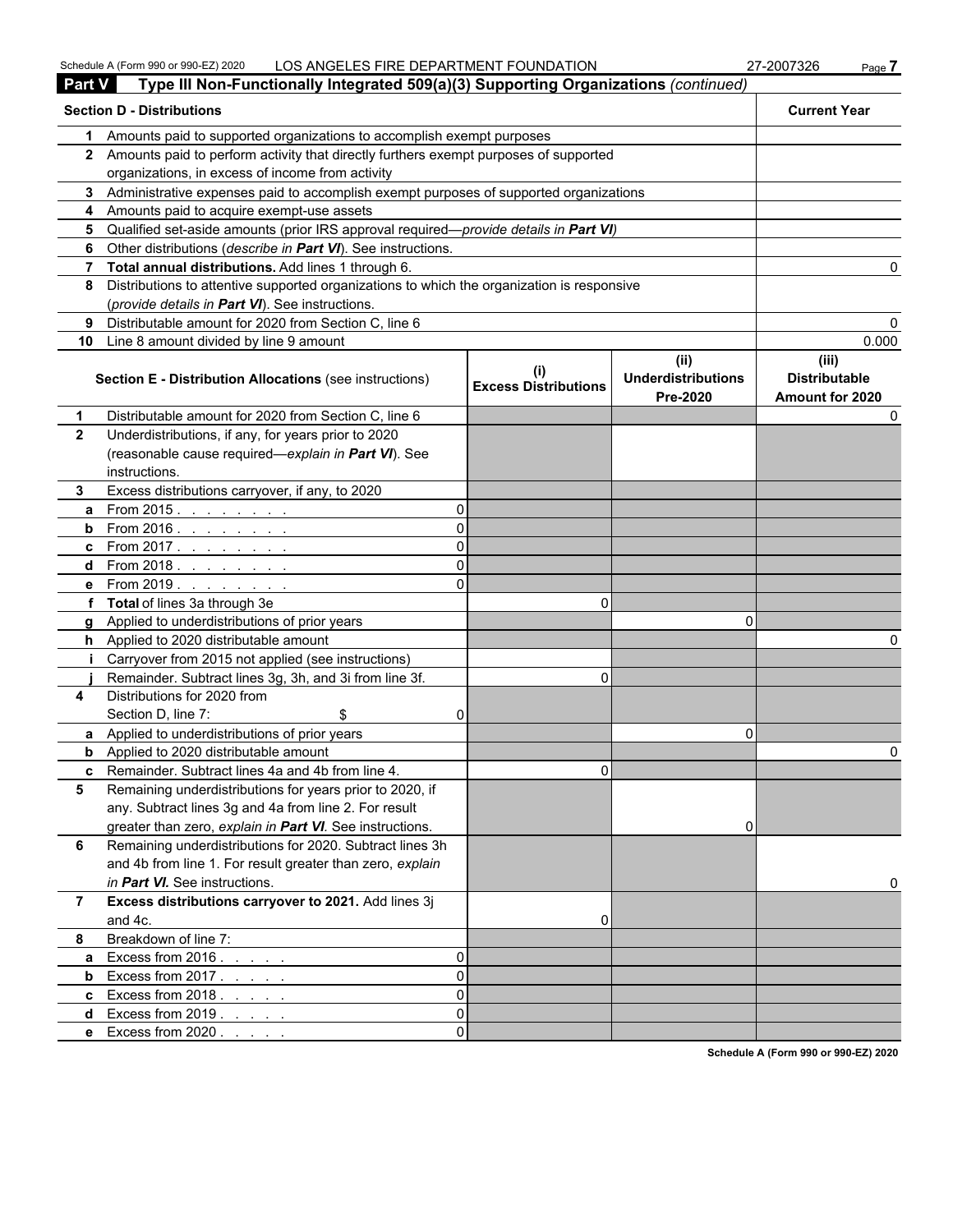|                | Schedule A (Form 990 or 990-EZ) 2020<br>LOS ANGELES FIRE DEPARTMENT FOUNDATION                                                                                                                                                                                                                                                                                                                                                                                                            | 27-2007326 | Page 8 |
|----------------|-------------------------------------------------------------------------------------------------------------------------------------------------------------------------------------------------------------------------------------------------------------------------------------------------------------------------------------------------------------------------------------------------------------------------------------------------------------------------------------------|------------|--------|
| <b>Part VI</b> | Supplemental Information. Provide the explanations required by Part II, line 10; Part II, line 17a or 17b; Part<br>III, line 12; Part IV, Section A, lines 1, 2, 3b, 3c, 4b, 4c, 5a, 6, 9a, 9b, 9c, 11a, 11b, and 11c; Part IV, Section<br>B, lines 1 and 2; Part IV, Section C, line 1; Part IV, Section D, lines 2 and 3; Part IV, Section E, lines 1c, 2a, 2b,<br>3a, and 3b; Part V, line 1; Part V, Section B, line 1e; Part V, Section D, lines 5, 6, and 8; and Part V, Section E, |            |        |
|                | lines 2, 5, and 6. Also complete this part for any additional information. (See instructions.)                                                                                                                                                                                                                                                                                                                                                                                            |            |        |
|                |                                                                                                                                                                                                                                                                                                                                                                                                                                                                                           |            |        |
|                |                                                                                                                                                                                                                                                                                                                                                                                                                                                                                           |            |        |
|                |                                                                                                                                                                                                                                                                                                                                                                                                                                                                                           |            |        |
|                |                                                                                                                                                                                                                                                                                                                                                                                                                                                                                           |            |        |
|                |                                                                                                                                                                                                                                                                                                                                                                                                                                                                                           |            |        |
|                |                                                                                                                                                                                                                                                                                                                                                                                                                                                                                           |            |        |
|                |                                                                                                                                                                                                                                                                                                                                                                                                                                                                                           |            |        |
|                |                                                                                                                                                                                                                                                                                                                                                                                                                                                                                           |            |        |
|                |                                                                                                                                                                                                                                                                                                                                                                                                                                                                                           |            |        |
|                |                                                                                                                                                                                                                                                                                                                                                                                                                                                                                           |            |        |
|                |                                                                                                                                                                                                                                                                                                                                                                                                                                                                                           |            |        |
|                |                                                                                                                                                                                                                                                                                                                                                                                                                                                                                           |            |        |
|                |                                                                                                                                                                                                                                                                                                                                                                                                                                                                                           |            |        |
|                |                                                                                                                                                                                                                                                                                                                                                                                                                                                                                           |            |        |
|                |                                                                                                                                                                                                                                                                                                                                                                                                                                                                                           |            |        |
|                |                                                                                                                                                                                                                                                                                                                                                                                                                                                                                           |            |        |
|                |                                                                                                                                                                                                                                                                                                                                                                                                                                                                                           |            |        |
|                |                                                                                                                                                                                                                                                                                                                                                                                                                                                                                           |            |        |
|                |                                                                                                                                                                                                                                                                                                                                                                                                                                                                                           |            |        |
|                |                                                                                                                                                                                                                                                                                                                                                                                                                                                                                           |            |        |
|                |                                                                                                                                                                                                                                                                                                                                                                                                                                                                                           |            |        |
|                |                                                                                                                                                                                                                                                                                                                                                                                                                                                                                           |            |        |
|                |                                                                                                                                                                                                                                                                                                                                                                                                                                                                                           |            |        |
|                |                                                                                                                                                                                                                                                                                                                                                                                                                                                                                           |            |        |
|                |                                                                                                                                                                                                                                                                                                                                                                                                                                                                                           |            |        |
|                |                                                                                                                                                                                                                                                                                                                                                                                                                                                                                           |            |        |
|                |                                                                                                                                                                                                                                                                                                                                                                                                                                                                                           |            |        |
|                |                                                                                                                                                                                                                                                                                                                                                                                                                                                                                           |            |        |
|                |                                                                                                                                                                                                                                                                                                                                                                                                                                                                                           |            |        |
|                |                                                                                                                                                                                                                                                                                                                                                                                                                                                                                           |            |        |
|                |                                                                                                                                                                                                                                                                                                                                                                                                                                                                                           |            |        |
|                |                                                                                                                                                                                                                                                                                                                                                                                                                                                                                           |            |        |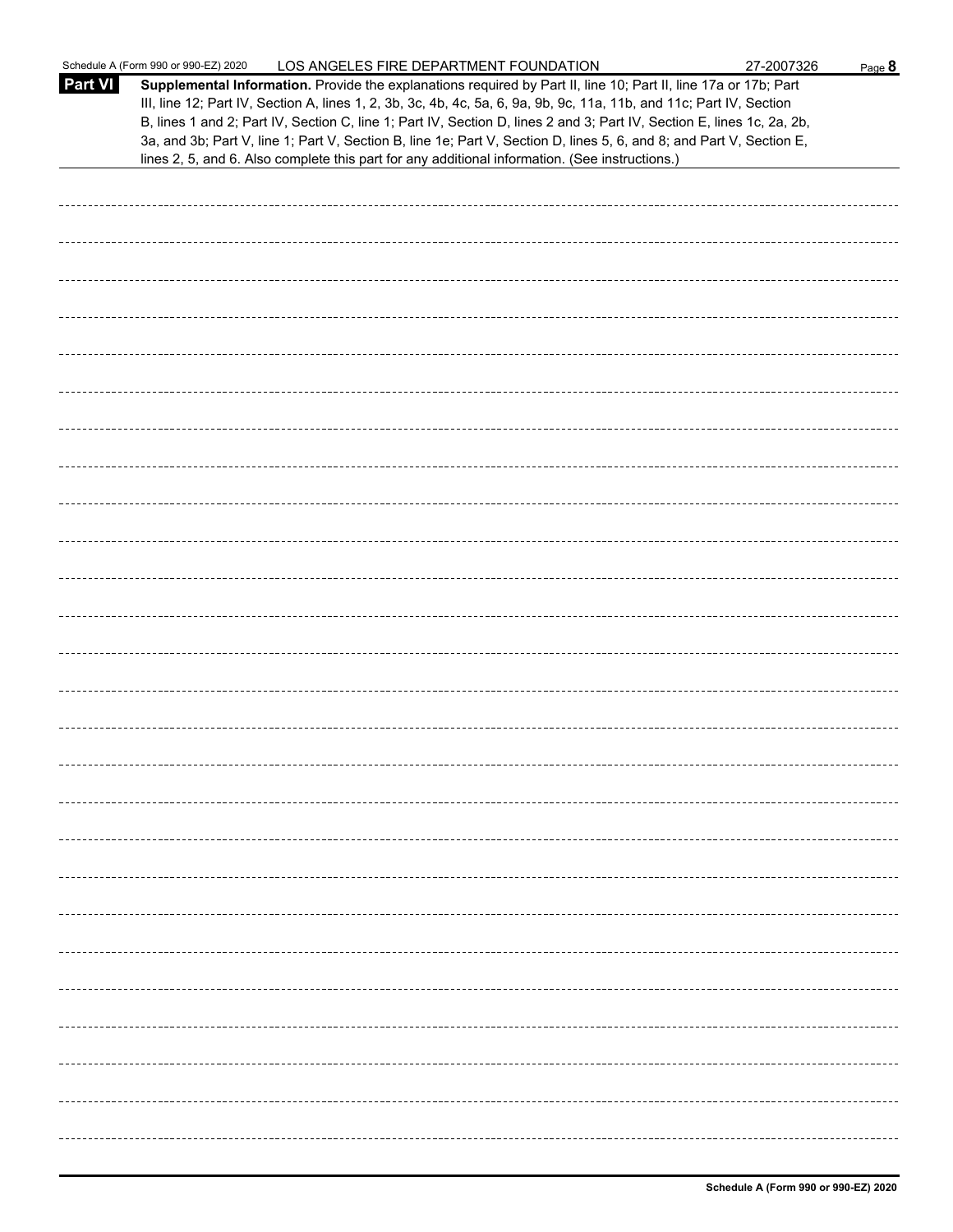| <b>SCHEDULE D</b> |  |
|-------------------|--|
| (Form 990)        |  |

### **D Supplemental Financial Statements DEDUCE ALL DISC SUPPLEM**

|                                                                   | (Form 990)                                             |                                                                            | ▶ Complete if the organization answered "Yes" on Form 990,<br>Part IV, line 6, 7, 8, 9, 10, 11a, 11b, 11c, 11d, 11e, 11f, 12a, or 12b. |                                                    |                |            | 2020                                       |
|-------------------------------------------------------------------|--------------------------------------------------------|----------------------------------------------------------------------------|----------------------------------------------------------------------------------------------------------------------------------------|----------------------------------------------------|----------------|------------|--------------------------------------------|
|                                                                   | Department of the Treasury<br>Internal Revenue Service |                                                                            | Attach to Form 990.<br>Go to www.irs.gov/Form990 for instructions and the latest information.                                          |                                                    |                |            | <b>Open to Public</b><br><b>Inspection</b> |
| <b>Employer identification number</b><br>Name of the organization |                                                        |                                                                            |                                                                                                                                        |                                                    |                |            |                                            |
|                                                                   |                                                        | LOS ANGELES FIRE DEPARTMENT FOUNDATION                                     |                                                                                                                                        |                                                    |                | 27-2007326 |                                            |
| Part I                                                            |                                                        |                                                                            | Organizations Maintaining Donor Advised Funds or Other Similar Funds or Accounts.                                                      |                                                    |                |            |                                            |
|                                                                   |                                                        |                                                                            | Complete if the organization answered "Yes" on Form 990, Part IV, line 6.                                                              |                                                    |                |            |                                            |
|                                                                   |                                                        |                                                                            | (a) Donor advised funds                                                                                                                |                                                    |                |            | (b) Funds and other accounts               |
| 1                                                                 | Total number at end of year.                           | and the contract of the con-                                               |                                                                                                                                        |                                                    |                |            |                                            |
| 2                                                                 |                                                        | Aggregate value of contributions to (during year). .                       |                                                                                                                                        |                                                    |                |            |                                            |
| 3                                                                 |                                                        | Aggregate value of grants from (during year)                               |                                                                                                                                        |                                                    |                |            |                                            |
| 4                                                                 |                                                        | Aggregate value at end of year                                             |                                                                                                                                        |                                                    |                |            |                                            |
| 5                                                                 |                                                        |                                                                            | Did the organization inform all donors and donor advisors in writing that the assets held in donor advised                             |                                                    |                |            |                                            |
|                                                                   |                                                        |                                                                            | funds are the organization's property, subject to the organization's exclusive legal control?                                          |                                                    |                |            | Yes<br>No                                  |
| 6                                                                 |                                                        |                                                                            | Did the organization inform all grantees, donors, and donor advisors in writing that grant funds can be used                           |                                                    |                |            |                                            |
|                                                                   |                                                        |                                                                            | only for charitable purposes and not for the benefit of the donor or donor advisor, or for any other purpose                           |                                                    |                |            |                                            |
|                                                                   |                                                        |                                                                            |                                                                                                                                        |                                                    |                |            | Yes<br>No                                  |
| Part II                                                           |                                                        | <b>Conservation Easements.</b>                                             |                                                                                                                                        |                                                    |                |            |                                            |
|                                                                   |                                                        |                                                                            | Complete if the organization answered "Yes" on Form 990, Part IV, line 7.                                                              |                                                    |                |            |                                            |
| 1                                                                 |                                                        | Preservation of land for public use (for example, recreation or education) | Purpose(s) of conservation easements held by the organization (check all that apply).                                                  | Preservation of a historically important land area |                |            |                                            |
|                                                                   |                                                        | Protection of natural habitat                                              |                                                                                                                                        | Preservation of a certified historic structure     |                |            |                                            |
|                                                                   |                                                        | Preservation of open space                                                 |                                                                                                                                        |                                                    |                |            |                                            |
| $\mathbf{2}$                                                      |                                                        |                                                                            | Complete lines 2a through 2d if the organization held a qualified conservation contribution in the form of a conservation              |                                                    |                |            |                                            |
|                                                                   |                                                        | easement on the last day of the tax year.                                  |                                                                                                                                        |                                                    |                |            | Held at the End of the Tax Year            |
| а                                                                 |                                                        |                                                                            |                                                                                                                                        |                                                    | 2a             |            |                                            |
| b                                                                 |                                                        |                                                                            |                                                                                                                                        |                                                    | 2 <sub>b</sub> |            |                                            |
| c                                                                 |                                                        |                                                                            | Number of conservation easements on a certified historic structure included in (a)                                                     |                                                    | 2c             |            |                                            |
| d                                                                 |                                                        |                                                                            | Number of conservation easements included in (c) acquired after 7/25/06, and not on a                                                  |                                                    |                |            |                                            |
|                                                                   |                                                        |                                                                            |                                                                                                                                        |                                                    | 2d             |            |                                            |
| 3                                                                 |                                                        |                                                                            | Number of conservation easements modified, transferred, released, extinguished, or terminated by the organization during               |                                                    |                |            |                                            |
|                                                                   | the tax year $\blacktriangleright$                     |                                                                            |                                                                                                                                        |                                                    |                |            |                                            |
| 4                                                                 |                                                        |                                                                            | Number of states where property subject to conservation easement is located                                                            |                                                    |                |            |                                            |
|                                                                   |                                                        |                                                                            | المساري والرجال وتعاويتها والمتحاسب والملازم والمرجوح والمراجع والمتلائس والمتحول وروالا والمستحدث والملازم والمحار                    | أتكرم المرتبة المرتوح والمستورد والقراري           |                |            |                                            |

| Does the organization have a written policy regarding the periodic monitoring, inspection, handling of                                    |
|-------------------------------------------------------------------------------------------------------------------------------------------|
| Yes<br>No                                                                                                                                 |
| Staff and volunteer hours devoted to monitoring, inspecting, handling of violations, and enforcing conservation easements during the year |
|                                                                                                                                           |

| Amount of expenses incurred in monitoring, inspecting, handling of violations, and enforcing conservation easements during the year |
|-------------------------------------------------------------------------------------------------------------------------------------|
|                                                                                                                                     |

|   | <sub>1</sub> t reported on line 2(d) above satisfy the requirements of section |
|---|--------------------------------------------------------------------------------|
| o | easement                                                                       |
|   | nn                                                                             |

| In Part XIII, describe how the organization reports conservation easements in its revenue and expense statement and               |
|-----------------------------------------------------------------------------------------------------------------------------------|
| balance sheet, and include, if applicable, the text of the footnote to the organization's financial statements that describes the |
| organization's accounting for conservation easements.                                                                             |

|  | Part III Organizations Maintaining Collections of Art, Historical Treasures, or Other Similar Assets. |
|--|-------------------------------------------------------------------------------------------------------|
|  | Complete if the organization answered "Yes" on Form 990, Part IV, line 8.                             |

| 1a If the organization elected, as permitted under FASB ASC 958, not to report in its revenue statement and balance sheet        |
|----------------------------------------------------------------------------------------------------------------------------------|
| works of art, historical treasures, or other similar assets held for public exhibition, education, or research in furtherance of |
| public service, provide in Part XIII the text of the footnote to its financial statements that describes these items.            |

#### **b** If the organization elected, as permitted under FASB ASC 958, to report in its revenue statement and balance sheet works of art, historical treasures, or other similar assets held for public exhibition, education, or research in furtherance of public service, provide the following amounts relating to these items: **(i)** Revenue included on Form 990, Part VIII, line 1 . . . . . . . . . . . . . . . . . . . . . . . . . . . . . . . . . . . . . . . . . . . . . . . . . \$ (ii) Assets included in Form 990, Part X

| $\mu$ , $\mu$ , $\mu$ , $\mu$ , $\mu$ , $\mu$ , $\mu$ , $\mu$ , $\mu$ , $\mu$ , $\mu$ , $\mu$ , $\mu$ , $\mu$ , $\mu$ , $\mu$ , $\mu$ , $\mu$ , $\mu$ , $\mu$ , $\mu$ , $\mu$ , $\mu$ , $\mu$ , $\mu$ , $\mu$ , $\mu$ , $\mu$ , $\mu$ , $\mu$ , $\mu$ , $\mu$ , $\mu$ , $\mu$ , $\mu$ , $\mu$ , $\mu$ , |
|---------------------------------------------------------------------------------------------------------------------------------------------------------------------------------------------------------------------------------------------------------------------------------------------------------|
| If the organization received or held works of art, historical treasures, or other similar assets for financial gain, provide the                                                                                                                                                                        |
| following amounts required to be reported under FASB ASC 958 relating to these items:                                                                                                                                                                                                                   |
| <b>a</b> Revenue included on Form 990. Part VIII. line 1. $\ldots$ , $\ldots$ , $\ldots$ , $\ldots$ , $\ldots$ , $\ldots$ , $\ldots$ , $\ldots$                                                                                                                                                         |

|  | .<br>nuuutu un<br>. טווי<br>ט כנ<br>ant vill.<br>---<br><b>NEVELIUE</b><br>------------------------- |  |
|--|------------------------------------------------------------------------------------------------------|--|
|  | 990.<br>--<br>` Part ∧<br>−orm<br>$\Lambda$ ccat $\sim$<br>$\overline{\phantom{a}}$<br>:luded in     |  |
|  |                                                                                                      |  |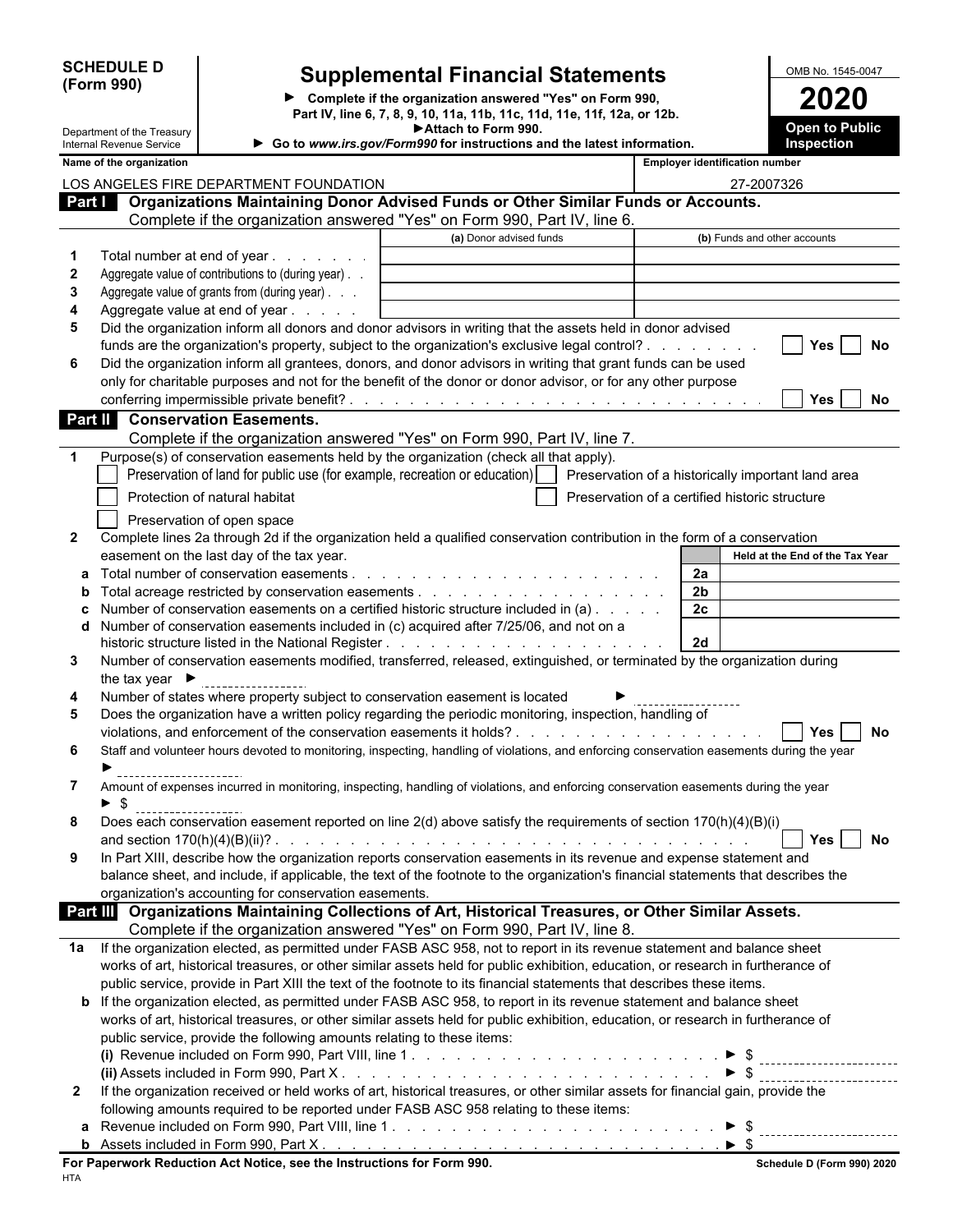|               | Schedule D (Form 990) 2020<br>LOS ANGELES FIRE DEPARTMENT FOUNDATION                                                                                                  |                                                |                          |                      | 27-2007326          | Page $2$     |
|---------------|-----------------------------------------------------------------------------------------------------------------------------------------------------------------------|------------------------------------------------|--------------------------|----------------------|---------------------|--------------|
|               | Part III Organizations Maintaining Collections of Art, Historical Treasures, or Other Similar Assets (continued)                                                      |                                                |                          |                      |                     |              |
| 3             | Using the organization's acquisition, accession, and other records, check any of the following that make significant use of its                                       |                                                |                          |                      |                     |              |
|               | collection items (check all that apply):                                                                                                                              |                                                |                          |                      |                     |              |
| а             | Public exhibition                                                                                                                                                     |                                                | Loan or exchange program |                      |                     |              |
| b             | Scholarly research                                                                                                                                                    | e                                              | Other                    |                      |                     |              |
|               |                                                                                                                                                                       |                                                |                          |                      |                     |              |
| c<br>4        | Preservation for future generations<br>Provide a description of the organization's collections and explain how they further the organization's exempt purpose in Part |                                                |                          |                      |                     |              |
|               | XIII.                                                                                                                                                                 |                                                |                          |                      |                     |              |
| 5             | During the year, did the organization solicit or receive donations of art, historical treasures, or other similar                                                     |                                                |                          |                      |                     |              |
|               | assets to be sold to raise funds rather than to be maintained as part of the organization's collection?                                                               |                                                |                          |                      | Yes                 | No           |
|               | Part IV Escrow and Custodial Arrangements.                                                                                                                            |                                                |                          |                      |                     |              |
|               | Complete if the organization answered "Yes" on Form 990, Part IV, line 9, or reported an amount on Form                                                               |                                                |                          |                      |                     |              |
|               | 990, Part X, line 21.                                                                                                                                                 |                                                |                          |                      |                     |              |
| 1a            | Is the organization an agent, trustee, custodian or other intermediary for contributions or other assets not                                                          |                                                |                          |                      |                     |              |
|               |                                                                                                                                                                       |                                                |                          |                      |                     | Yes $X$ No   |
|               | If "Yes," explain the arrangement in Part XIII and complete the following table:                                                                                      |                                                |                          |                      |                     |              |
|               |                                                                                                                                                                       |                                                |                          |                      | Amount              |              |
| С             |                                                                                                                                                                       |                                                |                          | 1 <sup>c</sup>       |                     | $\Omega$     |
|               |                                                                                                                                                                       |                                                |                          | 1 <sub>d</sub>       |                     |              |
|               |                                                                                                                                                                       |                                                |                          | 1e                   |                     |              |
|               |                                                                                                                                                                       |                                                |                          | 1f                   |                     |              |
| 2a            | Did the organization include an amount on Form 990, Part X, line 21, for escrow or custodial account liability?                                                       |                                                |                          |                      | $X$ Yes             | No           |
| b             | If "Yes," explain the arrangement in Part XIII. Check here if the explanation has been provided on Part XIII.                                                         |                                                |                          |                      |                     | $\mathsf{X}$ |
|               |                                                                                                                                                                       |                                                |                          |                      |                     |              |
| <b>Part V</b> | <b>Endowment Funds.</b>                                                                                                                                               |                                                |                          |                      |                     |              |
|               | Complete if the organization answered "Yes" on Form 990, Part IV, line 10.                                                                                            |                                                |                          |                      |                     |              |
|               |                                                                                                                                                                       | (b) Prior year<br>(a) Current year<br>$\Omega$ | (c) Two years back       | (d) Three years back | (e) Four years back |              |
| 1a            | Beginning of year balance<br>Contributions                                                                                                                            |                                                |                          |                      |                     |              |
|               |                                                                                                                                                                       |                                                |                          |                      |                     |              |
| c             | Net investment earnings, gains,<br>and losses                                                                                                                         |                                                |                          |                      |                     |              |
|               | Grants or scholarships                                                                                                                                                |                                                |                          |                      |                     |              |
|               | Other expenditures for facilities                                                                                                                                     |                                                |                          |                      |                     |              |
| е             | and programs                                                                                                                                                          |                                                |                          |                      |                     |              |
|               | Administrative expenses                                                                                                                                               |                                                |                          |                      |                     |              |
|               | End of year balance                                                                                                                                                   | $\Omega$                                       | $\Omega$                 | $\Omega$             | $\Omega$            | $\Omega$     |
| g<br>2        | Provide the estimated percentage of the current year end balance (line 1g, column (a)) held as:                                                                       |                                                |                          |                      |                     |              |
| а             | Board designated or quasi-endowment<br>Figures 2011                                                                                                                   | %                                              |                          |                      |                     |              |
| b             | Permanent endowment                                                                                                                                                   | %                                              |                          |                      |                     |              |
| c             | ------------------<br>Term endowment ▶<br>$\%$                                                                                                                        |                                                |                          |                      |                     |              |
|               | The percentages on lines 2a, 2b, and 2c should equal 100%.                                                                                                            |                                                |                          |                      |                     |              |
| За            | Are there endowment funds not in the possession of the organization that are held and administered for the                                                            |                                                |                          |                      |                     |              |
|               | organization by:                                                                                                                                                      |                                                |                          |                      | <b>Yes</b>          | No           |
|               | (i)                                                                                                                                                                   |                                                |                          |                      | 3a(i)               |              |
|               |                                                                                                                                                                       |                                                |                          |                      | 3a(ii)              |              |
| b             | If "Yes" on line 3a(ii), are the related organizations listed as required on Schedule R?                                                                              |                                                |                          |                      | 3 <sub>b</sub>      |              |
| 4             | Describe in Part XIII the intended uses of the organization's endowment funds.                                                                                        |                                                |                          |                      |                     |              |
| Part VI       | Land, Buildings, and Equipment.                                                                                                                                       |                                                |                          |                      |                     |              |
|               | Complete if the organization answered "Yes" on Form 990, Part IV, line 11a. See Form 990, Part X, line 10.                                                            |                                                |                          |                      |                     |              |
|               | Description of property                                                                                                                                               | (a) Cost or other basis                        | (b) Cost or other basis  | (c) Accumulated      | (d) Book value      |              |
|               |                                                                                                                                                                       | (investment)                                   | (other)                  | depreciation         |                     |              |
| 1a            | Land.                                                                                                                                                                 | $\Omega$                                       | 0                        |                      |                     | 0            |
| b             | Buildings                                                                                                                                                             | $\Omega$                                       | $\overline{0}$           |                      | 0                   | $\Omega$     |
| С             | Leasehold improvements                                                                                                                                                | $\Omega$                                       | $\mathbf 0$              |                      | 0                   | $\Omega$     |
| d             | Equipment.                                                                                                                                                            | $\Omega$                                       | 61,118                   | 27,733               |                     | 33,385       |
| е             | Other $\ldots$ $\ldots$ $\ldots$ $\ldots$ $\ldots$ $\ldots$ $\ldots$                                                                                                  | $\Omega$                                       | $\Omega$                 |                      | 0                   |              |
|               | Total. Add lines 1a through 1e. (Column (d) must equal Form 990, Part X, column (B), line 10c.).                                                                      |                                                |                          | ▶                    |                     | 33,385       |

| Schedule D (Form 990) 2020 |  |
|----------------------------|--|
|                            |  |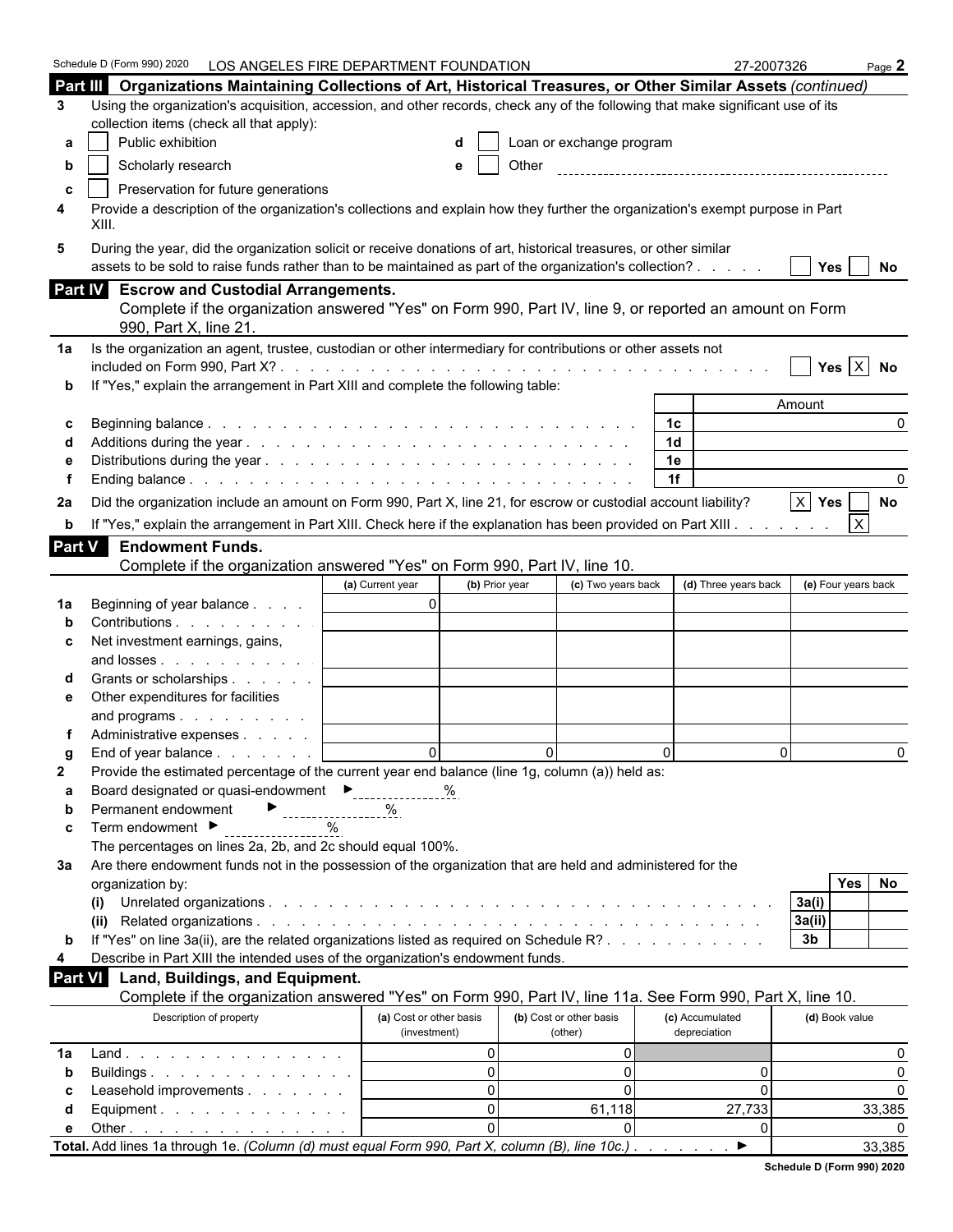| Complete if the organization answered "Yes" on Form 990, Part IV, line 11b. See Form 990, Part X, line 12.<br>(a) Description of security or category<br>(c) Method of valuation:<br>(b) Book value<br>(including name of security)<br>Cost or end-of-year market value<br>(1) Financial derivatives<br>$\mathbf 0$<br>$\mathbf 0$<br>(2) Closely held equity interests<br>(3) Other<br>(A)<br>(B)<br>(C)<br>(D)<br>(E)<br>(F)<br>(G)<br>(H)<br>Total. (Column (b) must equal Form 990, Part X, col. (B) line 12.). $\blacktriangleright$<br>$\Omega$<br><b>Investments-Program Related.</b><br>Complete if the organization answered "Yes" on Form 990, Part IV, line 11c. See Form 990, Part X, line 13.<br>(c) Method of valuation:<br>(a) Description of investment<br>(b) Book value<br>Cost or end-of-year market value<br>(1)<br>(2)<br>(3)<br>(4)<br>(5)<br>(6)<br>(7)<br>(8)<br>(9)<br>Total. (Column (b) must equal Form 990, Part X, col. (B) line 13.). $\blacktriangleright$<br>$\mathbf 0$<br>Part IX<br><b>Other Assets.</b><br>Complete if the organization answered "Yes" on Form 990, Part IV, line 11d. See Form 990, Part X, line 15.<br>(a) Description<br>(b) Book value<br>(1)<br>(2)<br>(3)<br>(4)<br>(5)<br>(6)<br>(7)<br>(8)<br>(9)<br>Total. (Column (b) must equal Form 990, Part X, col. (B) line 15.)<br>0<br><b>Other Liabilities.</b><br>Part X<br>Complete if the organization answered "Yes" on Form 990, Part IV, line 11e or 11f. See Form 990, Part X,<br>line 25.<br>(a) Description of liability<br>(b) Book value<br>(1) Federal income taxes<br>0<br>(2)<br>(3)<br>(4)<br>(5)<br>(6)<br>(7)<br>(8)<br>(9)<br>Total. (Column (b) must equal Form 990, Part X, col. (B) line 25.) | Part VII         | <b>Investments-Other Securities.</b> |  |   |
|--------------------------------------------------------------------------------------------------------------------------------------------------------------------------------------------------------------------------------------------------------------------------------------------------------------------------------------------------------------------------------------------------------------------------------------------------------------------------------------------------------------------------------------------------------------------------------------------------------------------------------------------------------------------------------------------------------------------------------------------------------------------------------------------------------------------------------------------------------------------------------------------------------------------------------------------------------------------------------------------------------------------------------------------------------------------------------------------------------------------------------------------------------------------------------------------------------------------------------------------------------------------------------------------------------------------------------------------------------------------------------------------------------------------------------------------------------------------------------------------------------------------------------------------------------------------------------------------------------------------------------------------------------------------------------------------------------------------------|------------------|--------------------------------------|--|---|
|                                                                                                                                                                                                                                                                                                                                                                                                                                                                                                                                                                                                                                                                                                                                                                                                                                                                                                                                                                                                                                                                                                                                                                                                                                                                                                                                                                                                                                                                                                                                                                                                                                                                                                                          |                  |                                      |  |   |
|                                                                                                                                                                                                                                                                                                                                                                                                                                                                                                                                                                                                                                                                                                                                                                                                                                                                                                                                                                                                                                                                                                                                                                                                                                                                                                                                                                                                                                                                                                                                                                                                                                                                                                                          |                  |                                      |  |   |
|                                                                                                                                                                                                                                                                                                                                                                                                                                                                                                                                                                                                                                                                                                                                                                                                                                                                                                                                                                                                                                                                                                                                                                                                                                                                                                                                                                                                                                                                                                                                                                                                                                                                                                                          |                  |                                      |  |   |
|                                                                                                                                                                                                                                                                                                                                                                                                                                                                                                                                                                                                                                                                                                                                                                                                                                                                                                                                                                                                                                                                                                                                                                                                                                                                                                                                                                                                                                                                                                                                                                                                                                                                                                                          |                  |                                      |  |   |
|                                                                                                                                                                                                                                                                                                                                                                                                                                                                                                                                                                                                                                                                                                                                                                                                                                                                                                                                                                                                                                                                                                                                                                                                                                                                                                                                                                                                                                                                                                                                                                                                                                                                                                                          |                  |                                      |  |   |
|                                                                                                                                                                                                                                                                                                                                                                                                                                                                                                                                                                                                                                                                                                                                                                                                                                                                                                                                                                                                                                                                                                                                                                                                                                                                                                                                                                                                                                                                                                                                                                                                                                                                                                                          |                  |                                      |  |   |
|                                                                                                                                                                                                                                                                                                                                                                                                                                                                                                                                                                                                                                                                                                                                                                                                                                                                                                                                                                                                                                                                                                                                                                                                                                                                                                                                                                                                                                                                                                                                                                                                                                                                                                                          |                  |                                      |  |   |
|                                                                                                                                                                                                                                                                                                                                                                                                                                                                                                                                                                                                                                                                                                                                                                                                                                                                                                                                                                                                                                                                                                                                                                                                                                                                                                                                                                                                                                                                                                                                                                                                                                                                                                                          |                  |                                      |  |   |
|                                                                                                                                                                                                                                                                                                                                                                                                                                                                                                                                                                                                                                                                                                                                                                                                                                                                                                                                                                                                                                                                                                                                                                                                                                                                                                                                                                                                                                                                                                                                                                                                                                                                                                                          |                  |                                      |  |   |
|                                                                                                                                                                                                                                                                                                                                                                                                                                                                                                                                                                                                                                                                                                                                                                                                                                                                                                                                                                                                                                                                                                                                                                                                                                                                                                                                                                                                                                                                                                                                                                                                                                                                                                                          |                  |                                      |  |   |
|                                                                                                                                                                                                                                                                                                                                                                                                                                                                                                                                                                                                                                                                                                                                                                                                                                                                                                                                                                                                                                                                                                                                                                                                                                                                                                                                                                                                                                                                                                                                                                                                                                                                                                                          |                  |                                      |  |   |
|                                                                                                                                                                                                                                                                                                                                                                                                                                                                                                                                                                                                                                                                                                                                                                                                                                                                                                                                                                                                                                                                                                                                                                                                                                                                                                                                                                                                                                                                                                                                                                                                                                                                                                                          |                  |                                      |  |   |
|                                                                                                                                                                                                                                                                                                                                                                                                                                                                                                                                                                                                                                                                                                                                                                                                                                                                                                                                                                                                                                                                                                                                                                                                                                                                                                                                                                                                                                                                                                                                                                                                                                                                                                                          |                  |                                      |  |   |
|                                                                                                                                                                                                                                                                                                                                                                                                                                                                                                                                                                                                                                                                                                                                                                                                                                                                                                                                                                                                                                                                                                                                                                                                                                                                                                                                                                                                                                                                                                                                                                                                                                                                                                                          | <b>Part VIII</b> |                                      |  |   |
|                                                                                                                                                                                                                                                                                                                                                                                                                                                                                                                                                                                                                                                                                                                                                                                                                                                                                                                                                                                                                                                                                                                                                                                                                                                                                                                                                                                                                                                                                                                                                                                                                                                                                                                          |                  |                                      |  |   |
|                                                                                                                                                                                                                                                                                                                                                                                                                                                                                                                                                                                                                                                                                                                                                                                                                                                                                                                                                                                                                                                                                                                                                                                                                                                                                                                                                                                                                                                                                                                                                                                                                                                                                                                          |                  |                                      |  |   |
|                                                                                                                                                                                                                                                                                                                                                                                                                                                                                                                                                                                                                                                                                                                                                                                                                                                                                                                                                                                                                                                                                                                                                                                                                                                                                                                                                                                                                                                                                                                                                                                                                                                                                                                          |                  |                                      |  |   |
|                                                                                                                                                                                                                                                                                                                                                                                                                                                                                                                                                                                                                                                                                                                                                                                                                                                                                                                                                                                                                                                                                                                                                                                                                                                                                                                                                                                                                                                                                                                                                                                                                                                                                                                          |                  |                                      |  |   |
|                                                                                                                                                                                                                                                                                                                                                                                                                                                                                                                                                                                                                                                                                                                                                                                                                                                                                                                                                                                                                                                                                                                                                                                                                                                                                                                                                                                                                                                                                                                                                                                                                                                                                                                          |                  |                                      |  |   |
|                                                                                                                                                                                                                                                                                                                                                                                                                                                                                                                                                                                                                                                                                                                                                                                                                                                                                                                                                                                                                                                                                                                                                                                                                                                                                                                                                                                                                                                                                                                                                                                                                                                                                                                          |                  |                                      |  |   |
|                                                                                                                                                                                                                                                                                                                                                                                                                                                                                                                                                                                                                                                                                                                                                                                                                                                                                                                                                                                                                                                                                                                                                                                                                                                                                                                                                                                                                                                                                                                                                                                                                                                                                                                          |                  |                                      |  |   |
|                                                                                                                                                                                                                                                                                                                                                                                                                                                                                                                                                                                                                                                                                                                                                                                                                                                                                                                                                                                                                                                                                                                                                                                                                                                                                                                                                                                                                                                                                                                                                                                                                                                                                                                          |                  |                                      |  |   |
|                                                                                                                                                                                                                                                                                                                                                                                                                                                                                                                                                                                                                                                                                                                                                                                                                                                                                                                                                                                                                                                                                                                                                                                                                                                                                                                                                                                                                                                                                                                                                                                                                                                                                                                          |                  |                                      |  |   |
|                                                                                                                                                                                                                                                                                                                                                                                                                                                                                                                                                                                                                                                                                                                                                                                                                                                                                                                                                                                                                                                                                                                                                                                                                                                                                                                                                                                                                                                                                                                                                                                                                                                                                                                          |                  |                                      |  |   |
|                                                                                                                                                                                                                                                                                                                                                                                                                                                                                                                                                                                                                                                                                                                                                                                                                                                                                                                                                                                                                                                                                                                                                                                                                                                                                                                                                                                                                                                                                                                                                                                                                                                                                                                          |                  |                                      |  |   |
|                                                                                                                                                                                                                                                                                                                                                                                                                                                                                                                                                                                                                                                                                                                                                                                                                                                                                                                                                                                                                                                                                                                                                                                                                                                                                                                                                                                                                                                                                                                                                                                                                                                                                                                          |                  |                                      |  |   |
|                                                                                                                                                                                                                                                                                                                                                                                                                                                                                                                                                                                                                                                                                                                                                                                                                                                                                                                                                                                                                                                                                                                                                                                                                                                                                                                                                                                                                                                                                                                                                                                                                                                                                                                          |                  |                                      |  |   |
|                                                                                                                                                                                                                                                                                                                                                                                                                                                                                                                                                                                                                                                                                                                                                                                                                                                                                                                                                                                                                                                                                                                                                                                                                                                                                                                                                                                                                                                                                                                                                                                                                                                                                                                          |                  |                                      |  |   |
|                                                                                                                                                                                                                                                                                                                                                                                                                                                                                                                                                                                                                                                                                                                                                                                                                                                                                                                                                                                                                                                                                                                                                                                                                                                                                                                                                                                                                                                                                                                                                                                                                                                                                                                          |                  |                                      |  |   |
|                                                                                                                                                                                                                                                                                                                                                                                                                                                                                                                                                                                                                                                                                                                                                                                                                                                                                                                                                                                                                                                                                                                                                                                                                                                                                                                                                                                                                                                                                                                                                                                                                                                                                                                          |                  |                                      |  |   |
|                                                                                                                                                                                                                                                                                                                                                                                                                                                                                                                                                                                                                                                                                                                                                                                                                                                                                                                                                                                                                                                                                                                                                                                                                                                                                                                                                                                                                                                                                                                                                                                                                                                                                                                          |                  |                                      |  |   |
|                                                                                                                                                                                                                                                                                                                                                                                                                                                                                                                                                                                                                                                                                                                                                                                                                                                                                                                                                                                                                                                                                                                                                                                                                                                                                                                                                                                                                                                                                                                                                                                                                                                                                                                          |                  |                                      |  |   |
|                                                                                                                                                                                                                                                                                                                                                                                                                                                                                                                                                                                                                                                                                                                                                                                                                                                                                                                                                                                                                                                                                                                                                                                                                                                                                                                                                                                                                                                                                                                                                                                                                                                                                                                          |                  |                                      |  |   |
|                                                                                                                                                                                                                                                                                                                                                                                                                                                                                                                                                                                                                                                                                                                                                                                                                                                                                                                                                                                                                                                                                                                                                                                                                                                                                                                                                                                                                                                                                                                                                                                                                                                                                                                          |                  |                                      |  |   |
|                                                                                                                                                                                                                                                                                                                                                                                                                                                                                                                                                                                                                                                                                                                                                                                                                                                                                                                                                                                                                                                                                                                                                                                                                                                                                                                                                                                                                                                                                                                                                                                                                                                                                                                          |                  |                                      |  |   |
|                                                                                                                                                                                                                                                                                                                                                                                                                                                                                                                                                                                                                                                                                                                                                                                                                                                                                                                                                                                                                                                                                                                                                                                                                                                                                                                                                                                                                                                                                                                                                                                                                                                                                                                          |                  |                                      |  |   |
|                                                                                                                                                                                                                                                                                                                                                                                                                                                                                                                                                                                                                                                                                                                                                                                                                                                                                                                                                                                                                                                                                                                                                                                                                                                                                                                                                                                                                                                                                                                                                                                                                                                                                                                          |                  |                                      |  |   |
|                                                                                                                                                                                                                                                                                                                                                                                                                                                                                                                                                                                                                                                                                                                                                                                                                                                                                                                                                                                                                                                                                                                                                                                                                                                                                                                                                                                                                                                                                                                                                                                                                                                                                                                          |                  |                                      |  |   |
|                                                                                                                                                                                                                                                                                                                                                                                                                                                                                                                                                                                                                                                                                                                                                                                                                                                                                                                                                                                                                                                                                                                                                                                                                                                                                                                                                                                                                                                                                                                                                                                                                                                                                                                          |                  |                                      |  |   |
|                                                                                                                                                                                                                                                                                                                                                                                                                                                                                                                                                                                                                                                                                                                                                                                                                                                                                                                                                                                                                                                                                                                                                                                                                                                                                                                                                                                                                                                                                                                                                                                                                                                                                                                          |                  |                                      |  |   |
|                                                                                                                                                                                                                                                                                                                                                                                                                                                                                                                                                                                                                                                                                                                                                                                                                                                                                                                                                                                                                                                                                                                                                                                                                                                                                                                                                                                                                                                                                                                                                                                                                                                                                                                          |                  |                                      |  |   |
|                                                                                                                                                                                                                                                                                                                                                                                                                                                                                                                                                                                                                                                                                                                                                                                                                                                                                                                                                                                                                                                                                                                                                                                                                                                                                                                                                                                                                                                                                                                                                                                                                                                                                                                          | 1.               |                                      |  |   |
|                                                                                                                                                                                                                                                                                                                                                                                                                                                                                                                                                                                                                                                                                                                                                                                                                                                                                                                                                                                                                                                                                                                                                                                                                                                                                                                                                                                                                                                                                                                                                                                                                                                                                                                          |                  |                                      |  |   |
|                                                                                                                                                                                                                                                                                                                                                                                                                                                                                                                                                                                                                                                                                                                                                                                                                                                                                                                                                                                                                                                                                                                                                                                                                                                                                                                                                                                                                                                                                                                                                                                                                                                                                                                          |                  |                                      |  |   |
|                                                                                                                                                                                                                                                                                                                                                                                                                                                                                                                                                                                                                                                                                                                                                                                                                                                                                                                                                                                                                                                                                                                                                                                                                                                                                                                                                                                                                                                                                                                                                                                                                                                                                                                          |                  |                                      |  |   |
|                                                                                                                                                                                                                                                                                                                                                                                                                                                                                                                                                                                                                                                                                                                                                                                                                                                                                                                                                                                                                                                                                                                                                                                                                                                                                                                                                                                                                                                                                                                                                                                                                                                                                                                          |                  |                                      |  |   |
|                                                                                                                                                                                                                                                                                                                                                                                                                                                                                                                                                                                                                                                                                                                                                                                                                                                                                                                                                                                                                                                                                                                                                                                                                                                                                                                                                                                                                                                                                                                                                                                                                                                                                                                          |                  |                                      |  |   |
|                                                                                                                                                                                                                                                                                                                                                                                                                                                                                                                                                                                                                                                                                                                                                                                                                                                                                                                                                                                                                                                                                                                                                                                                                                                                                                                                                                                                                                                                                                                                                                                                                                                                                                                          |                  |                                      |  |   |
|                                                                                                                                                                                                                                                                                                                                                                                                                                                                                                                                                                                                                                                                                                                                                                                                                                                                                                                                                                                                                                                                                                                                                                                                                                                                                                                                                                                                                                                                                                                                                                                                                                                                                                                          |                  |                                      |  |   |
|                                                                                                                                                                                                                                                                                                                                                                                                                                                                                                                                                                                                                                                                                                                                                                                                                                                                                                                                                                                                                                                                                                                                                                                                                                                                                                                                                                                                                                                                                                                                                                                                                                                                                                                          |                  |                                      |  |   |
|                                                                                                                                                                                                                                                                                                                                                                                                                                                                                                                                                                                                                                                                                                                                                                                                                                                                                                                                                                                                                                                                                                                                                                                                                                                                                                                                                                                                                                                                                                                                                                                                                                                                                                                          |                  |                                      |  | 0 |

**2.** Liability for uncertain tax positions. In Part XIII, provide the text of the footnote to the organization's financial statements that reports the organization's liability for uncertain tax positions under FASB ASC 740. Check here if the text of the footnote has been provided in Part XIII .  $\mathsf{X}$ 

**Schedule D (Form 990) 2020**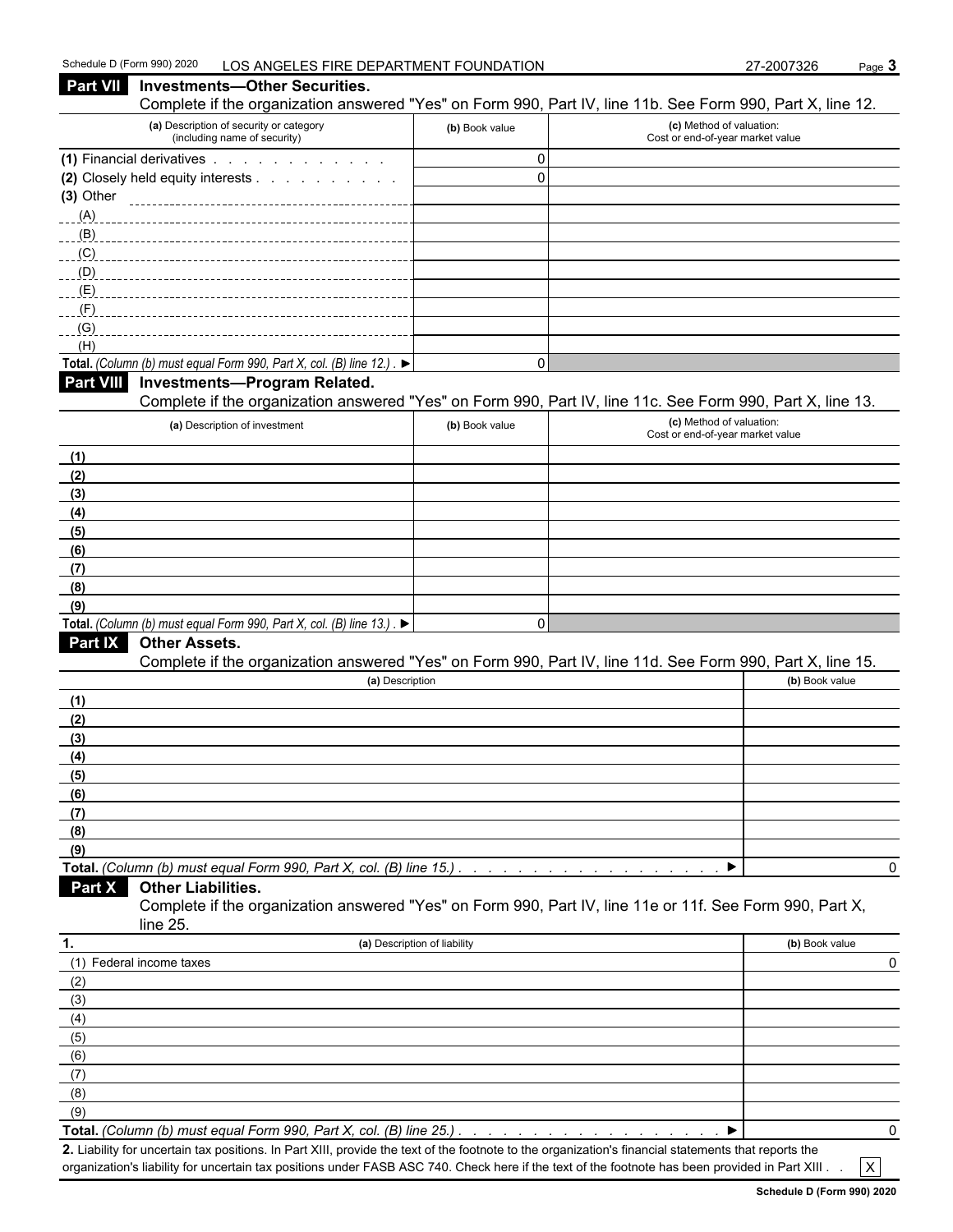|              | Schedule D (Form 990) 2020 LOS ANGELES FIRE DEPARTMENT FOUNDATION    |                                                                                                                                                    |                                             | 27-2007326      | Page 4    |
|--------------|----------------------------------------------------------------------|----------------------------------------------------------------------------------------------------------------------------------------------------|---------------------------------------------|-----------------|-----------|
|              | Part XI                                                              | Reconciliation of Revenue per Audited Financial Statements With Revenue per Return.                                                                |                                             |                 |           |
|              |                                                                      | Complete if the organization answered "Yes" on Form 990, Part IV, line 12a.                                                                        |                                             |                 |           |
| $\mathbf 1$  |                                                                      | Total revenue, gains, and other support per audited financial statements                                                                           |                                             |                 | 5,495,601 |
| $\mathbf{2}$ | Amounts included on line 1 but not on Form 990, Part VIII, line 12:  |                                                                                                                                                    |                                             |                 |           |
| a            |                                                                      | Net unrealized gains (losses) on investments                                                                                                       | 2a                                          |                 |           |
| b            |                                                                      |                                                                                                                                                    | 2 <sub>b</sub><br>497,700<br>2 <sub>c</sub> |                 |           |
| d            |                                                                      |                                                                                                                                                    | 2d                                          |                 |           |
| е            |                                                                      |                                                                                                                                                    |                                             | 2e              | 497,700   |
| 3            |                                                                      |                                                                                                                                                    |                                             | 3               | 4,997,901 |
| 4            | Amounts included on Form 990, Part VIII, line 12, but not on line 1: |                                                                                                                                                    |                                             |                 |           |
|              |                                                                      | Investment expenses not included on Form 990, Part VIII, line 7b                                                                                   | 4a                                          |                 |           |
|              |                                                                      |                                                                                                                                                    | 4 <sub>b</sub>                              |                 |           |
|              |                                                                      |                                                                                                                                                    |                                             | 4c              |           |
| 5.           |                                                                      | Total revenue. Add lines 3 and 4c. (This must equal Form 990, Part I, line 12.)                                                                    |                                             | 5               | 4,997,901 |
|              |                                                                      | Part XII Reconciliation of Expenses per Audited Financial Statements With Expenses per Return.                                                     |                                             |                 |           |
|              |                                                                      | Complete if the organization answered "Yes" on Form 990, Part IV, line 12a.                                                                        |                                             |                 |           |
| $\mathbf 1$  |                                                                      |                                                                                                                                                    |                                             |                 | 4,422,852 |
| $\mathbf{2}$ | Amounts included on line 1 but not on Form 990, Part IX, line 25:    |                                                                                                                                                    |                                             |                 |           |
| a            |                                                                      |                                                                                                                                                    | 2a<br>300,564                               |                 |           |
| b            |                                                                      |                                                                                                                                                    | 2 <sub>b</sub>                              |                 |           |
|              |                                                                      |                                                                                                                                                    | 2c                                          |                 |           |
| d            |                                                                      |                                                                                                                                                    | 2d                                          |                 |           |
| е<br>3       |                                                                      |                                                                                                                                                    |                                             | 2e<br>3         | 300,564   |
| 4            | Amounts included on Form 990, Part IX, line 25, but not on line 1:   |                                                                                                                                                    |                                             |                 | 4,122,288 |
| a            |                                                                      | Investment expenses not included on Form 990, Part VIII, line 7b                                                                                   | 4a                                          |                 |           |
| b            |                                                                      |                                                                                                                                                    | 4 <sub>b</sub>                              |                 |           |
| c            |                                                                      |                                                                                                                                                    |                                             | 4c              | 0         |
| 5            |                                                                      | Total expenses. Add lines 3 and 4c. (This must equal Form 990, Part I, line 18.)                                                                   |                                             | $5\phantom{.0}$ | 4,122,288 |
|              | Part XIII Supplemental Information.                                  |                                                                                                                                                    |                                             |                 |           |
|              |                                                                      | Provide the descriptions required for Part II, lines 3, 5, and 9; Part III, lines 1a and 4; Part IV, lines 1b and 2b; Part V, line 4; Part X, line |                                             |                 |           |
|              |                                                                      | 2; Part XI, lines 2d and 4b; and Part XII, lines 2d and 4b. Also complete this part to provide any additional information.                         |                                             |                 |           |
|              |                                                                      | Part X Line 2 LAFDF IS EXEMPT FROM INCOME TAX UNDER IRC 501(C)(3) AND SECTION 23701(D) OF                                                          |                                             |                 |           |
|              |                                                                      |                                                                                                                                                    |                                             |                 |           |
|              |                                                                      | THE CALIFORNIA REVENUE AND TAXATION CODE, THOUGH IT IS SUBJECT TO TAX ON INCOME UNRELATED                                                          |                                             |                 |           |
|              |                                                                      |                                                                                                                                                    |                                             |                 |           |
|              |                                                                      | TO ITS EXEMPT PURPOSE, UNLESS THAT INCOME IS OTHERWISE EXCLUDED BY THE CODE. THE                                                                   |                                             |                 |           |
|              |                                                                      |                                                                                                                                                    |                                             |                 |           |
|              |                                                                      | FOUNDATION HAS PROCESSES PRESENTLY IN PLACE TO ENSURE THE MAINTENANCE OF ITS TAX-EXEMPT                                                            |                                             |                 |           |
|              |                                                                      |                                                                                                                                                    |                                             |                 |           |
|              |                                                                      | STATUS: TO IDENTOFY AND REPORT UNRELATED INCOME: TO DETERMINE ITS FILING AND TAX                                                                   |                                             |                 |           |
|              |                                                                      |                                                                                                                                                    |                                             |                 |           |
|              |                                                                      | OBLIGATIONS IN JURISDICTIONS FOR WHICH IT HAS NEXUS; AND TO IDENTIFY AND EVALUATE OTHER                                                            |                                             |                 |           |
|              |                                                                      |                                                                                                                                                    |                                             |                 |           |
|              |                                                                      | MATTERS THAT MAY BE CONSIDERED TAX POSITIONS. THE FOUNDATION HAS DETERMINED THAT THERE ARE                                                         |                                             |                 |           |
|              |                                                                      | NO MATERIAL UNCERTAIN TAX POSITIONS THAT REQUIRE RECOGNITION OR DISCLOSIRE IN THE                                                                  |                                             |                 |           |
|              |                                                                      |                                                                                                                                                    |                                             |                 |           |
|              | FINANCIAL STATEMENTS.                                                |                                                                                                                                                    |                                             |                 |           |
|              |                                                                      |                                                                                                                                                    |                                             |                 |           |
|              |                                                                      | Part IV Line 2B LAFDF HOLDS FUNDS THAT ARE DESIGNATED FOR THE USE OF SPECIFIC FIRE                                                                 |                                             |                 |           |
|              |                                                                      |                                                                                                                                                    |                                             |                 |           |
|              |                                                                      | STATIONS. THESE FUNDS ARE EXPENDED AS NEEDED AND REQUESTED BY THE STATION.                                                                         |                                             |                 |           |
|              |                                                                      |                                                                                                                                                    |                                             |                 |           |
|              |                                                                      | Part XI Line 2B THIS AMOUNT REPRESENTS THE DONATION OF THE USE OF FACILITIES FOR SEVERAL                                                           |                                             |                 |           |
|              |                                                                      |                                                                                                                                                    |                                             |                 |           |
| <b>YEARS</b> |                                                                      |                                                                                                                                                    |                                             |                 |           |
|              |                                                                      |                                                                                                                                                    |                                             |                 |           |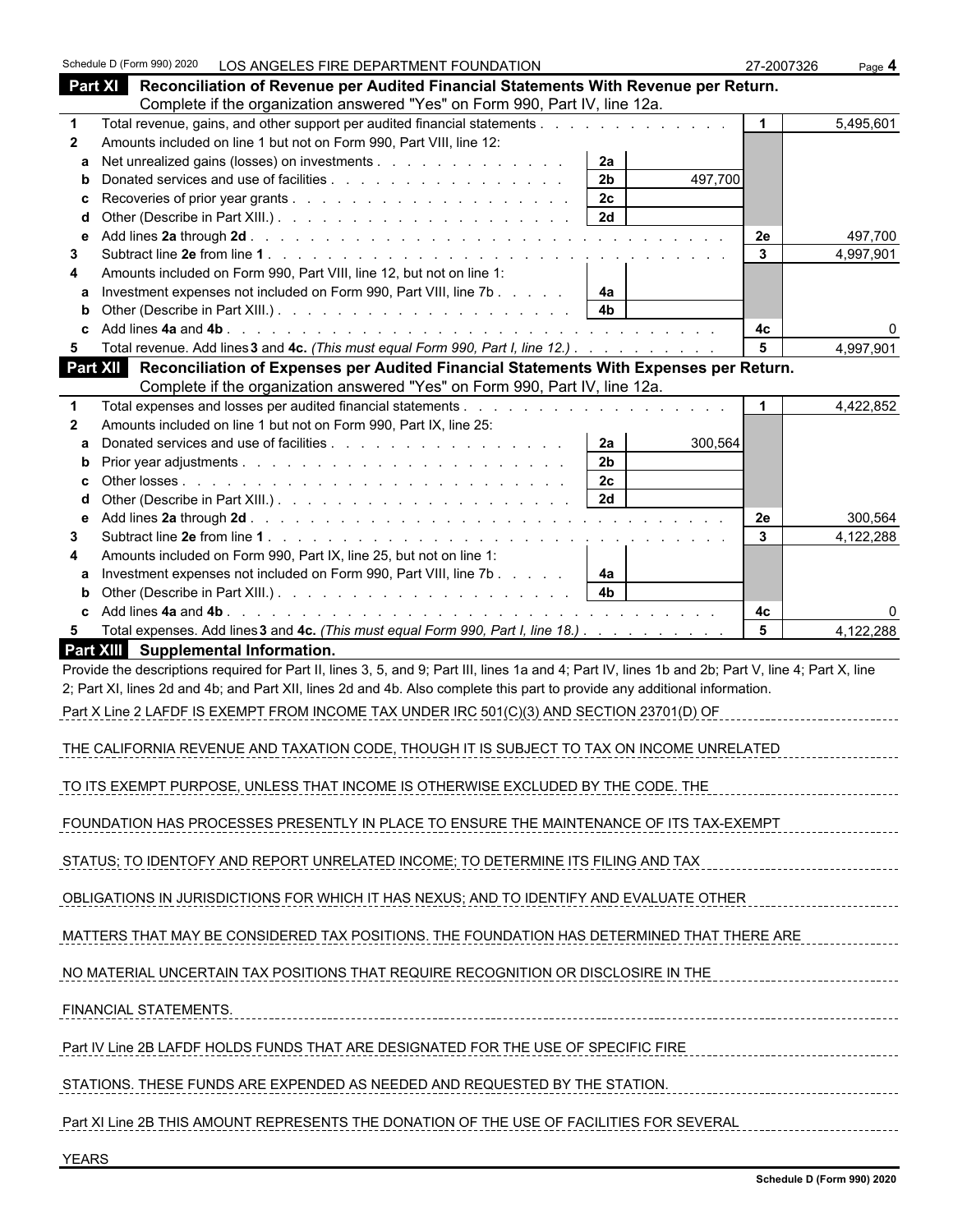|  | 27-2007326 |  |
|--|------------|--|
|  |            |  |

| Schedule D (Form 990) 2020 | LOS ANGELES FIRE DEPARTMENT FOUNDATION | 27-2007326 | Page 5 |
|----------------------------|----------------------------------------|------------|--------|
|----------------------------|----------------------------------------|------------|--------|

**Part XIII Supplemental Information** *(continued)* Part XII Line 2A THIS AMOUNT REPRESENTS THE EXPENSE RELATED TO THE DONATED USE OF FACILITIES FOR THE YEAR ENDED JUNE 30, 2021.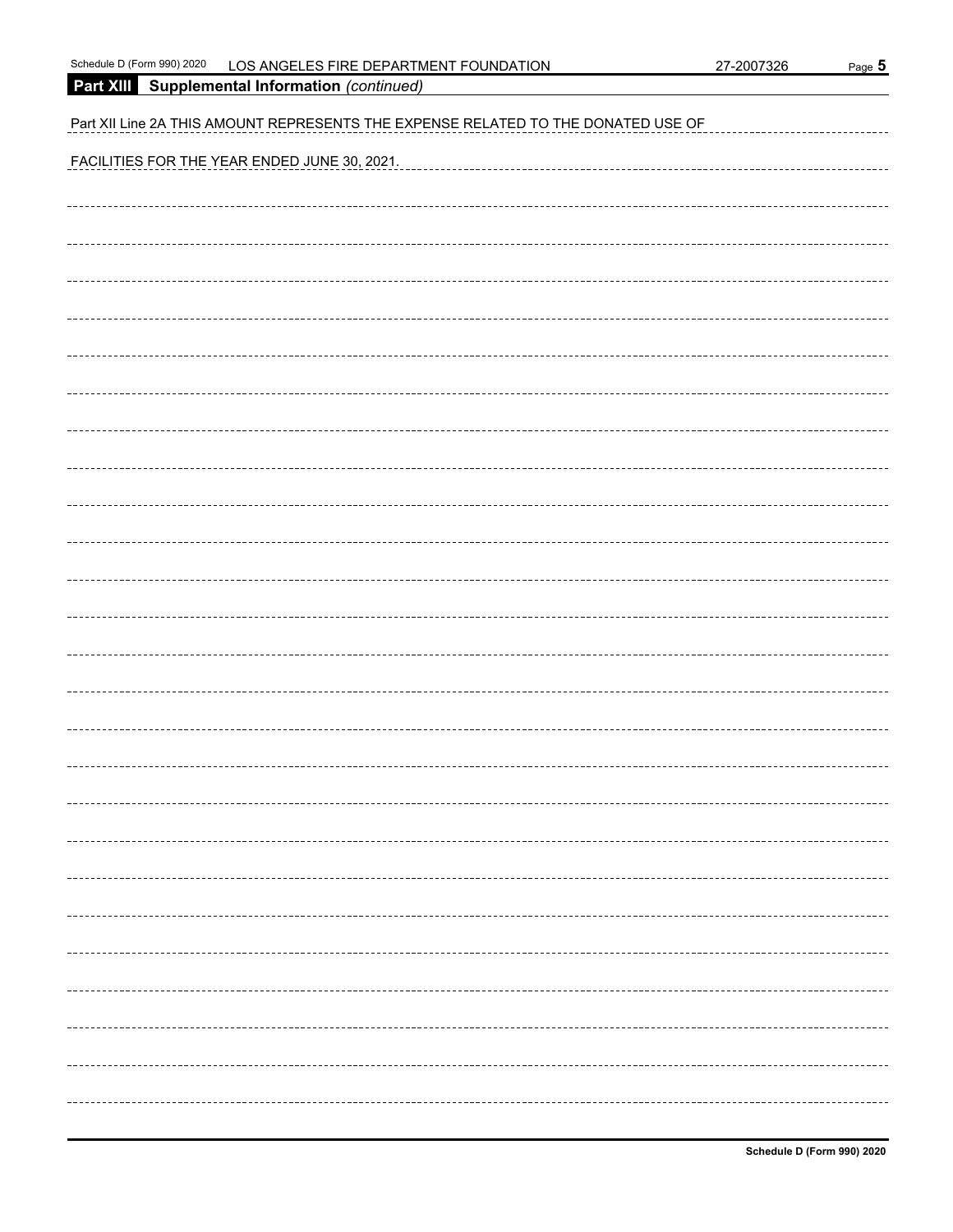|                                                                                                                                                                                             | <b>SCHEDULE G</b>                                            |                                                                                                                                              |               |            |                                                                      | Supplemental Information Regarding Fundraising or Gaming Activities                                                                 |                                                                            | OMB No. 1545-0047                                       |
|---------------------------------------------------------------------------------------------------------------------------------------------------------------------------------------------|--------------------------------------------------------------|----------------------------------------------------------------------------------------------------------------------------------------------|---------------|------------|----------------------------------------------------------------------|-------------------------------------------------------------------------------------------------------------------------------------|----------------------------------------------------------------------------|---------------------------------------------------------|
| Complete if the organization answered "Yes" on Form 990, Part IV, line 17, 18, or 19, or if the<br>(Form 990 or 990-EZ)<br>organization entered more than \$15,000 on Form 990-EZ, line 6a. |                                                              |                                                                                                                                              |               |            |                                                                      |                                                                                                                                     |                                                                            |                                                         |
| Attach to Form 990 or Form 990-EZ.<br>Department of the Treasury<br>Internal Revenue Service<br>► Go to www.irs.gov/Form990 for instructions and the latest information.                    |                                                              |                                                                                                                                              |               |            |                                                                      |                                                                                                                                     |                                                                            | Open to Public<br>Inspection                            |
| Name of the organization                                                                                                                                                                    |                                                              |                                                                                                                                              |               |            |                                                                      |                                                                                                                                     | <b>Employer identification number</b>                                      |                                                         |
|                                                                                                                                                                                             |                                                              | LOS ANGELES FIRE DEPARTMENT FOUNDATION<br>Fundraising Activities. Complete if the organization answered "Yes" on Form 990, Part IV, line 17. |               |            |                                                                      |                                                                                                                                     |                                                                            | 27-2007326                                              |
| Part I                                                                                                                                                                                      |                                                              |                                                                                                                                              |               |            |                                                                      |                                                                                                                                     |                                                                            |                                                         |
| 1                                                                                                                                                                                           |                                                              | Form 990-EZ filers are not required to complete this part.                                                                                   |               |            |                                                                      | Indicate whether the organization raised funds through any of the following activities. Check all that apply.                       |                                                                            |                                                         |
| a                                                                                                                                                                                           | Mail solicitations                                           |                                                                                                                                              |               | е          |                                                                      | Solicitation of non-government grants                                                                                               |                                                                            |                                                         |
| b                                                                                                                                                                                           |                                                              | Internet and email solicitations                                                                                                             |               | f          |                                                                      | Solicitation of government grants                                                                                                   |                                                                            |                                                         |
| C                                                                                                                                                                                           | Phone solicitations                                          |                                                                                                                                              |               | g          |                                                                      | Special fundraising events                                                                                                          |                                                                            |                                                         |
| d                                                                                                                                                                                           | In-person solicitations                                      |                                                                                                                                              |               |            |                                                                      |                                                                                                                                     |                                                                            |                                                         |
| 2a                                                                                                                                                                                          |                                                              |                                                                                                                                              |               |            |                                                                      | Did the organization have a written or oral agreement with any individual (including officers, directors, trustees,                 |                                                                            |                                                         |
|                                                                                                                                                                                             |                                                              |                                                                                                                                              |               |            |                                                                      | key employees listed in Form 990, Part VII) or entity in connection with professional fundraising services?                         |                                                                            | No<br>Yes.                                              |
| b                                                                                                                                                                                           |                                                              | be compensated at least \$5,000 by the organization.                                                                                         |               |            |                                                                      | If "Yes," list the 10 highest paid individuals or entities (fundraisers) pursuant to agreements under which the fundraiser is to    |                                                                            |                                                         |
|                                                                                                                                                                                             | (i) Name and address of individual<br>or entity (fundraiser) |                                                                                                                                              | (ii) Activity |            | (iii) Did fundraiser have<br>custody or control of<br>contributions? | (iv) Gross receipts<br>from activity                                                                                                | (v) Amount paid to<br>(or retained by)<br>fundraiser listed in<br>col. (i) | (vi) Amount paid to<br>(or retained by)<br>organization |
|                                                                                                                                                                                             |                                                              |                                                                                                                                              |               | <b>Yes</b> | No                                                                   |                                                                                                                                     |                                                                            |                                                         |
| 1                                                                                                                                                                                           |                                                              |                                                                                                                                              |               |            |                                                                      |                                                                                                                                     |                                                                            |                                                         |
|                                                                                                                                                                                             |                                                              |                                                                                                                                              |               |            |                                                                      | 0                                                                                                                                   | 0                                                                          | 0                                                       |
| 2                                                                                                                                                                                           |                                                              |                                                                                                                                              |               |            |                                                                      | 0                                                                                                                                   | ი                                                                          | 0                                                       |
| 3                                                                                                                                                                                           |                                                              |                                                                                                                                              |               |            |                                                                      |                                                                                                                                     |                                                                            |                                                         |
|                                                                                                                                                                                             |                                                              |                                                                                                                                              |               |            |                                                                      | 0                                                                                                                                   | ი                                                                          | 0                                                       |
| Δ                                                                                                                                                                                           |                                                              |                                                                                                                                              |               |            |                                                                      |                                                                                                                                     |                                                                            |                                                         |
| 5                                                                                                                                                                                           |                                                              |                                                                                                                                              |               |            |                                                                      | 0                                                                                                                                   | 0                                                                          | 0                                                       |
|                                                                                                                                                                                             |                                                              |                                                                                                                                              |               |            |                                                                      | 0                                                                                                                                   | 0                                                                          | 0                                                       |
| 6                                                                                                                                                                                           |                                                              |                                                                                                                                              |               |            |                                                                      |                                                                                                                                     |                                                                            |                                                         |
|                                                                                                                                                                                             |                                                              |                                                                                                                                              |               |            |                                                                      | 0                                                                                                                                   | 0                                                                          | 0                                                       |
| 7                                                                                                                                                                                           |                                                              |                                                                                                                                              |               |            |                                                                      | 0                                                                                                                                   |                                                                            | 0                                                       |
|                                                                                                                                                                                             |                                                              |                                                                                                                                              |               |            |                                                                      |                                                                                                                                     |                                                                            |                                                         |
|                                                                                                                                                                                             |                                                              |                                                                                                                                              |               |            |                                                                      |                                                                                                                                     |                                                                            |                                                         |
| 9                                                                                                                                                                                           |                                                              |                                                                                                                                              |               |            |                                                                      |                                                                                                                                     |                                                                            |                                                         |
| 10                                                                                                                                                                                          |                                                              |                                                                                                                                              |               |            |                                                                      |                                                                                                                                     |                                                                            |                                                         |
|                                                                                                                                                                                             |                                                              |                                                                                                                                              |               |            |                                                                      | $\Omega$                                                                                                                            |                                                                            |                                                         |
|                                                                                                                                                                                             |                                                              |                                                                                                                                              |               |            |                                                                      |                                                                                                                                     |                                                                            |                                                         |
| Total .                                                                                                                                                                                     |                                                              |                                                                                                                                              |               |            |                                                                      |                                                                                                                                     |                                                                            | 0                                                       |
| 3                                                                                                                                                                                           |                                                              |                                                                                                                                              |               |            |                                                                      | List all states in which the organization is registered or licensed to solicit contributions or has been notified it is exempt from |                                                                            |                                                         |
|                                                                                                                                                                                             | registration or licensing.                                   |                                                                                                                                              |               |            |                                                                      |                                                                                                                                     |                                                                            |                                                         |
|                                                                                                                                                                                             |                                                              |                                                                                                                                              |               |            |                                                                      |                                                                                                                                     |                                                                            |                                                         |
|                                                                                                                                                                                             |                                                              |                                                                                                                                              |               |            |                                                                      |                                                                                                                                     |                                                                            |                                                         |
|                                                                                                                                                                                             |                                                              |                                                                                                                                              |               |            |                                                                      |                                                                                                                                     |                                                                            |                                                         |
|                                                                                                                                                                                             |                                                              |                                                                                                                                              |               |            |                                                                      |                                                                                                                                     |                                                                            |                                                         |
|                                                                                                                                                                                             |                                                              |                                                                                                                                              |               |            |                                                                      |                                                                                                                                     |                                                                            |                                                         |
|                                                                                                                                                                                             |                                                              |                                                                                                                                              |               |            |                                                                      |                                                                                                                                     |                                                                            |                                                         |
|                                                                                                                                                                                             |                                                              |                                                                                                                                              |               |            |                                                                      |                                                                                                                                     |                                                                            |                                                         |
|                                                                                                                                                                                             |                                                              |                                                                                                                                              |               |            |                                                                      |                                                                                                                                     |                                                                            |                                                         |
|                                                                                                                                                                                             |                                                              |                                                                                                                                              |               |            |                                                                      |                                                                                                                                     |                                                                            |                                                         |
|                                                                                                                                                                                             |                                                              |                                                                                                                                              |               |            |                                                                      |                                                                                                                                     |                                                                            |                                                         |
|                                                                                                                                                                                             |                                                              |                                                                                                                                              |               |            |                                                                      |                                                                                                                                     |                                                                            |                                                         |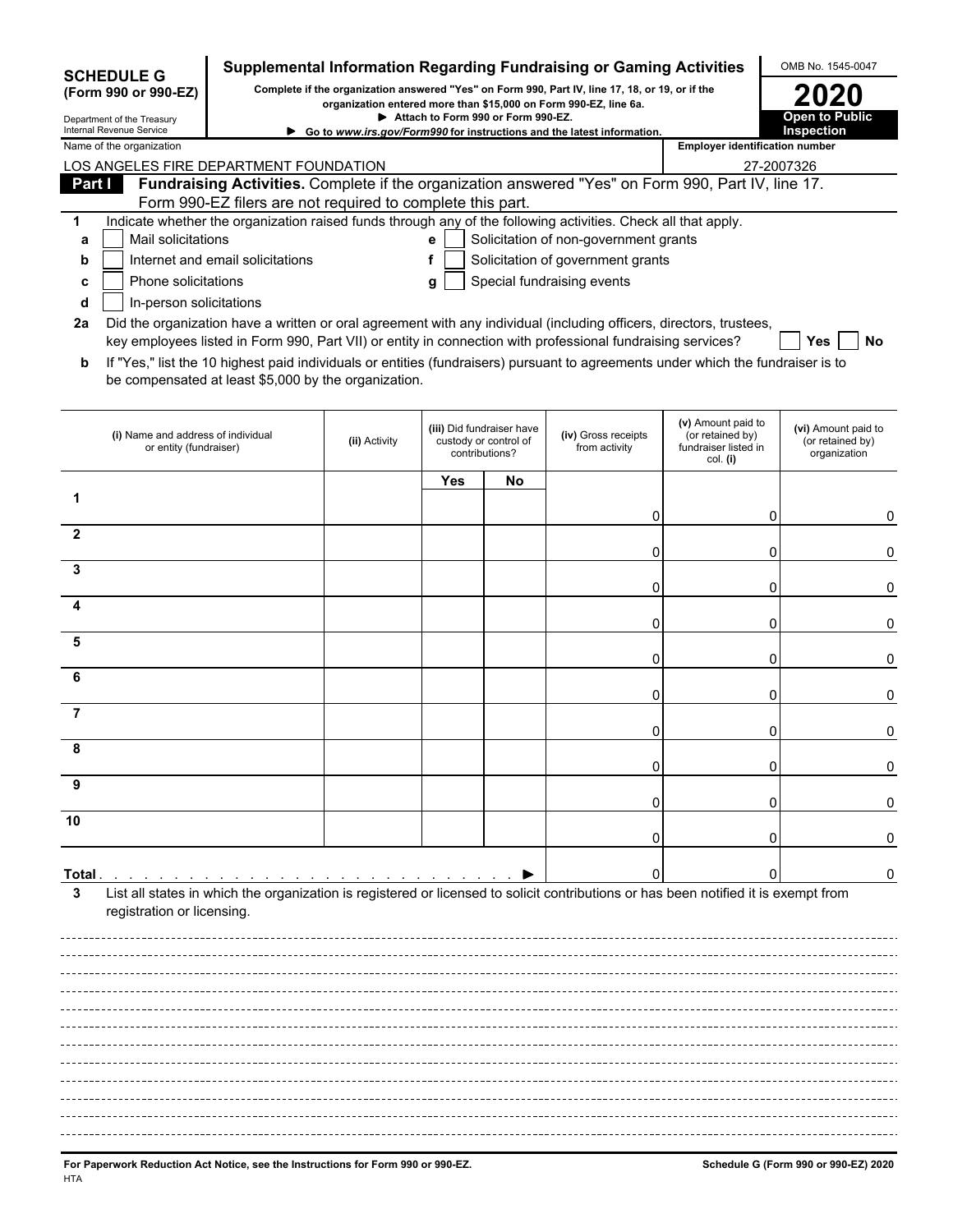Schedule G (Form 990 or 990-EZ) 2020 LOS ANGELES FIRE DEPARTMENT FOUNDATION 27-2007326 Page 2

**Part II Fundraising Events.** Complete if the organization answered "Yes" on Form 990, Part IV, line 18, or reported more than \$15,000 of fundraising event contributions and gross income on Form 990-EZ, lines 1 and 6b. List events with gross receipts greater than \$5,000.

|                 |              |                                                                                                                                                                |                                | ovono with gross roocipts grouter than φο,ουσ.   |                                   |                                                     |
|-----------------|--------------|----------------------------------------------------------------------------------------------------------------------------------------------------------------|--------------------------------|--------------------------------------------------|-----------------------------------|-----------------------------------------------------|
|                 |              |                                                                                                                                                                | (a) Event $#1$                 | $(b)$ Event #2                                   | (c) Other events                  | (d) Total events                                    |
|                 |              |                                                                                                                                                                | <b>VALOR</b><br>(event type)   | (event type)                                     | <b>NONE</b><br>(total number)     | (add col. (a) through<br>col. (c)                   |
|                 |              |                                                                                                                                                                |                                |                                                  |                                   |                                                     |
| Revenue         |              | Gross receipts                                                                                                                                                 | 331,136                        |                                                  | ΩI                                | 331,136                                             |
|                 | 2            | Less: Contributions                                                                                                                                            | 302,195                        |                                                  | 0                                 | 302,195                                             |
|                 |              | Gross income (line 1 minus<br>$line 2)$ .                                                                                                                      | 28,941                         |                                                  | $\Omega$                          | 28,941                                              |
|                 | 4            | Cash prizes                                                                                                                                                    |                                |                                                  | $\Omega$                          | 0                                                   |
|                 | 5            | Noncash prizes                                                                                                                                                 |                                |                                                  | $\Omega$                          | 0                                                   |
|                 | 6            | Rent/facility costs                                                                                                                                            |                                |                                                  | $\overline{0}$                    | 0                                                   |
| Direct Expenses |              | 7 Food and beverages                                                                                                                                           |                                |                                                  | $\Omega$                          | 0                                                   |
|                 | 8            | Entertainment                                                                                                                                                  |                                |                                                  | 0                                 |                                                     |
|                 | 9            | Other direct expenses                                                                                                                                          | 47,105                         |                                                  | οI                                | 47,105                                              |
|                 | 10<br>11     | Direct expense summary. Add lines 4 through 9 in column (d) ▶                                                                                                  |                                |                                                  |                                   | 47,105)<br>$-18,164$                                |
|                 | Part III     |                                                                                                                                                                |                                |                                                  |                                   |                                                     |
|                 |              | than \$15,000 on Form 990-EZ, line 6a.                                                                                                                         |                                |                                                  |                                   |                                                     |
| Revenue         |              |                                                                                                                                                                | (a) Bingo                      | (b) Pull tabs/instant<br>bingo/progressive bingo | (c) Other gaming                  | (d) Total gaming (add<br>col. (a) through col. (c)) |
|                 |              | Gross revenue                                                                                                                                                  |                                |                                                  |                                   |                                                     |
|                 | $\mathbf{2}$ | Cash prizes                                                                                                                                                    |                                |                                                  |                                   |                                                     |
|                 | 3            | Noncash prizes                                                                                                                                                 |                                |                                                  |                                   | U                                                   |
| Direct Expenses | 4            | Rent/facility costs                                                                                                                                            |                                |                                                  |                                   |                                                     |
|                 |              |                                                                                                                                                                |                                |                                                  |                                   |                                                     |
|                 | 5            |                                                                                                                                                                |                                |                                                  |                                   |                                                     |
|                 |              | Other direct expenses                                                                                                                                          | $\sqrt{Y}$ Yes $\frac{1}{2}$ % |                                                  |                                   |                                                     |
|                 | 6            | Volunteer labor                                                                                                                                                | No                             | $\sqrt{Y}$ es  %<br>No                           | $\sqrt{ }$ Yes $\sqrt{ }$ %<br>No |                                                     |
|                 | 7            | Direct expense summary. Add lines 2 through 5 in column (d)                                                                                                    |                                |                                                  |                                   | $\left( 0\right)$                                   |
|                 | 8            |                                                                                                                                                                |                                |                                                  |                                   | 0                                                   |
| 9               |              |                                                                                                                                                                |                                |                                                  |                                   |                                                     |
|                 | a<br>b       | Enter the state(s) in which the organization conducts gaming activities:<br>Is the organization licensed to conduct gaming activities in each of these states? |                                |                                                  |                                   | <b>Yes</b><br>$\blacksquare$ No                     |
|                 |              |                                                                                                                                                                |                                |                                                  |                                   |                                                     |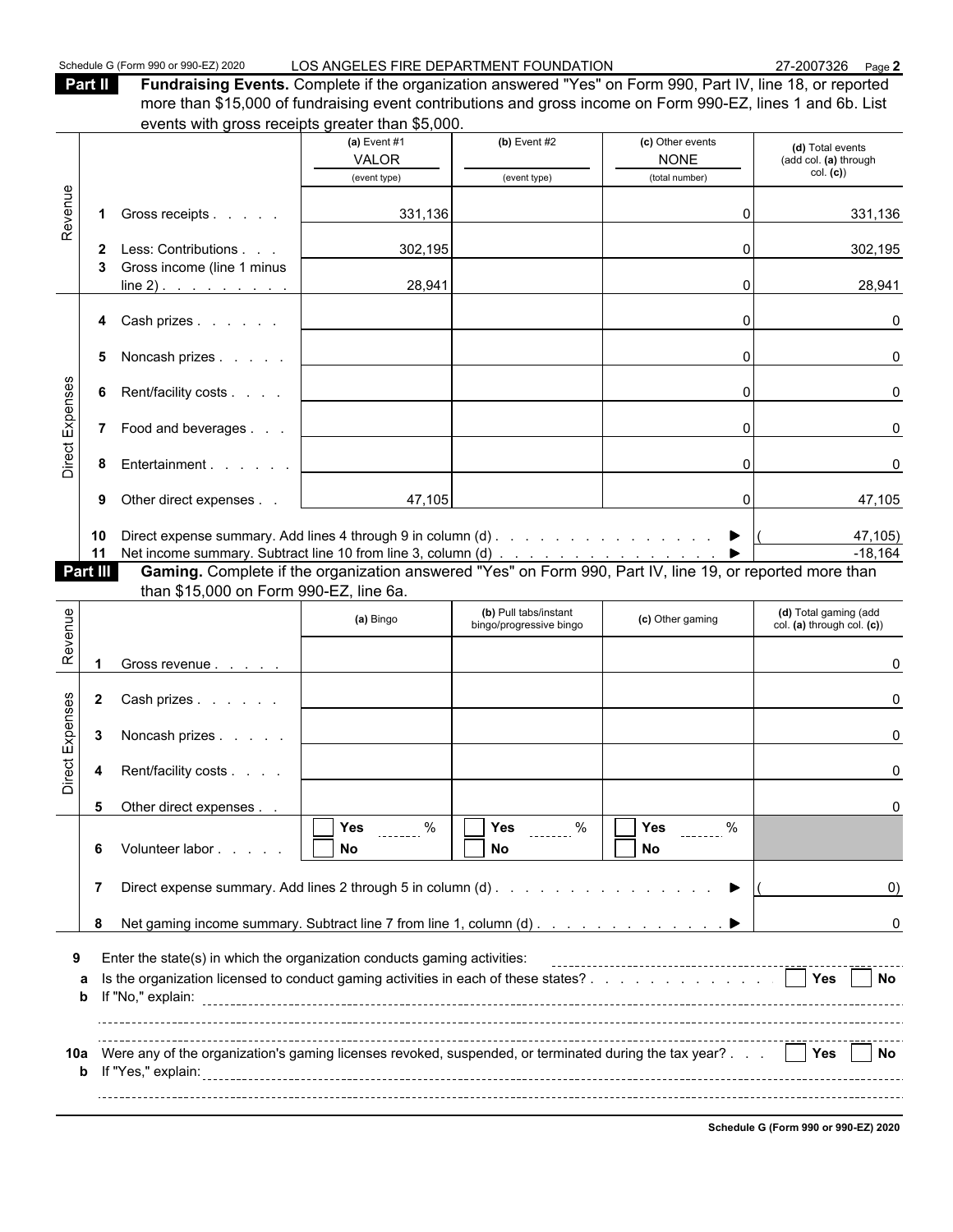|                                                                                                                                                                                                                                                                                                                                                                                                                                                                                                                                                                                                                                                | Page 3    |
|------------------------------------------------------------------------------------------------------------------------------------------------------------------------------------------------------------------------------------------------------------------------------------------------------------------------------------------------------------------------------------------------------------------------------------------------------------------------------------------------------------------------------------------------------------------------------------------------------------------------------------------------|-----------|
| 11                                                                                                                                                                                                                                                                                                                                                                                                                                                                                                                                                                                                                                             |           |
| Is the organization a grantor, beneficiary or trustee of a trust, or a member of a partnership or other entity<br>12.                                                                                                                                                                                                                                                                                                                                                                                                                                                                                                                          |           |
| Indicate the percentage of gaming activity conducted in:<br>13<br>a<br>$\mathbf b$                                                                                                                                                                                                                                                                                                                                                                                                                                                                                                                                                             | %<br>$\%$ |
| Enter the name and address of the person who prepares the organization's gaming/special events books and<br>14<br>records:                                                                                                                                                                                                                                                                                                                                                                                                                                                                                                                     |           |
|                                                                                                                                                                                                                                                                                                                                                                                                                                                                                                                                                                                                                                                |           |
|                                                                                                                                                                                                                                                                                                                                                                                                                                                                                                                                                                                                                                                |           |
| Does the organization have a contract with a third party from whom the organization receives gaming<br>15а<br>amount of gaming revenue retained by the third party $\triangleright$ \$ $\frac{1}{2}$ = $\frac{0}{2}$<br>c If "Yes," enter name and address of the third party:                                                                                                                                                                                                                                                                                                                                                                 |           |
|                                                                                                                                                                                                                                                                                                                                                                                                                                                                                                                                                                                                                                                |           |
|                                                                                                                                                                                                                                                                                                                                                                                                                                                                                                                                                                                                                                                |           |
| Gaming manager information:<br>16                                                                                                                                                                                                                                                                                                                                                                                                                                                                                                                                                                                                              |           |
|                                                                                                                                                                                                                                                                                                                                                                                                                                                                                                                                                                                                                                                |           |
|                                                                                                                                                                                                                                                                                                                                                                                                                                                                                                                                                                                                                                                |           |
| Description of services provided                                                                                                                                                                                                                                                                                                                                                                                                                                                                                                                                                                                                               |           |
| Director/officer<br>Employee<br>Independent contractor                                                                                                                                                                                                                                                                                                                                                                                                                                                                                                                                                                                         |           |
| Mandatory distributions:<br>17<br>a Is the organization required under state law to make charitable distributions from the gaming proceeds to<br>Yes<br><b>b</b> Enter the amount of distributions required under state law to be distributed to other exempt organizations or<br>spent in the organization's own exempt activities during the tax year $\triangleright$ \$<br>Supplemental Information. Provide the explanations required by Part I, line 2b, columns (iii) and (v); and<br><b>Part IV</b><br>Part III, lines 9, 9b, 10b, 15b, 15c, 16, and 17b, as applicable. Also provide any additional information.<br>See instructions. | No        |
|                                                                                                                                                                                                                                                                                                                                                                                                                                                                                                                                                                                                                                                |           |
|                                                                                                                                                                                                                                                                                                                                                                                                                                                                                                                                                                                                                                                |           |
|                                                                                                                                                                                                                                                                                                                                                                                                                                                                                                                                                                                                                                                |           |
|                                                                                                                                                                                                                                                                                                                                                                                                                                                                                                                                                                                                                                                |           |
|                                                                                                                                                                                                                                                                                                                                                                                                                                                                                                                                                                                                                                                |           |
|                                                                                                                                                                                                                                                                                                                                                                                                                                                                                                                                                                                                                                                |           |
|                                                                                                                                                                                                                                                                                                                                                                                                                                                                                                                                                                                                                                                |           |

| Schedule G (Form 990 or 990-EZ) 2020 |  |  |
|--------------------------------------|--|--|
|                                      |  |  |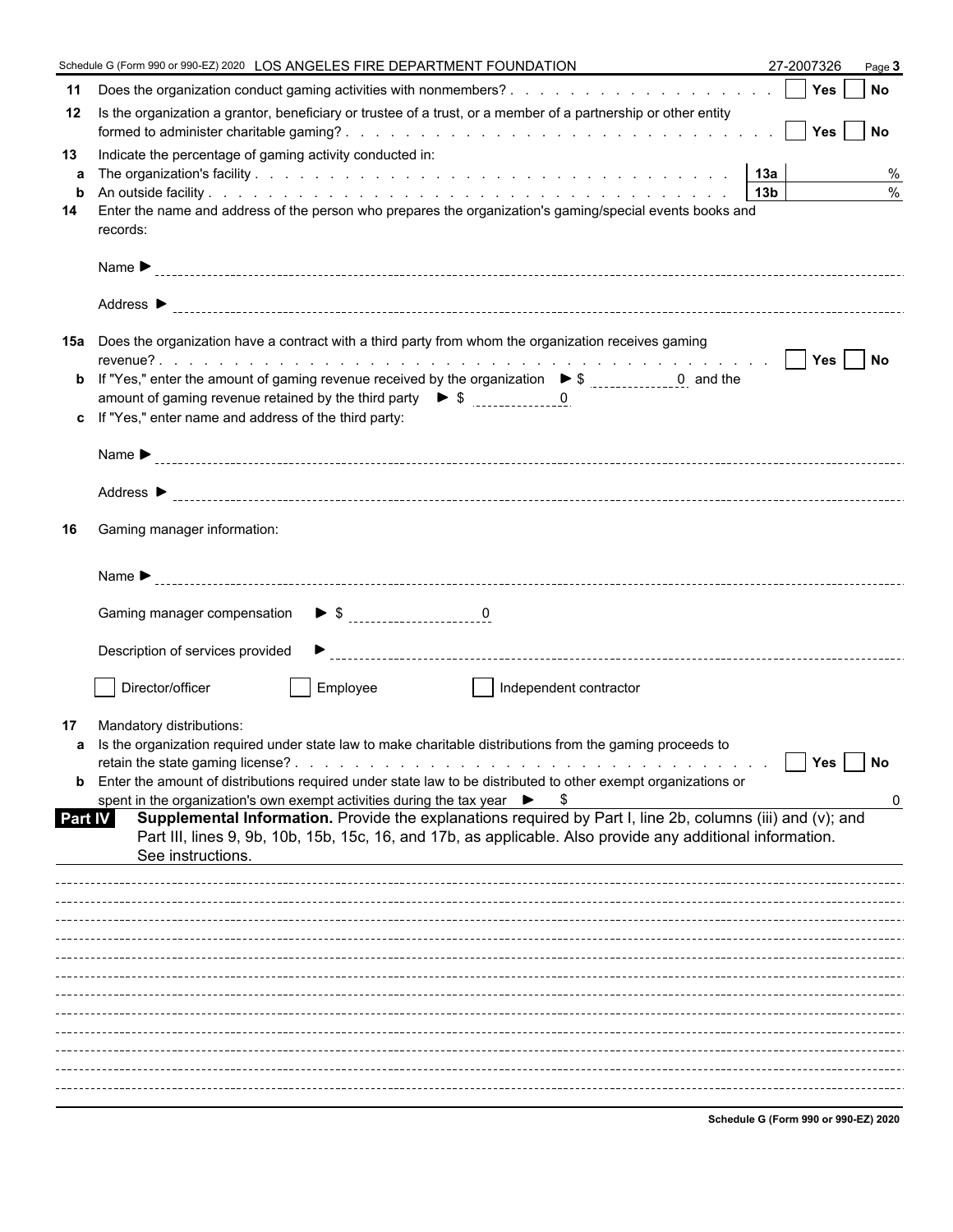| <b>Grants and Other Assistance to Organizations,</b><br><b>SCHEDULE I</b><br>Governments, and Individuals in the United States |  |           |                                                     |                                                                                                               |                                                                                                                                                                                                                                                                           | OMB No. 1545-0047                                           |                                          |                                       |
|--------------------------------------------------------------------------------------------------------------------------------|--|-----------|-----------------------------------------------------|---------------------------------------------------------------------------------------------------------------|---------------------------------------------------------------------------------------------------------------------------------------------------------------------------------------------------------------------------------------------------------------------------|-------------------------------------------------------------|------------------------------------------|---------------------------------------|
| (Form 990)                                                                                                                     |  |           |                                                     |                                                                                                               | Complete if the organization answered "Yes" on Form 990, Part IV, line 21 or 22.                                                                                                                                                                                          |                                                             |                                          | 2020                                  |
|                                                                                                                                |  |           |                                                     | Attach to Form 990.                                                                                           |                                                                                                                                                                                                                                                                           |                                                             |                                          | <b>Open to Public</b>                 |
| Department of the Treasury<br><b>Internal Revenue Service</b>                                                                  |  |           |                                                     |                                                                                                               | Go to www.irs.gov/Form990 for the latest information.                                                                                                                                                                                                                     |                                                             |                                          | Inspection                            |
| Name of the organization                                                                                                       |  |           |                                                     |                                                                                                               |                                                                                                                                                                                                                                                                           |                                                             | <b>Employer identification number</b>    |                                       |
| LOS ANGELES FIRE DEPARTMENT FOUNDATION                                                                                         |  |           |                                                     |                                                                                                               |                                                                                                                                                                                                                                                                           |                                                             |                                          | 27-2007326                            |
| Part I                                                                                                                         |  |           | <b>General Information on Grants and Assistance</b> |                                                                                                               |                                                                                                                                                                                                                                                                           |                                                             |                                          |                                       |
| -1<br>$\mathbf{2}$                                                                                                             |  |           |                                                     | Describe in Part IV the organization's procedures for monitoring the use of grant funds in the United States. | Does the organization maintain records to substantiate the amount of the grants or assistance, the grantees' eligibility for the grants or assistance, and                                                                                                                |                                                             |                                          | $X$ Yes<br><b>No</b>                  |
| Part II                                                                                                                        |  |           |                                                     |                                                                                                               | Grants and Other Assistance to Domestic Organizations and Domestic Governments. Complete if the organization answered "Yes" on Form<br>990, Part IV, line 21, for any recipient that received more than \$5,000. Part II can be duplicated if additional space is needed. |                                                             |                                          |                                       |
| 1 (a) Name and address of organization<br>or government                                                                        |  | $(b)$ EIN | (c) IRC section<br>(if applicable)                  | (d) Amount of cash<br>grant                                                                                   | (e) Amount of non-<br>cash assistance                                                                                                                                                                                                                                     | (f) Method of valuation<br>(book, FMV, appraisal,<br>other) | (g) Description of<br>noncash assistance | (h) Purpose of grant<br>or assistance |
| (1) LOS ANGELES FIRE DEPARTME<br>200 N SPRING ST LOS ANGELES. C.                                                               |  |           | 95-6000735 A CITY FIRE DEPT                         | 3.091.655                                                                                                     | 244.391                                                                                                                                                                                                                                                                   | <b>FMV</b>                                                  | <b>SUPPORT LAFD</b><br><b>OPERATIONS</b> |                                       |
| (2)                                                                                                                            |  |           |                                                     |                                                                                                               |                                                                                                                                                                                                                                                                           |                                                             |                                          |                                       |
| (3)                                                                                                                            |  |           |                                                     |                                                                                                               |                                                                                                                                                                                                                                                                           |                                                             |                                          |                                       |
| (4)                                                                                                                            |  |           |                                                     |                                                                                                               |                                                                                                                                                                                                                                                                           |                                                             |                                          |                                       |
| (5)                                                                                                                            |  |           |                                                     |                                                                                                               |                                                                                                                                                                                                                                                                           |                                                             |                                          |                                       |
| (6)                                                                                                                            |  |           |                                                     |                                                                                                               |                                                                                                                                                                                                                                                                           |                                                             |                                          |                                       |
|                                                                                                                                |  |           |                                                     |                                                                                                               |                                                                                                                                                                                                                                                                           |                                                             |                                          |                                       |
| (8)                                                                                                                            |  |           |                                                     |                                                                                                               |                                                                                                                                                                                                                                                                           |                                                             |                                          |                                       |
| (9)                                                                                                                            |  |           |                                                     |                                                                                                               |                                                                                                                                                                                                                                                                           |                                                             |                                          |                                       |

**2** Enter total number of section 501(c)(3) and government organizations listed in the line 1 table . . . . . . . . . . . . . . . . . . . . . . . . . . . . . . . . . . . . . . . . . . . . 1

**3** Enter total number of other organizations listed in the line 1 table . . . . . . . . . . . . . . . . . . . . . . . . . . . . . . . . . . . . . . . . . . . . . . . . . . . 0

**For Paperwork Reduction Act Notice, see the Instructions for Form 990.** Schedule I (Form 990) 2020

**(12)**

**(11)**

**(10)**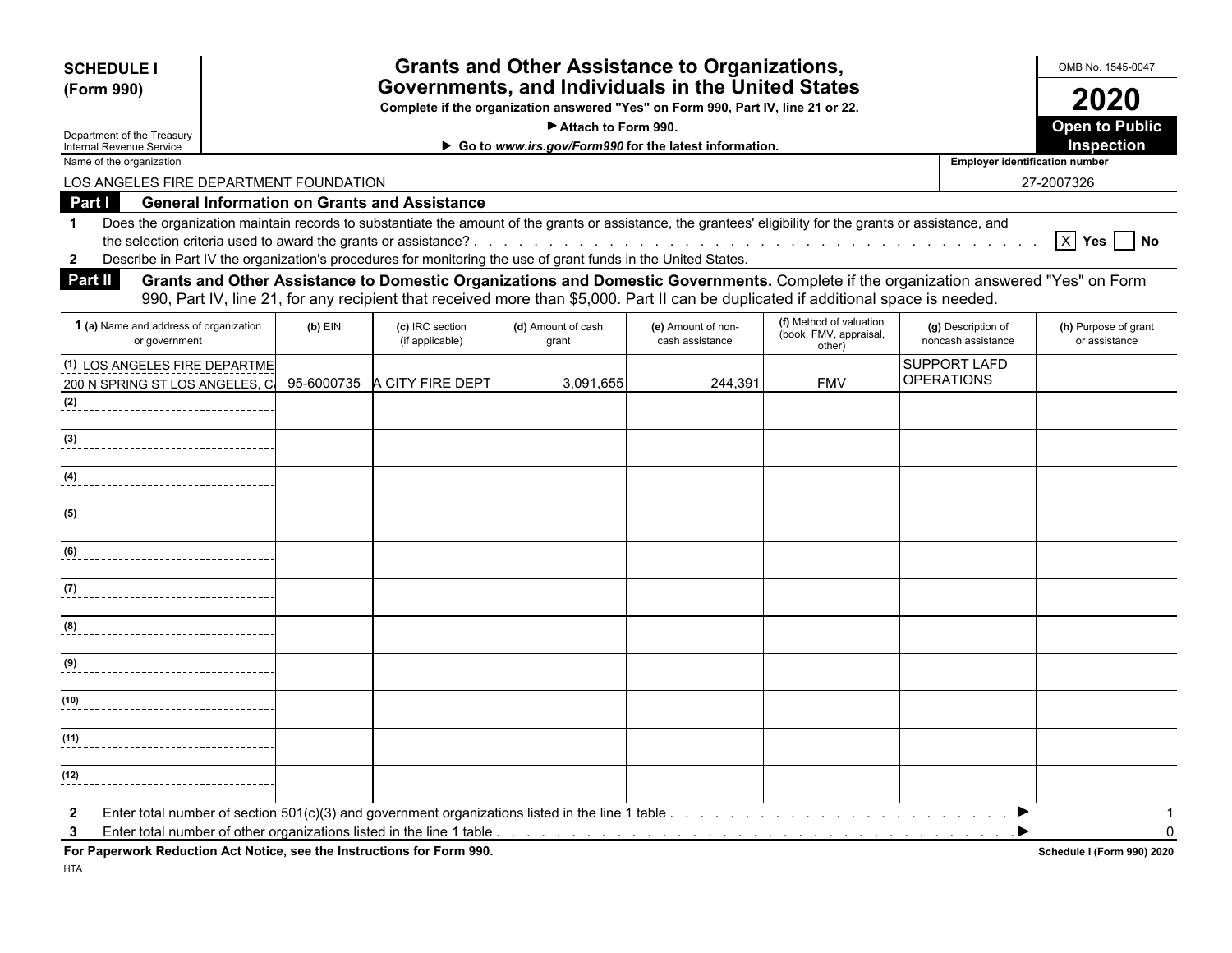|                         | Schedule I (Form 990) 2020                                                                                                                                                                   |                             |                             |                                     |                                                          | Page 2                                |
|-------------------------|----------------------------------------------------------------------------------------------------------------------------------------------------------------------------------------------|-----------------------------|-----------------------------|-------------------------------------|----------------------------------------------------------|---------------------------------------|
| Part III                | Grants and Other Assistance to Domestic Individuals. Complete if the organization answered "Yes" on Form 990, Part IV, line 22.<br>Part III can be duplicated if additional space is needed. |                             |                             |                                     |                                                          |                                       |
|                         | (a) Type of grant or assistance                                                                                                                                                              | (b) Number of<br>recipients | (c) Amount of<br>cash grant | (d) Amount of<br>noncash assistance | (e) Method of valuation (book,<br>FMV, appraisal, other) | (f) Description of noncash assistance |
|                         |                                                                                                                                                                                              |                             |                             |                                     |                                                          |                                       |
| $\overline{\mathbf{2}}$ |                                                                                                                                                                                              |                             |                             |                                     |                                                          |                                       |
| $\overline{\mathbf{3}}$ |                                                                                                                                                                                              |                             |                             |                                     |                                                          |                                       |
| $\overline{\mathbf{4}}$ |                                                                                                                                                                                              |                             |                             |                                     |                                                          |                                       |
| 5                       |                                                                                                                                                                                              |                             |                             |                                     |                                                          |                                       |
| 6                       |                                                                                                                                                                                              |                             |                             |                                     |                                                          |                                       |
| $\overline{7}$          |                                                                                                                                                                                              |                             |                             |                                     |                                                          |                                       |
| Part IV                 | Supplemental Information. Provide the information required in Part I, line 2; Part III, column (b); and any other additional information.                                                    |                             |                             |                                     |                                                          |                                       |
|                         | Part I Line 2 GRANTS ARE AWARDED TO THE LOS ANGELES FIRE DEPARTMENT TO ASSIST WITH RESOURCES, PROGRAMS AND EQUIPMENT AND PARAMEDICS.                                                         |                             |                             |                                     |                                                          |                                       |
|                         | GRANTS ARE PROPOSED BY THE FIRE DEPARTMENT AND APPROVED BY THE BOARD OF DIRECTORS. GRANT REVIEWS ENSURE THE FUNDS ARE SPENT AS                                                               |                             |                             |                                     |                                                          |                                       |
| PROPOSED.               |                                                                                                                                                                                              |                             |                             |                                     |                                                          |                                       |
|                         |                                                                                                                                                                                              |                             |                             |                                     |                                                          |                                       |
|                         |                                                                                                                                                                                              |                             |                             |                                     |                                                          |                                       |
|                         |                                                                                                                                                                                              |                             |                             |                                     |                                                          |                                       |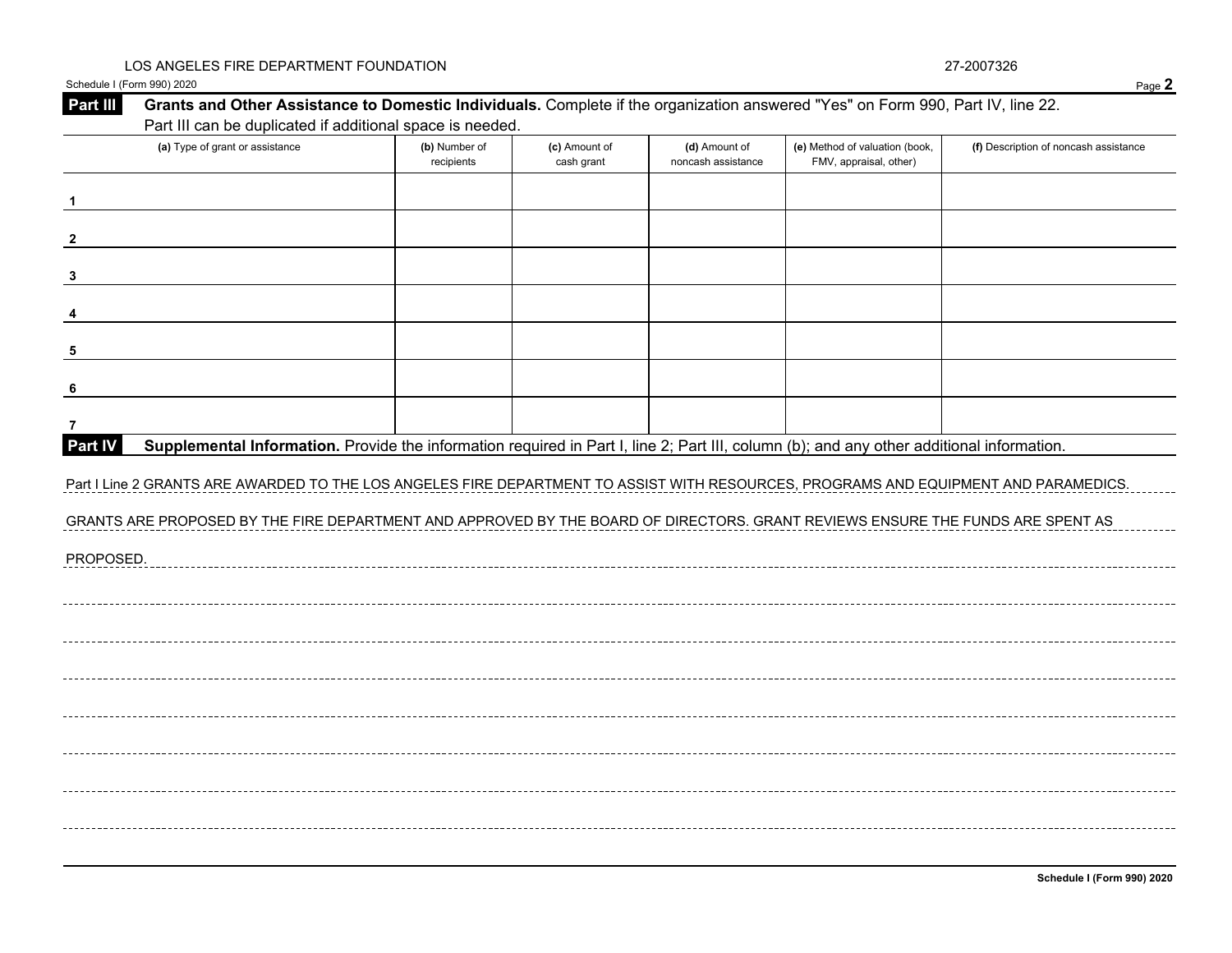| <b>SCHEDULE J</b>          |                                                                                                    | <b>Compensation Information</b>                                                                                                                                                                                                      |                                                                                                       |                            | OMB No. 1545-0047 |                     |  |
|----------------------------|----------------------------------------------------------------------------------------------------|--------------------------------------------------------------------------------------------------------------------------------------------------------------------------------------------------------------------------------------|-------------------------------------------------------------------------------------------------------|----------------------------|-------------------|---------------------|--|
| (Form 990)                 |                                                                                                    | For certain Officers, Directors, Trustees, Key Employees, and Highest<br><b>Compensated Employees</b>                                                                                                                                |                                                                                                       |                            |                   |                     |  |
| Department of the Treasury |                                                                                                    | Attach to Form 990.                                                                                                                                                                                                                  | > Complete if the organization answered "Yes" on Form 990, Part IV, line 23.<br><b>Open to Public</b> |                            |                   |                     |  |
|                            | Internal Revenue Service<br>Go to www.irs.gov/Form990 for instructions and the latest information. |                                                                                                                                                                                                                                      |                                                                                                       |                            |                   |                     |  |
| Name of the organization   |                                                                                                    |                                                                                                                                                                                                                                      | <b>Employer identification number</b>                                                                 |                            |                   |                     |  |
|                            | LOS ANGELES FIRE DEPARTMENT FOUNDATION                                                             |                                                                                                                                                                                                                                      |                                                                                                       | 27-2007326                 |                   |                     |  |
| Part I                     | <b>Questions Regarding Compensation</b>                                                            |                                                                                                                                                                                                                                      |                                                                                                       |                            | <b>Yes</b>        | <b>No</b>           |  |
| 1a                         |                                                                                                    | Check the appropriate box(es) if the organization provided any of the following to or for a person listed on Form<br>990, Part VII, Section A, line 1a. Complete Part III to provide any relevant information regarding these items. |                                                                                                       |                            |                   |                     |  |
|                            | First-class or charter travel                                                                      | Housing allowance or residence for personal use                                                                                                                                                                                      |                                                                                                       |                            |                   |                     |  |
|                            | Travel for companions                                                                              | Payments for business use of personal residence                                                                                                                                                                                      |                                                                                                       |                            |                   |                     |  |
|                            | Tax indemnification and gross-up payments                                                          | Health or social club dues or initiation fees                                                                                                                                                                                        |                                                                                                       |                            |                   |                     |  |
|                            | Discretionary spending account                                                                     | Personal services (such as maid, chauffeur, chef)                                                                                                                                                                                    |                                                                                                       |                            |                   |                     |  |
| b                          |                                                                                                    | If any of the boxes on line 1a are checked, did the organization follow a written policy regarding payment                                                                                                                           |                                                                                                       |                            |                   |                     |  |
|                            |                                                                                                    | or reimbursement or provision of all of the expenses described above? If "No," complete Part III to                                                                                                                                  |                                                                                                       |                            |                   |                     |  |
|                            |                                                                                                    |                                                                                                                                                                                                                                      |                                                                                                       | 1b                         |                   |                     |  |
|                            |                                                                                                    |                                                                                                                                                                                                                                      |                                                                                                       |                            |                   |                     |  |
| $\mathbf{2}$               |                                                                                                    | Did the organization require substantiation prior to reimbursing or allowing expenses incurred by all<br>directors, trustees, and officers, including the CEO/Executive Director, regarding the items checked on line                |                                                                                                       |                            |                   |                     |  |
|                            |                                                                                                    |                                                                                                                                                                                                                                      |                                                                                                       | $\mathbf{2}$               |                   |                     |  |
|                            |                                                                                                    |                                                                                                                                                                                                                                      |                                                                                                       |                            |                   |                     |  |
| 3                          |                                                                                                    | Indicate which, if any, of the following the organization used to establish the compensation of the<br>organization's CEO/Executive Director. Check all that apply. Do not check any boxes for methods used by a                     |                                                                                                       |                            |                   |                     |  |
|                            |                                                                                                    | related organization to establish compensation of the CEO/Executive Director, but explain in Part III.                                                                                                                               |                                                                                                       |                            |                   |                     |  |
|                            | Compensation committee                                                                             | Written employment contract                                                                                                                                                                                                          |                                                                                                       |                            |                   |                     |  |
|                            | Independent compensation consultant                                                                | Compensation survey or study                                                                                                                                                                                                         |                                                                                                       |                            |                   |                     |  |
| $\times$                   | Form 990 of other organizations                                                                    | $\overline{X}$ Approval by the board or compensation committee                                                                                                                                                                       |                                                                                                       |                            |                   |                     |  |
|                            |                                                                                                    |                                                                                                                                                                                                                                      |                                                                                                       |                            |                   |                     |  |
| 4                          | organization or a related organization:                                                            | During the year, did any person listed on Form 990, Part VII, Section A, line 1a, with respect to the filing                                                                                                                         |                                                                                                       |                            |                   |                     |  |
| a                          |                                                                                                    |                                                                                                                                                                                                                                      |                                                                                                       | 4a                         |                   | X                   |  |
| C                          | Participate in or receive payment from a supplemental nonqualified retirement plan?                | Participate in or receive payment from an equity-based compensation arrangement?                                                                                                                                                     |                                                                                                       | 4b<br>4c                   |                   | X<br>$\mathsf X$    |  |
|                            |                                                                                                    | If "Yes" to any of lines 4a-c, list the persons and provide the applicable amounts for each item in Part III.                                                                                                                        |                                                                                                       |                            |                   |                     |  |
|                            |                                                                                                    | Only section 501(c)(3), 501(c)(4), and 501(c)(29) organizations must complete lines 5-9.                                                                                                                                             |                                                                                                       |                            |                   |                     |  |
| 5                          |                                                                                                    | For persons listed on Form 990, Part VII, Section A, line 1a, did the organization pay or accrue any                                                                                                                                 |                                                                                                       |                            |                   |                     |  |
|                            | compensation contingent on the revenues of:                                                        |                                                                                                                                                                                                                                      |                                                                                                       |                            |                   |                     |  |
| b                          |                                                                                                    |                                                                                                                                                                                                                                      |                                                                                                       | 5a<br><b>5b</b>            |                   | X<br>$\pmb{\times}$ |  |
|                            | If "Yes" on line 5a or 5b, describe in Part III.                                                   |                                                                                                                                                                                                                                      |                                                                                                       |                            |                   |                     |  |
|                            |                                                                                                    |                                                                                                                                                                                                                                      |                                                                                                       |                            |                   |                     |  |
| 6                          | compensation contingent on the net earnings of:                                                    | For persons listed on Form 990, Part VII, Section A, line 1a, did the organization pay or accrue any                                                                                                                                 |                                                                                                       |                            |                   |                     |  |
|                            |                                                                                                    |                                                                                                                                                                                                                                      |                                                                                                       | 6а                         |                   | X                   |  |
| b                          |                                                                                                    |                                                                                                                                                                                                                                      |                                                                                                       | 6 <sub>b</sub>             |                   | $\pmb{\times}$      |  |
|                            | If "Yes" on line 6a or 6b, describe in Part III.                                                   |                                                                                                                                                                                                                                      |                                                                                                       |                            |                   |                     |  |
| $\mathbf{7}$               |                                                                                                    | For persons listed on Form 990, Part VII, Section A, line 1a, did the organization provide any nonfixed                                                                                                                              |                                                                                                       |                            |                   |                     |  |
|                            |                                                                                                    |                                                                                                                                                                                                                                      |                                                                                                       | $\overline{7}$             | $\times$          |                     |  |
| 8                          |                                                                                                    | Were any amounts reported on Form 990, Part VII, paid or accrued pursuant to a contract that was subject                                                                                                                             |                                                                                                       |                            |                   |                     |  |
|                            |                                                                                                    | to the initial contract exception described in Regulations section 53.4958-4(a)(3)? If "Yes," describe                                                                                                                               |                                                                                                       |                            |                   |                     |  |
|                            |                                                                                                    |                                                                                                                                                                                                                                      |                                                                                                       | 8                          |                   | X                   |  |
| 9                          |                                                                                                    | If "Yes" on line 8, did the organization also follow the rebuttable presumption procedure described in                                                                                                                               |                                                                                                       |                            |                   |                     |  |
|                            |                                                                                                    |                                                                                                                                                                                                                                      |                                                                                                       | 9                          |                   |                     |  |
|                            | For Paperwork Reduction Act Notice, see the Instructions for Form 990.                             |                                                                                                                                                                                                                                      |                                                                                                       | Schedule J (Form 990) 2020 |                   |                     |  |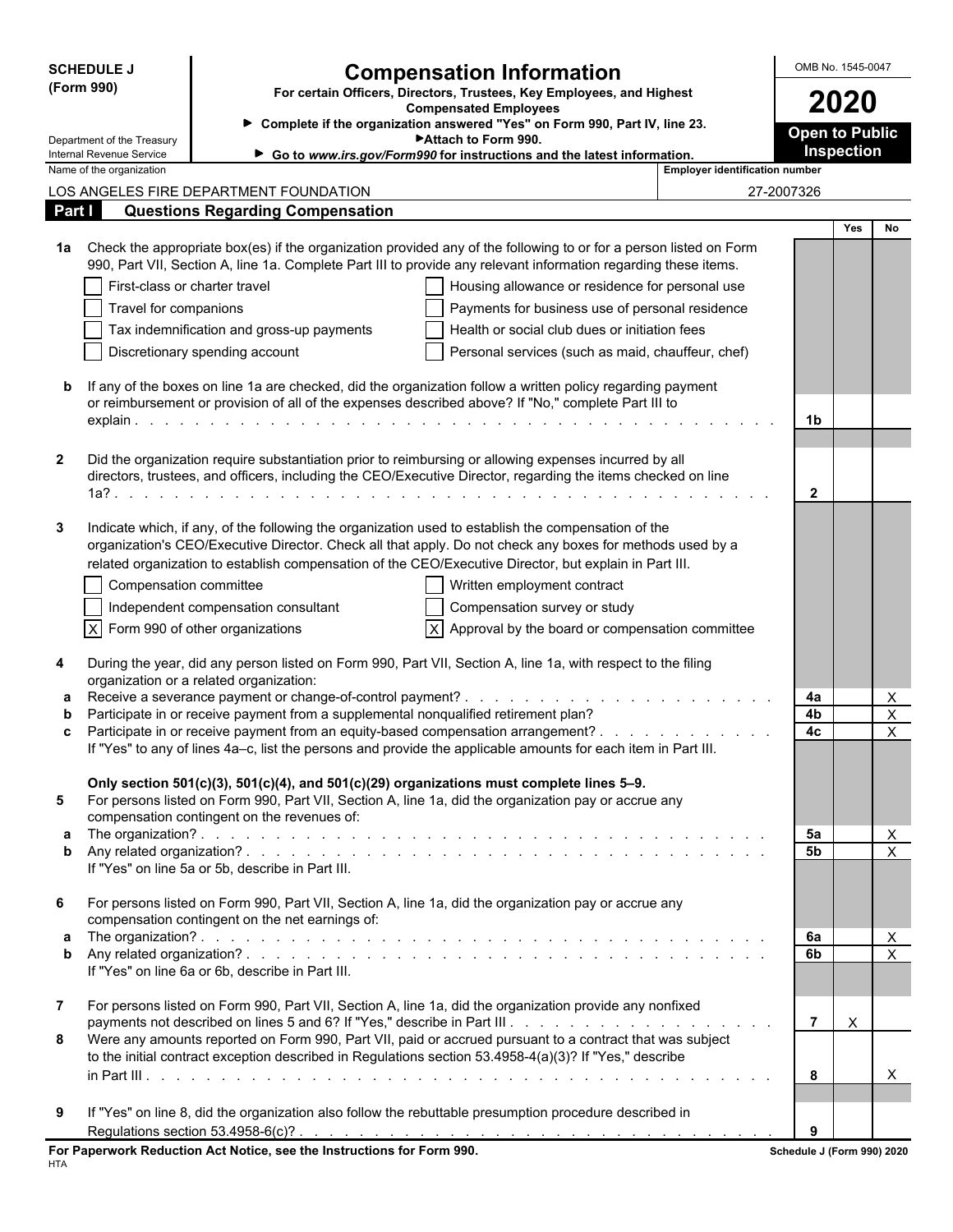Schedule J (Form 990) 2020 LOS ANGELES FIRE DEPARTMENT FOUNDATION 27-2007326 Page **2**

#### **Part II Officers, Directors, Trustees, Key Employees, and Highest Compensated Employees.** Use duplicate copies if additional space is needed.

For each individual whose compensation must be reported on Schedule J, report compensation from the organization on row (i) and from related organizations, described in the instructions, on row (ii). Do not list any individuals that aren't listed on Form 990, Part VII.

Note: The sum of columns (B)(i)–(iii) for each listed individual must equal the total amount of Form 990, Part VII, Section A, line 1a, applicable column (D) and (E) amounts for that individual.

| (A) Name and Title      |             |                          | (B) Breakdown of W-2 and/or 1099-MISC compensation |                                           | (C) Retirement and             | (D) Nontaxable | (E) Total of columns | (F) Compensation<br>in column (B) reported<br>as deferred on prior<br>Form 990 |
|-------------------------|-------------|--------------------------|----------------------------------------------------|-------------------------------------------|--------------------------------|----------------|----------------------|--------------------------------------------------------------------------------|
|                         |             | (i) Base<br>compensation | (ii) Bonus & incentive<br>compensation             | (iii) Other<br>reportable<br>compensation | other deferred<br>compensation | benefits       | $(B)(i)$ – $(D)$     |                                                                                |
| ELIZABETH LIN           | (i)         | 149,895                  | 14,420                                             |                                           | 4,113                          | 11,275         | 179,703              |                                                                                |
| 1 PRESIDENT             | (ii)        |                          |                                                    |                                           |                                |                | $\Omega$             |                                                                                |
|                         | (i)         |                          |                                                    |                                           |                                |                |                      |                                                                                |
| $\overline{\mathbf{2}}$ | (i)         |                          |                                                    |                                           |                                |                |                      |                                                                                |
|                         | (i)         |                          |                                                    |                                           |                                |                |                      |                                                                                |
| 3                       | (ii)        |                          |                                                    |                                           |                                |                |                      |                                                                                |
|                         | (i)         |                          |                                                    |                                           |                                |                |                      |                                                                                |
| 4                       | (ii)        |                          |                                                    |                                           |                                |                |                      |                                                                                |
|                         | (i)         |                          |                                                    |                                           |                                |                |                      |                                                                                |
| 5                       | (ii)        |                          |                                                    |                                           |                                |                |                      |                                                                                |
|                         | (i)         |                          |                                                    |                                           |                                |                |                      |                                                                                |
| 6                       | (i)         |                          |                                                    |                                           |                                |                |                      |                                                                                |
|                         | (i)         |                          |                                                    |                                           |                                |                |                      |                                                                                |
| 7                       | (ii)        |                          |                                                    |                                           |                                |                |                      |                                                                                |
|                         | (i)         |                          |                                                    |                                           |                                |                |                      |                                                                                |
| 8                       | (ii)        |                          |                                                    |                                           |                                |                |                      |                                                                                |
|                         | (i)         |                          |                                                    |                                           |                                |                |                      |                                                                                |
| 9                       | (i)         |                          |                                                    |                                           |                                |                |                      |                                                                                |
|                         | (i)         |                          |                                                    |                                           |                                |                |                      |                                                                                |
| 10                      | (ii)        |                          |                                                    |                                           |                                |                |                      |                                                                                |
|                         | (i)         |                          |                                                    |                                           |                                |                |                      |                                                                                |
| 11                      | (ii)        |                          |                                                    |                                           |                                |                |                      |                                                                                |
|                         | (i)         |                          |                                                    |                                           |                                |                |                      |                                                                                |
| 12                      | (ii)        |                          |                                                    |                                           |                                |                |                      |                                                                                |
|                         | (i)         |                          |                                                    |                                           |                                |                |                      |                                                                                |
| 13                      | (ii)        |                          |                                                    |                                           |                                |                |                      |                                                                                |
|                         | (i)         |                          |                                                    |                                           |                                |                |                      |                                                                                |
| 14                      | (ii)        |                          |                                                    |                                           |                                |                |                      |                                                                                |
|                         | (i)         |                          |                                                    |                                           |                                |                |                      |                                                                                |
| 15                      | (i)         |                          |                                                    |                                           |                                |                |                      |                                                                                |
| 16                      | (i)<br>(ii) |                          |                                                    |                                           |                                |                |                      |                                                                                |

**Schedule J (Form 990) 2020**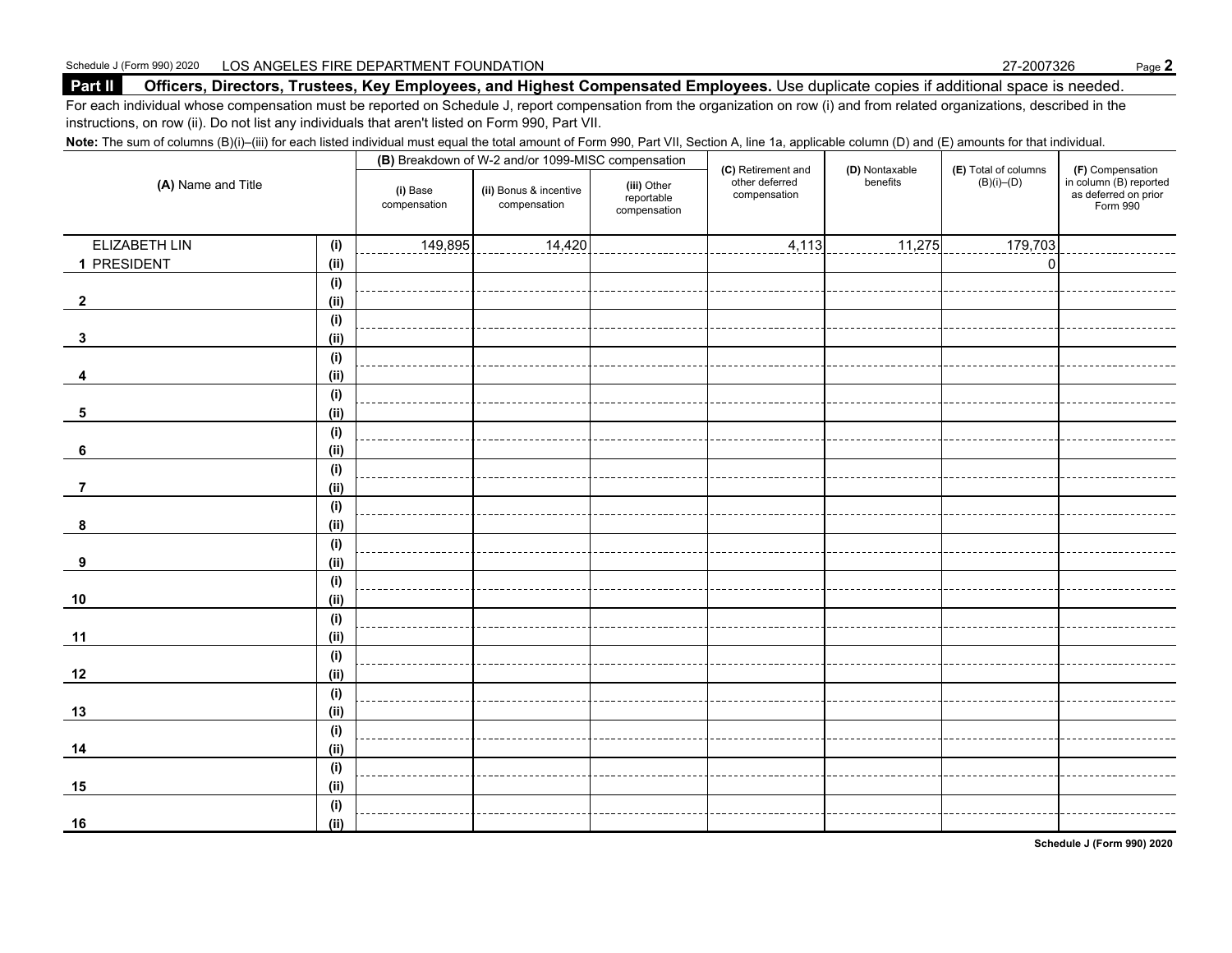Schedule J (Form 990) 2020 LOS ANGELES FIRE DEPARTMENT FOUNDATION 27-2007326 Page 3

#### **Part III Supplemental Information**

Provide the information, explanation, or descriptions required for Part I, lines 1a, 1b, 3, 4a, 4b, 4c, 5a, 5b, 6a, 6b, 7, and 8, and for Part II. Also complete this part for any additional information.

**Schedule J (Form 990) 2020**

| Part I Line 7 THE EXECUTIVE COMMITTEE OF THE BOARD DISCUSSES AND APPROVES THE BONUS OF THE PRESIDENT. |  |  |  |  |  |
|-------------------------------------------------------------------------------------------------------|--|--|--|--|--|
|                                                                                                       |  |  |  |  |  |
|                                                                                                       |  |  |  |  |  |
|                                                                                                       |  |  |  |  |  |
|                                                                                                       |  |  |  |  |  |
|                                                                                                       |  |  |  |  |  |
|                                                                                                       |  |  |  |  |  |
|                                                                                                       |  |  |  |  |  |
|                                                                                                       |  |  |  |  |  |
|                                                                                                       |  |  |  |  |  |
|                                                                                                       |  |  |  |  |  |
|                                                                                                       |  |  |  |  |  |
|                                                                                                       |  |  |  |  |  |
|                                                                                                       |  |  |  |  |  |
|                                                                                                       |  |  |  |  |  |
|                                                                                                       |  |  |  |  |  |
|                                                                                                       |  |  |  |  |  |
|                                                                                                       |  |  |  |  |  |
|                                                                                                       |  |  |  |  |  |
|                                                                                                       |  |  |  |  |  |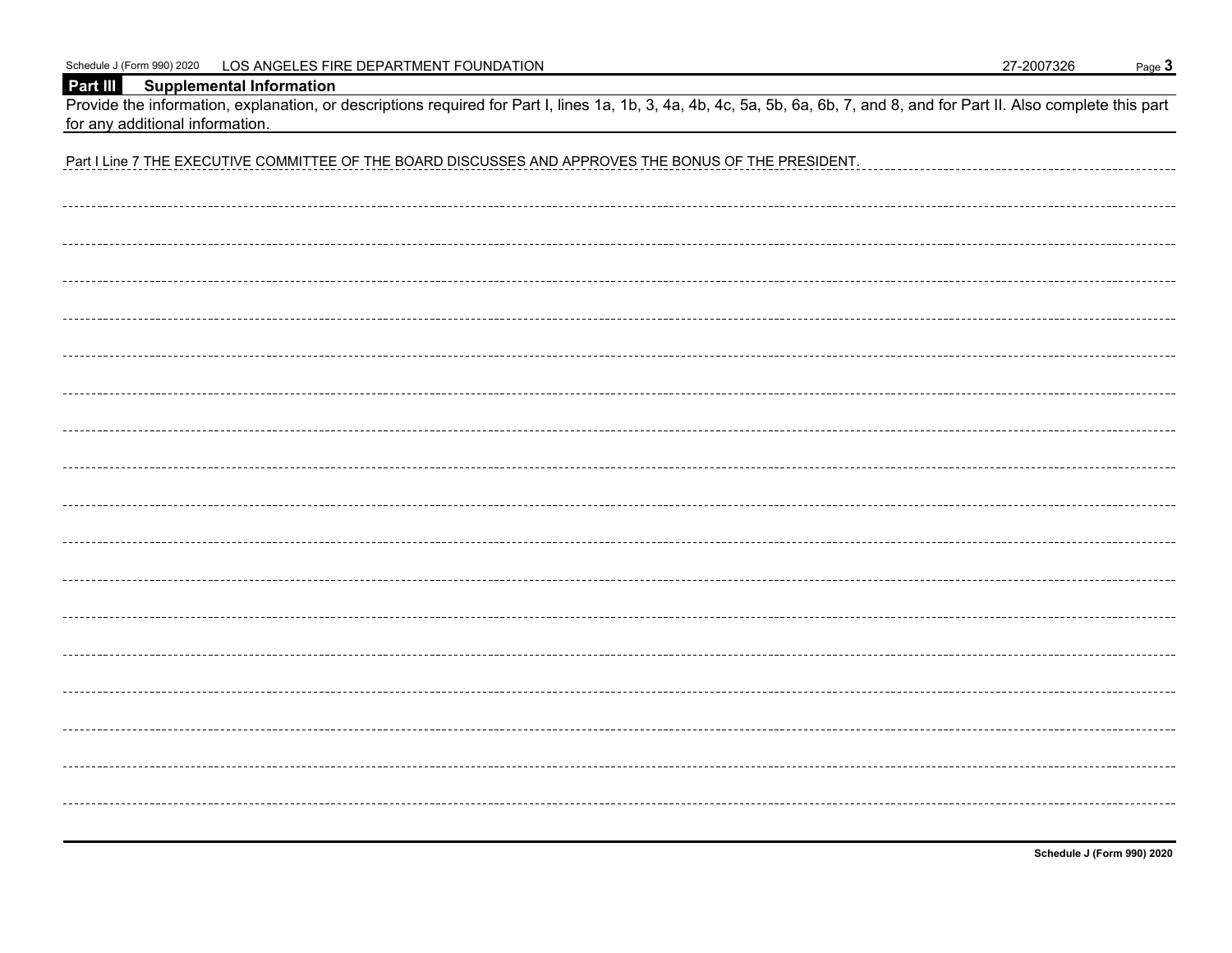## **(Form 990)**

## **SCHEDULE M Noncash Contributions OMB No. 1545-0047**

| Department of the Treasury |
|----------------------------|
| Internal Revenue Service   |

**Complete if the organizations answered "Yes" on Form 990, Part IV, lines 29 or 30. 2020** ▶ Attach to Form 990. **Dependent of Attach to Form 990. Open to Public** 

▶ Go to www.irs.gov/Form990 for instructions and the latest information. **Inspection** 

| Name<br>of the organization | $-$<br>r identification number<br>Emplover |
|-----------------------------|--------------------------------------------|
|                             |                                            |

#### LOS ANGELES FIRE DEPARTMENT FOUNDATION **Part I Types of Property**

| 27-2007326 |  |  |
|------------|--|--|

| ган          | <u>i ypes or Fropery</u>                                                                                                                  |                               |                                                        |                                                                                    |                                                              |
|--------------|-------------------------------------------------------------------------------------------------------------------------------------------|-------------------------------|--------------------------------------------------------|------------------------------------------------------------------------------------|--------------------------------------------------------------|
|              |                                                                                                                                           | (a)<br>Check if<br>applicable | (b)<br>Number of contributions or<br>items contributed | (c)<br>Noncash contribution<br>amounts reported on<br>Form 990, Part VIII, line 1g | (d)<br>Method of determining<br>noncash contribution amounts |
| -1.          | Art—Works of art                                                                                                                          |                               |                                                        |                                                                                    |                                                              |
| $\mathbf{2}$ | Art-Historical treasures                                                                                                                  |                               |                                                        |                                                                                    |                                                              |
| 3            | Art-Fractional interests                                                                                                                  |                               |                                                        |                                                                                    |                                                              |
| 4            | Books and publications                                                                                                                    |                               |                                                        |                                                                                    |                                                              |
| 5            | Clothing and household                                                                                                                    |                               |                                                        |                                                                                    |                                                              |
|              | goods.                                                                                                                                    |                               |                                                        |                                                                                    |                                                              |
| 6            | Cars and other vehicles                                                                                                                   |                               |                                                        |                                                                                    |                                                              |
| 7            | Boats and planes                                                                                                                          |                               |                                                        |                                                                                    |                                                              |
| 8            | Intellectual property                                                                                                                     |                               |                                                        |                                                                                    |                                                              |
| 9            | Securities-Publicly traded                                                                                                                |                               |                                                        |                                                                                    |                                                              |
| 10           | Securities-Closely held stock                                                                                                             |                               |                                                        |                                                                                    |                                                              |
| 11           | Securities-Partnership, LLC,                                                                                                              |                               |                                                        |                                                                                    |                                                              |
|              | or trust interests                                                                                                                        |                               |                                                        |                                                                                    |                                                              |
| 12           | Securities-Miscellaneous                                                                                                                  |                               |                                                        |                                                                                    |                                                              |
| 13           | Qualified conservation                                                                                                                    |                               |                                                        |                                                                                    |                                                              |
|              | contribution-Historic                                                                                                                     |                               |                                                        |                                                                                    |                                                              |
|              | structures                                                                                                                                |                               |                                                        |                                                                                    |                                                              |
| 14           | Qualified conservation                                                                                                                    |                               |                                                        |                                                                                    |                                                              |
|              | contribution-Other                                                                                                                        |                               |                                                        |                                                                                    |                                                              |
| 15           | Real estate-Residential                                                                                                                   |                               |                                                        |                                                                                    |                                                              |
| 16           | Real estate-Commercial                                                                                                                    |                               |                                                        |                                                                                    |                                                              |
| 17           | Real estate-Other                                                                                                                         |                               |                                                        |                                                                                    |                                                              |
| 18           | Collectibles                                                                                                                              |                               |                                                        |                                                                                    |                                                              |
| 19           | Food inventory                                                                                                                            | $\sf X$                       | -1                                                     |                                                                                    | 20,000 REPLACEMENT COST                                      |
| 20           | Drugs and medical supplies                                                                                                                | X                             |                                                        |                                                                                    | 30,000 REPLACEMENT COST                                      |
| 21           | Taxidermy                                                                                                                                 |                               |                                                        |                                                                                    |                                                              |
| 22           | Historical artifacts                                                                                                                      |                               |                                                        |                                                                                    |                                                              |
| 23           | Scientific specimens                                                                                                                      |                               |                                                        |                                                                                    |                                                              |
| 24           | Archeological artifacts                                                                                                                   |                               |                                                        |                                                                                    |                                                              |
| 25           | Other ▶ ( FURNITURE                                                                                                                       | X                             | $\overline{4}$                                         |                                                                                    | 46,317 REPLACEMENT COST                                      |
| 26           | Other ▶ ( ELECTRICAL EQU)                                                                                                                 | X                             | $\overline{7}$                                         |                                                                                    | 148,074 REPLACEMENT COST                                     |
| 27           | Other ▶ ( ___________________)                                                                                                            |                               |                                                        |                                                                                    |                                                              |
| 28           | Other $\blacktriangleright$ (                                                                                                             |                               |                                                        |                                                                                    |                                                              |
| 29           | Number of Forms 8283 received by the organization during the tax year for contributions for                                               |                               |                                                        |                                                                                    |                                                              |
|              | which the organization completed Form 8283, Part V, Donee Acknowledgement                                                                 |                               |                                                        |                                                                                    | 29<br>0                                                      |
|              |                                                                                                                                           |                               |                                                        |                                                                                    | Yes<br><b>No</b>                                             |
| 30a          | During the year, did the organization receive by contribution any property reported in Part I, lines 1 through                            |                               |                                                        |                                                                                    |                                                              |
|              | 28, that it must hold for at least three years from the date of the initial contribution, and which isn't required                        |                               |                                                        |                                                                                    |                                                              |
|              |                                                                                                                                           |                               |                                                        |                                                                                    | 30a<br>X                                                     |
| b            | If "Yes," describe the arrangement in Part II.                                                                                            |                               |                                                        |                                                                                    |                                                              |
| 31           | Does the organization have a gift acceptance policy that requires the review of any nonstandard                                           |                               |                                                        |                                                                                    |                                                              |
|              |                                                                                                                                           |                               |                                                        |                                                                                    |                                                              |
|              |                                                                                                                                           |                               |                                                        |                                                                                    | 31<br>X                                                      |
| 32a          | Does the organization hire or use third parties or related organizations to solicit, process, or sell                                     |                               |                                                        |                                                                                    |                                                              |
|              |                                                                                                                                           |                               |                                                        |                                                                                    | 32a<br>X                                                     |
| b            | If "Yes," describe in Part II.                                                                                                            |                               |                                                        |                                                                                    |                                                              |
| 33           | If the organization didn't report an amount in column (c) for a type of property for which column (a) is<br>checked, describe in Part II. |                               |                                                        |                                                                                    |                                                              |

**For Paperwork Reduction Act Notice, see the Instructions for Form 990. Schedule M (Form 990) 2020** HTA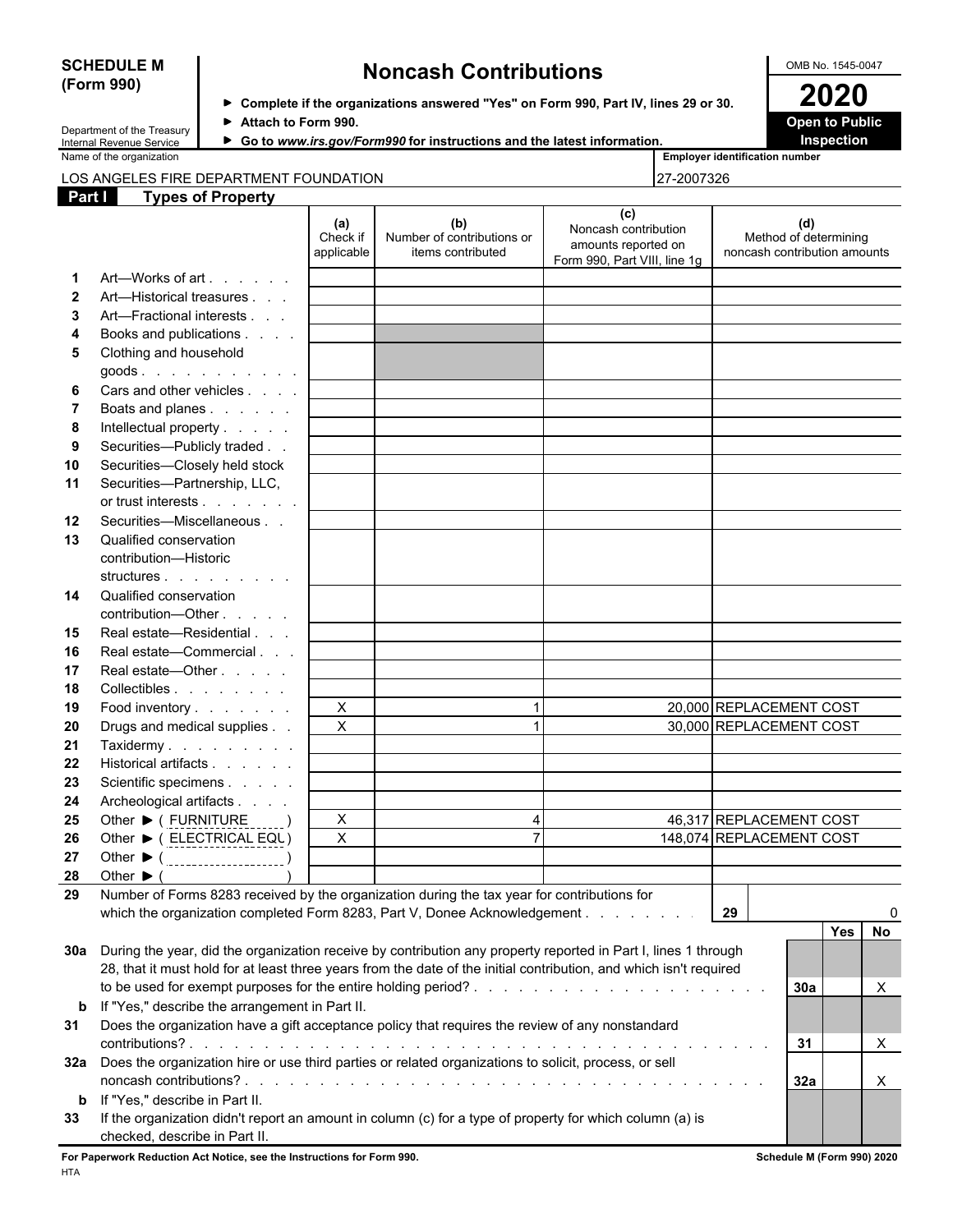| Schedule M (Form 990) 2020<br>LOS ANGELES FIRE DEPARTMENT FOUNDATION<br>Page 2<br>27-2007326<br>Supplemental Information. Provide the information required by Part I, lines 30b, 32b, and 33, and whether<br>Part II<br>the organization is reporting in Part I, column (b), the number of contributions, the number of items received,<br>or a combination of both. Also complete this part for any additional information. |
|------------------------------------------------------------------------------------------------------------------------------------------------------------------------------------------------------------------------------------------------------------------------------------------------------------------------------------------------------------------------------------------------------------------------------|
| Part I Line 19 COLUMN (B) REPRESENTS THE NUMBER OF CONTRIBUTORS.                                                                                                                                                                                                                                                                                                                                                             |
| Part I Line 20 COLUMN (B) REPRESENTS THE NUMBER OF CONTRIBUTORS. THE ITEMS CONTRIBUTED                                                                                                                                                                                                                                                                                                                                       |
| INCLUDED APPROXIMATELY 600,000 DISPOSAL FACEMASKS.                                                                                                                                                                                                                                                                                                                                                                           |
| Part I Line 25 COLUMN (B) REPRESENTS THE NUMBER OF CONTRIBUTORS. THE ITEMS CONTRIBUTED                                                                                                                                                                                                                                                                                                                                       |
| INCLUDED DESKS, CHAIRS, MATRESSES AND A SOFA.                                                                                                                                                                                                                                                                                                                                                                                |
| Part I Line 26 COLUMN (B) REPRESENTS THE NUMBER OF CONTRIBUTORS. THE ITEMS DONATED                                                                                                                                                                                                                                                                                                                                           |
| INCLUDED A HELICOPTOR SUMULATOR, FOUR E-BIKES, FOUR MULE VEHICLES, TWO TREADMILLS, AND 78                                                                                                                                                                                                                                                                                                                                    |
| FLASHLIGHTS.                                                                                                                                                                                                                                                                                                                                                                                                                 |
|                                                                                                                                                                                                                                                                                                                                                                                                                              |
|                                                                                                                                                                                                                                                                                                                                                                                                                              |
|                                                                                                                                                                                                                                                                                                                                                                                                                              |
|                                                                                                                                                                                                                                                                                                                                                                                                                              |
|                                                                                                                                                                                                                                                                                                                                                                                                                              |
|                                                                                                                                                                                                                                                                                                                                                                                                                              |
|                                                                                                                                                                                                                                                                                                                                                                                                                              |
|                                                                                                                                                                                                                                                                                                                                                                                                                              |
|                                                                                                                                                                                                                                                                                                                                                                                                                              |
|                                                                                                                                                                                                                                                                                                                                                                                                                              |
|                                                                                                                                                                                                                                                                                                                                                                                                                              |
|                                                                                                                                                                                                                                                                                                                                                                                                                              |
|                                                                                                                                                                                                                                                                                                                                                                                                                              |
|                                                                                                                                                                                                                                                                                                                                                                                                                              |
|                                                                                                                                                                                                                                                                                                                                                                                                                              |
|                                                                                                                                                                                                                                                                                                                                                                                                                              |
|                                                                                                                                                                                                                                                                                                                                                                                                                              |
|                                                                                                                                                                                                                                                                                                                                                                                                                              |
|                                                                                                                                                                                                                                                                                                                                                                                                                              |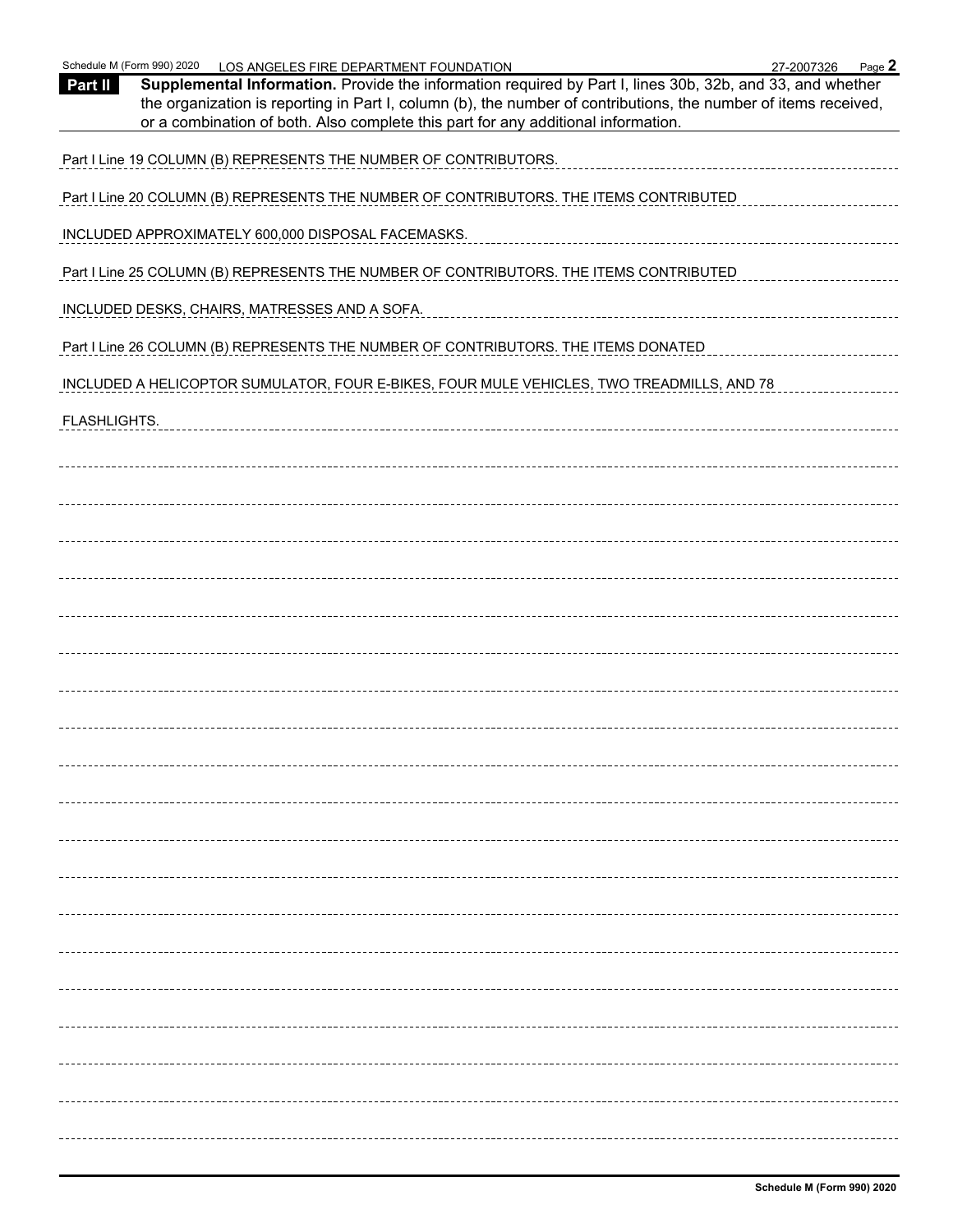| <b>SCHEDULE O</b> |  |                      |
|-------------------|--|----------------------|
|                   |  | (Form 990 or 990-EZ) |

#### **Supplemental Information to Form 990 or 990-EZ** North OMB No. 1545-0047

**(Form 990 or 990-EZ) Complete to provide information for responses to specific questions on Form 990 or 990-EZ or to provide any additional information. 2020** ▶ Attach to Form 990 or 990-EZ. **Open to Public**<br>W.irs.gov/Form990 for the latest information. **Inspection** 

▶ Go to *www.irs.gov/Form990* for the latest information.

| 2020           |
|----------------|
| Onan to Public |

Department of the Treasury Internal Revenue Service

| Name of the organization               | <b>Employer identification number</b> |
|----------------------------------------|---------------------------------------|
| LOS ANGELES FIRE DEPARTMENT FOUNDATION | 127-2007326                           |

| Form 990, Part VI, Section B, Line 11B: FORM 990 IS CAREFULLY REVIEWED BY THE FINANCE        |
|----------------------------------------------------------------------------------------------|
| COMMITTEE PRIOR TO FILING.                                                                   |
| Form 990, Part VI, Section B, Line 12C: BOARD MEMBERS ARE REQUIRED TO SIGN A BOARD SERVICE   |
| AGREEMENT ANNUALLY. ALL BOARD MEMBERS ARE EXPECTED TO DISCLOSE ANY CONFLICTS OF INTEREST AND |
| ABSTAIN FROM DISCUSSION AND VOTING ON SUCH MATTERS.                                          |
| Form 990, Part VI, Section B, Line 15A: THE EXECUTIVE COMMITTEE REVIEWS COMPARABLE           |
| COMPENSATION OF NONPROFITS OF SIMILAR SIZE AND OPERATING BUDGET AND SETS SALARIES BASED ON   |
| PERFORMANCE AND FINANCIAL STATUS OF THE ORGANIZATION.                                        |
| Form 990, Part VI, Section C, Line 19: GOVERNING DOCUMENTS, CONFLICT OF INTEREST POLICY AND  |
| FINANCIAL STATEMENTS ARE AVAILABLE UPON WRITTEN REQUEST.                                     |
| Form 990, Part VI, Section B, Line 15B: THIS QUESTION IS ANSWERED NO SINCE NO OTHER OFFICERS |
| OR KEY EMPLOYEES WERE COMPENSATED.                                                           |
|                                                                                              |
|                                                                                              |
|                                                                                              |
|                                                                                              |
|                                                                                              |
|                                                                                              |
|                                                                                              |
|                                                                                              |
|                                                                                              |
|                                                                                              |
|                                                                                              |
|                                                                                              |
|                                                                                              |